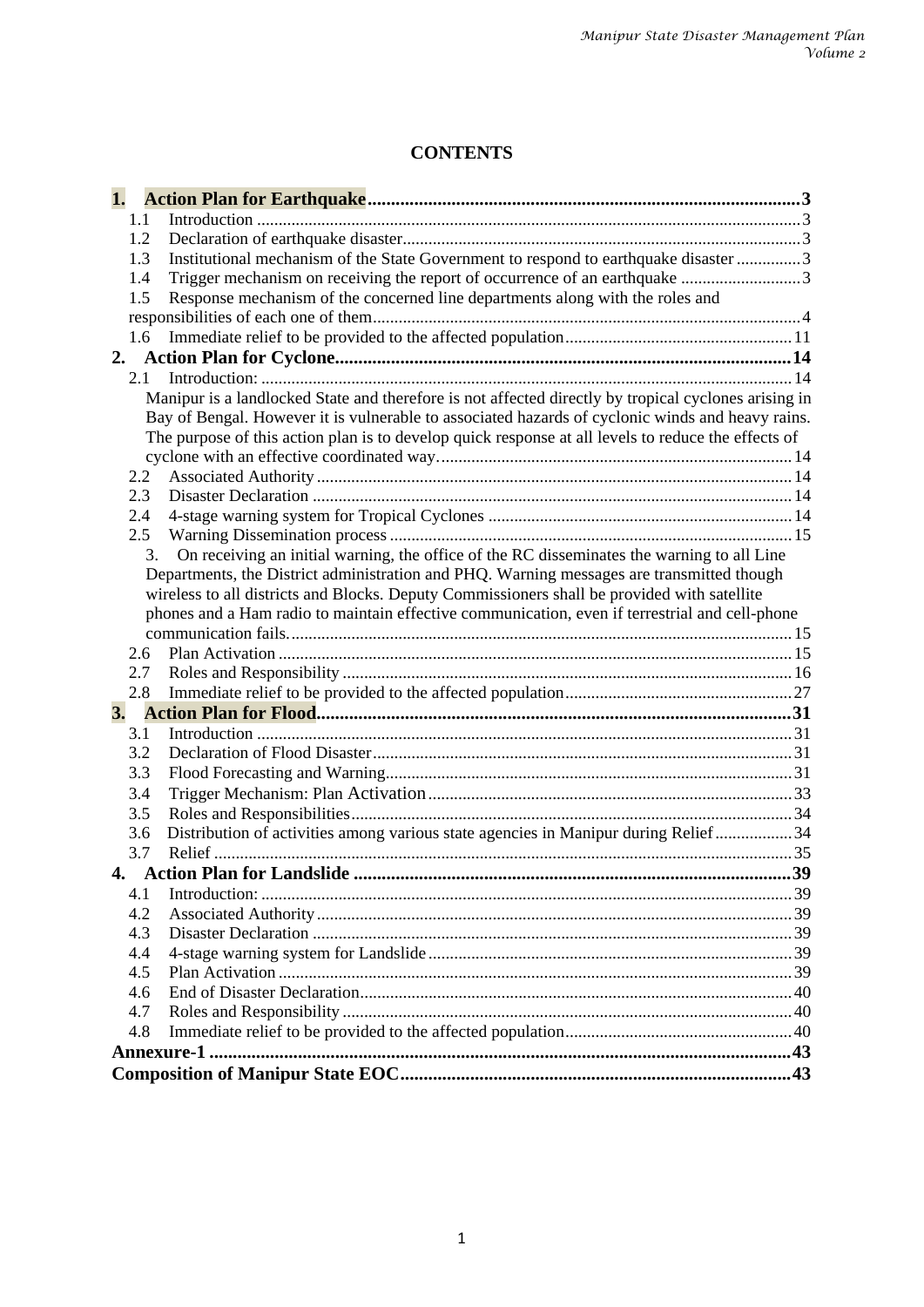# **Action Plan**

# **for**

# **Earthquake**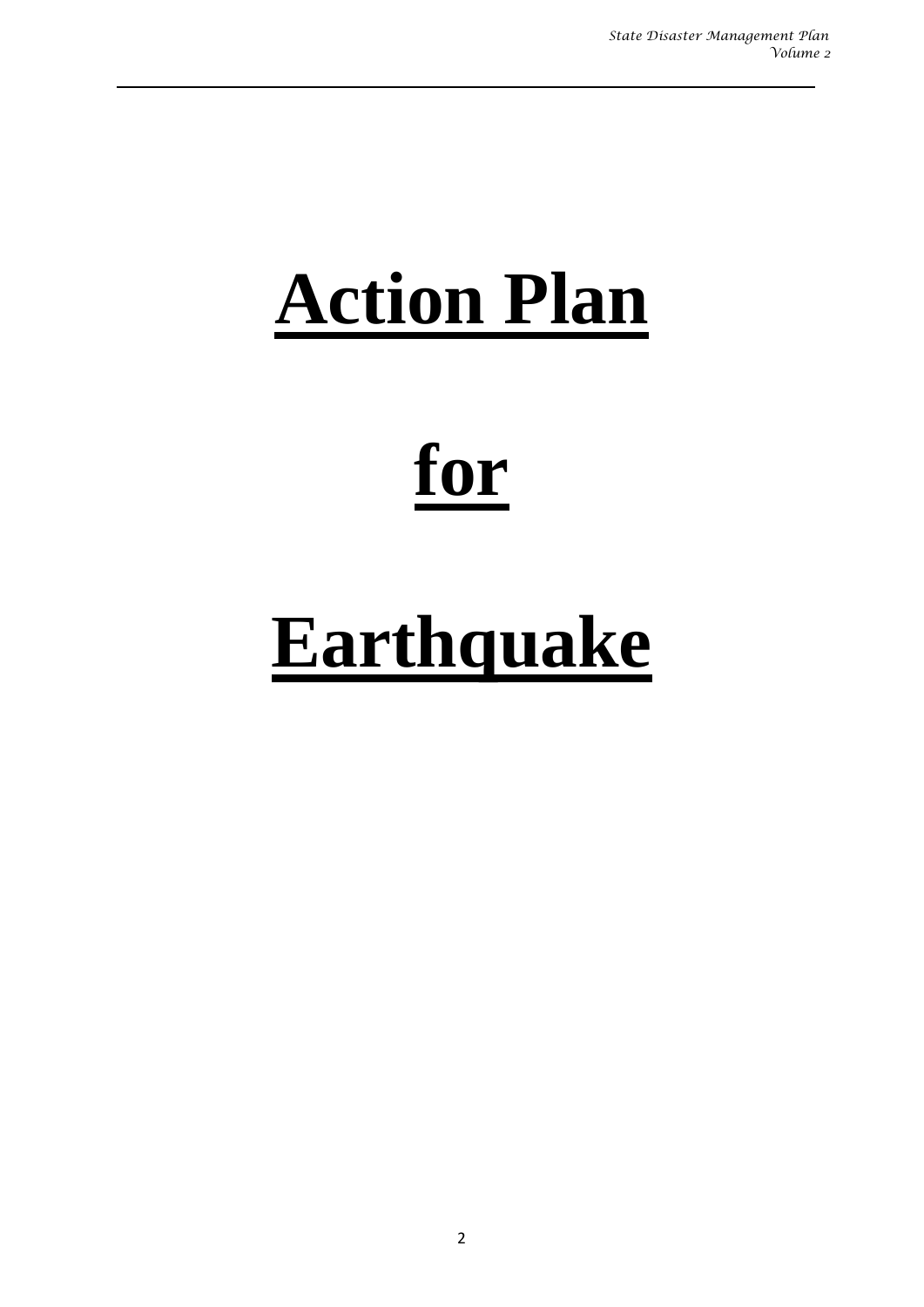#### **1. Action Plan for Earthquake**

#### **1.1 Introduction**

The Earthquake Vulnerability Atlas of India reveals that whole of Manipur is at a Very High Risk for earthquake, i.e. seismic zone V. As such, Manipur State has a long history of earthquakes albeit of low magnitude.

The Action Plan shall consist of the following five activities:

- i) Declaration of earthquake disaster
- ii) Institutional mechanism of the State Government to respond to earthquake disaster
- iii) Trigger mechanism on receiving the report of occurrence of an earthquake
- iv) Response mechanism of the concerned line departments along with the roles and responsibilities of each one of them and
- v) Immediate relief to be provided to the affected population

#### **1.2 Declaration of earthquake disaster**

The State Executive Committee (SEC) may declare any area where earthquake has occurred as disaster affected area on the recommendations of the State Relief Commissioner. The purpose of declaration of disaster is to organize effective response and mitigating the earthquake effects.

#### **1.3 Institutional mechanism of the State Government to respond to earthquake disaster**

The Relief & Disaster Management Department is primarily responsible for emergency response and relief in the State, while the Manipur State Disaster Management Authority (MSDMA) is designated as the nodal agency for formulation of policies, long term planning, coordination and monitoring body for mitigation, reduction and preparedness for disasters in the State. The Earth Sciences Department of Manipur University carries out seismological research and monitoring activities. These are useful to scientists for statistical analysis and knowing the sites of ongoing seismicity.

The institutional mechanism established in the State for management of disasters is given in Chapter 1 of Vol. 1. The composition of the State Emergency Operation Centre (SEOC) along with its staff structure is placed at **Annexure-1**.

#### **1.4 Trigger mechanism on receiving the report of occurrence of an earthquake**

An earthquake of magnitude 5 or more is likely to cause deaths and injuries to human beings and damage to all kinds of property, both private and public. Unfortunately there is very little warning available before the earthquake. Therefore planning should cater for a quick response at all levels to reduce the effects of the earthquake to the minimum.

The Relief & DM Department of the State will be the nodal department for formulating, controlling, monitoring and directing measures for earthquake preparedness, organizing rescue, relief and rehabilitation. All other concerned departments shall extend full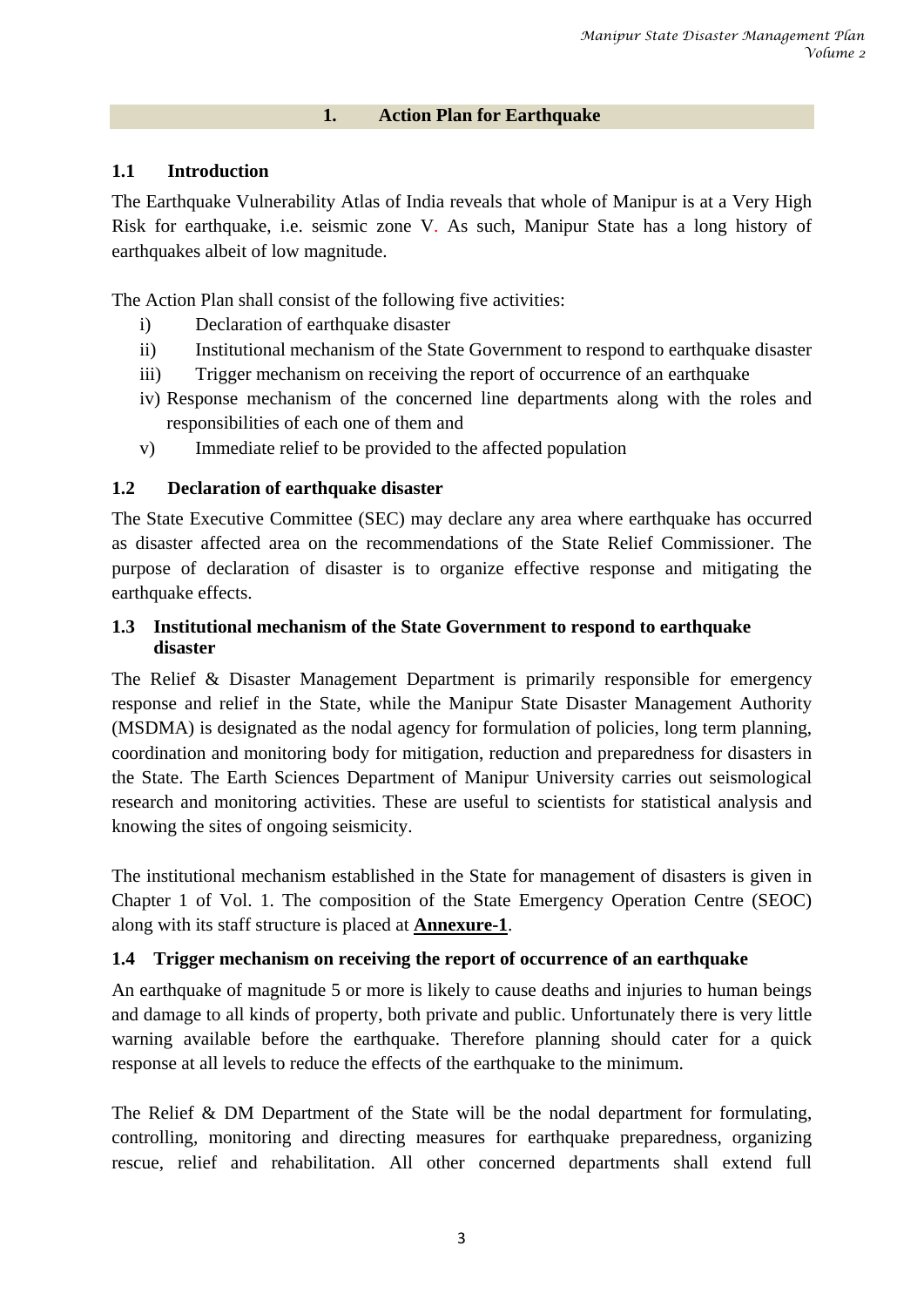cooperation in all matters pertaining to the management of the earthquake disaster whenever it occurs.

The occurrence of an earthquake may be reported by the Indian Meteorological Department (IMD) or any other agency to the Relief Commissioner by the fastest means. The State Executive Committee (SEC) under the chairmanship of the Chief Secretary shall be intimated immediately on the occurrence of any major earthquake.

Besides these, the SEOC shall also receive reports on the earthquake from district and Block levels. On receipt of the information, the SEOC shall verify the authenticity of the reports and will inform the real situation to concerned authorities.

#### **1.5 Response mechanism of the concerned line departments along with the roles and responsibilities of each one of them**

# *1.5.1 Information and reporting:*

- The agencies who shall provide information to the SEOC about the occurrence of an earthquake in the State are as shown below:
	- o IMD
	- o DEOC
	- o Any other agency
- The SEOC shall be activated for emergency response on the occurrence of any major earthquake. The SEOC should initiate following activities:
	- i) State EOC shall report the occurrence of a major earthquake to the following:
		- o Secretary to Governor
		- o Secretary to Chief Minister
		- o Deputy Chief Minister
		- o Chief Secretary
		- o Relief Commissioner
		- o National Disaster Management EOC at MHA, GoI
		- o Vice Chairman, National Disaster Management Authority (NDMA)
		- o Secretary, MHA, GoI.
	- ii) State EOC to alert state search and rescue machinery for emergency response as also fire brigade personnel.
	- iii) State EOC to verify the authenticity of the information from authorized scientific agencies as well as District and Block EOCs/Control Rooms.
	- iv) State EOC to contact its regular and emergency staff to report immediately.
	- v) All Nodal Officers of the State Departments to be contacted to be available in the EOC immediately.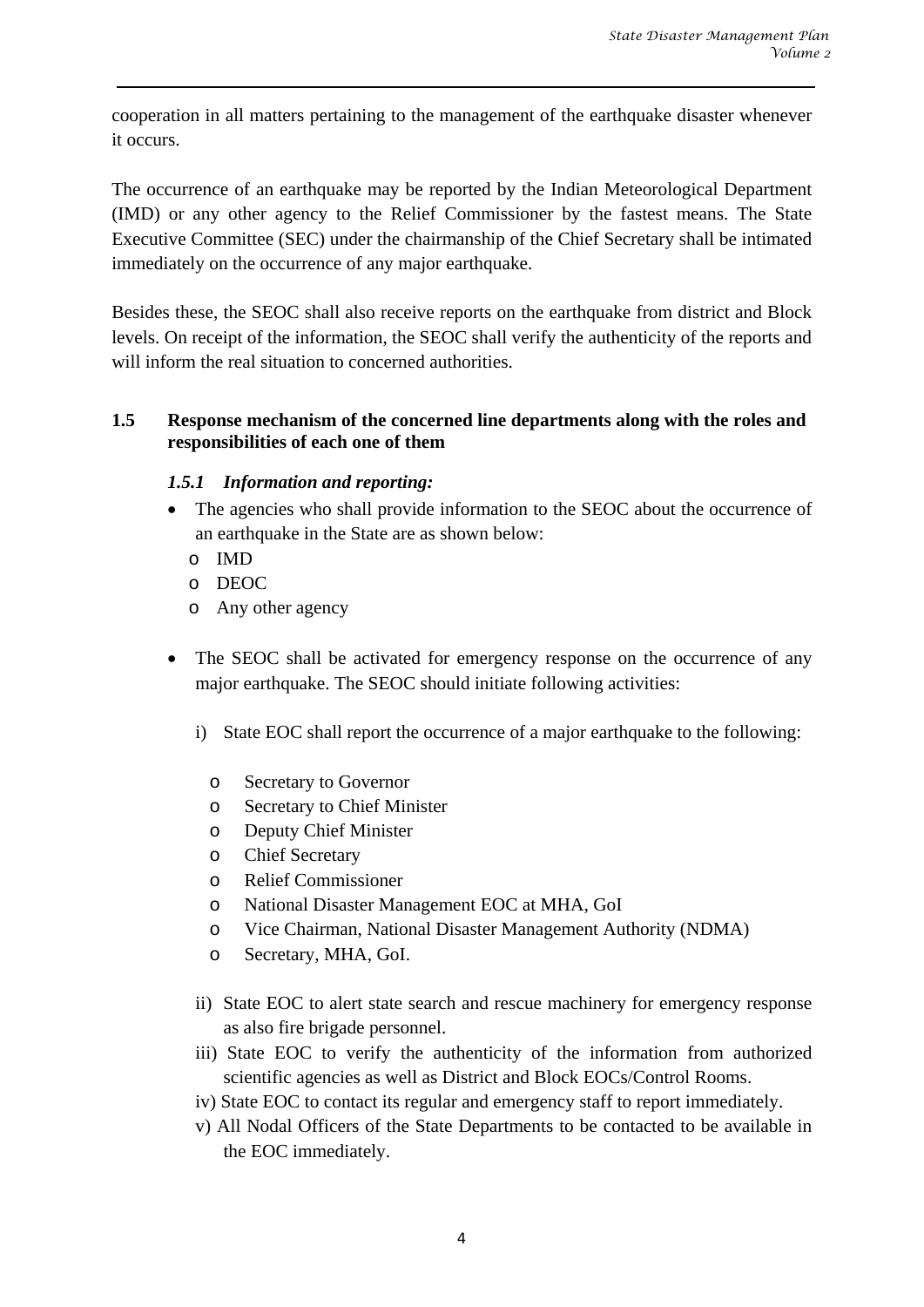- vi) State EOC to remain in constant touch with control rooms at national district and Block level.
- vii) Overall management of state EOC shall be taken over by the Relief Commissioner.
- On receipt of information, Relief Commissioner shall:
	- o Contact all member of SEC to inform them about the venue and time of first meeting (chaired by Chief Secretary) to assess the situation and decide the course of action to be adopted by the State government
	- o Issue instructions to all departments to ensure that all State Government employees to report for duty immediately in order to execute their responsibilities as mentioned in their departmental Earthquake Management Plan.
	- o Instruct all line departments to ensure their Nodal Officers to remain available round the clock in state EOC with full updated information of the activities of their departments.
	- o Prepare and submit daily situation report to Government of India, NDMA and Chief Secretary.
	- o If necessary depute Senior State level officers to worst affected Districts/ Blocks for effective implementation and supervision of Relief Operation.
	- o Mobilize additional manpower from the departments to the affected Districts / Blocks for supporting the Relief Operations.
	- o Management of Media (Press/TV Channels/Government Press Notes) to be carried out by the Secretary-in-charge of DIPR with special emphasis on rumour control. He shall maintain constant liaison with Relief Commissioner.

#### *1.5.2 Restoration of lines of communications and essential services to facilitate emergency response:*

- Establishment of Emergency Communications.
- Restoration of Communication Links (Road & Air).
- Restoration of power and electricity.
- Supply of safe drinking water.
- Restoration of essential lifeline infrastructure.

#### *1.5.3 Search, rescue and medical assistance*

- Identification of areas where SAR Teams to be deployed.
- Coordination of SAR teams for their quick deployment in allotted areas.
- Provision of quick transport of SAR teams to affected areas.
- PWD to evolve a mechanism for clearing access routes and debris in order to facilitate search and rescue operations.
- Mobilization of specialized equipments and machinery to affected areas.
- Cordoning off of affected areas with control of entry and exit.
- Traffic Management by establishment of traffic points and check-posts.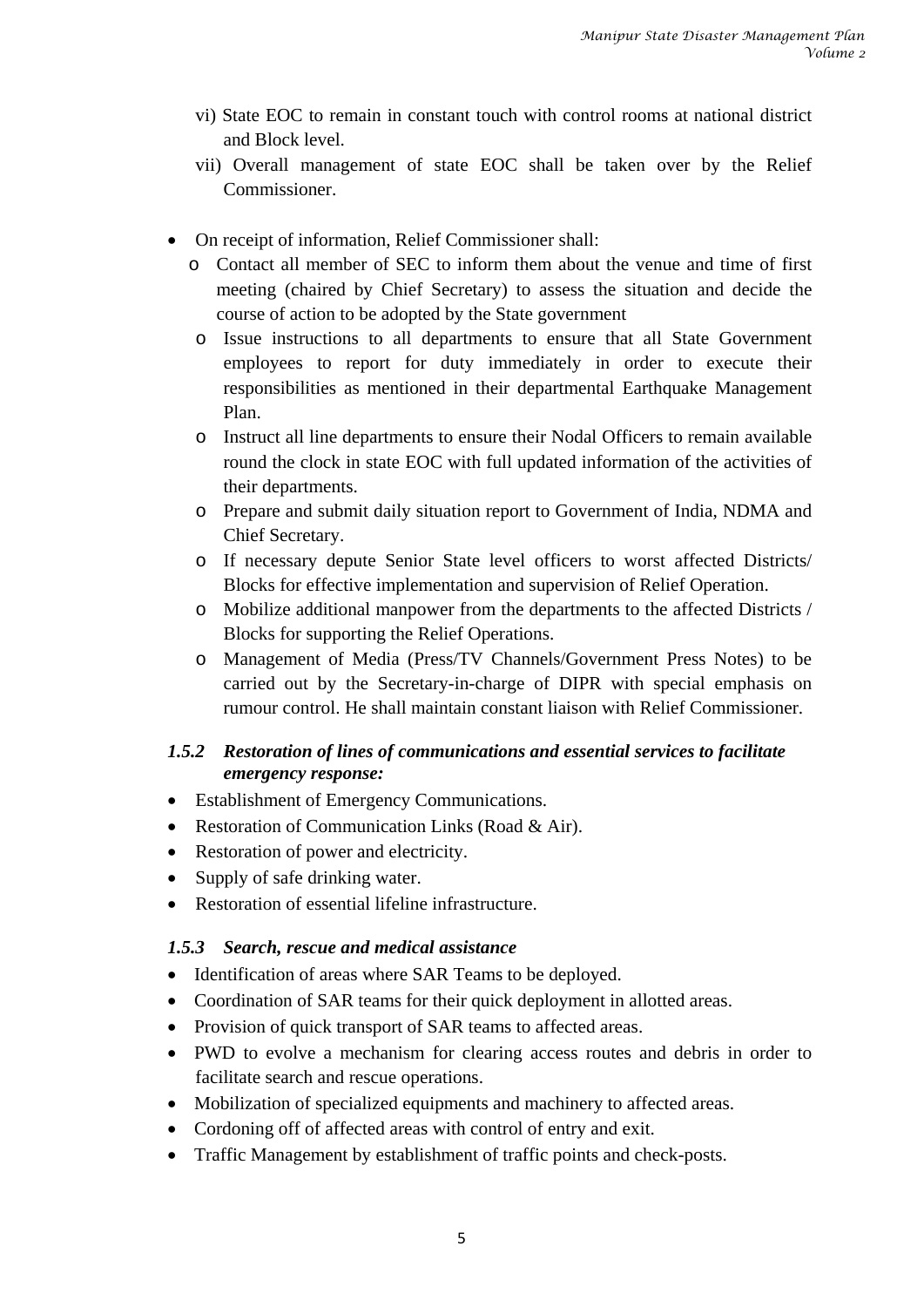- The Home Department to evolve a mechanism for providing security of properties of government and public in the affected areas.
- Setting up of field hospitals in the affected areas and deployment of mobile hospitals.
- Arrangements to be made for quick transportation of injured victims to the hospitals.
- Secretary (Health) to evolve a mechanism for speedy treatment of casualties.

#### *1.5.4 Emergency relief (shelter, food, clothing, etc.)*

- (a) Establishment of Temporary shelters for evacuees.
- (b) Ensuring provision of essential services as under:
	- o Arrangement for food, clothing, blanket/bedding, drinking water, sanitation and hygiene, lighting arrangements and essential medicines.
	- o Deployment of mobile hospitals in affected areas for treatment of victims.
	- o Providing counselling services to the earthquake victims and their relatives.
- (c) Arrangement for providing transport facility to send dead bodies to their homes. The administration should also ensure Law and Order during shifting of the dead bodies.
- (d) Ensure establishment of communication link between the affected people and their relatives outside.

A Task and Responsibility Matrix for Emergency Response Phase (first 72 Hours of the incident) is given below;

# *1.5.5 Task & Responsibility Matrix for Emergency Response Phase (First 72 Hours of the Incident)*

| <b>Time Frame</b> | <b>SN</b>      | <b>Task</b>                                                                                                                                                                                        | <b>Responsibility</b> |
|-------------------|----------------|----------------------------------------------------------------------------------------------------------------------------------------------------------------------------------------------------|-----------------------|
| $0 + 15$ Minutes  | 1              | Report the occurrence of earthquake to Chief<br>Secretary, Relief Commissioner, Heads of all<br>line departments, Chief Minister's Office,<br>NDMA, and EOC at MHA, GoI                            | <b>SEOC</b>           |
| $0 + 30$ Minutes  |                |                                                                                                                                                                                                    |                       |
|                   | $\overline{2}$ | Establish communication link by activating<br>alternate communication equipment i.e.<br>satellite phone, HF / VHF set, HAM Radio,<br>VSAT etc. in State / District EOCs and Block<br>control rooms | <b>SEOC</b>           |
|                   | 3              | Instruct deployment of Mobile Emergency<br>communication Units to affected areas for<br>establishing communication link                                                                            | <b>SEOC</b>           |
|                   | 4              | Verify the authenticity of the incident from<br>agencies like IMD, District / Block control<br>rooms, Police and Fire Brigade control rooms                                                        | <b>SEOC</b>           |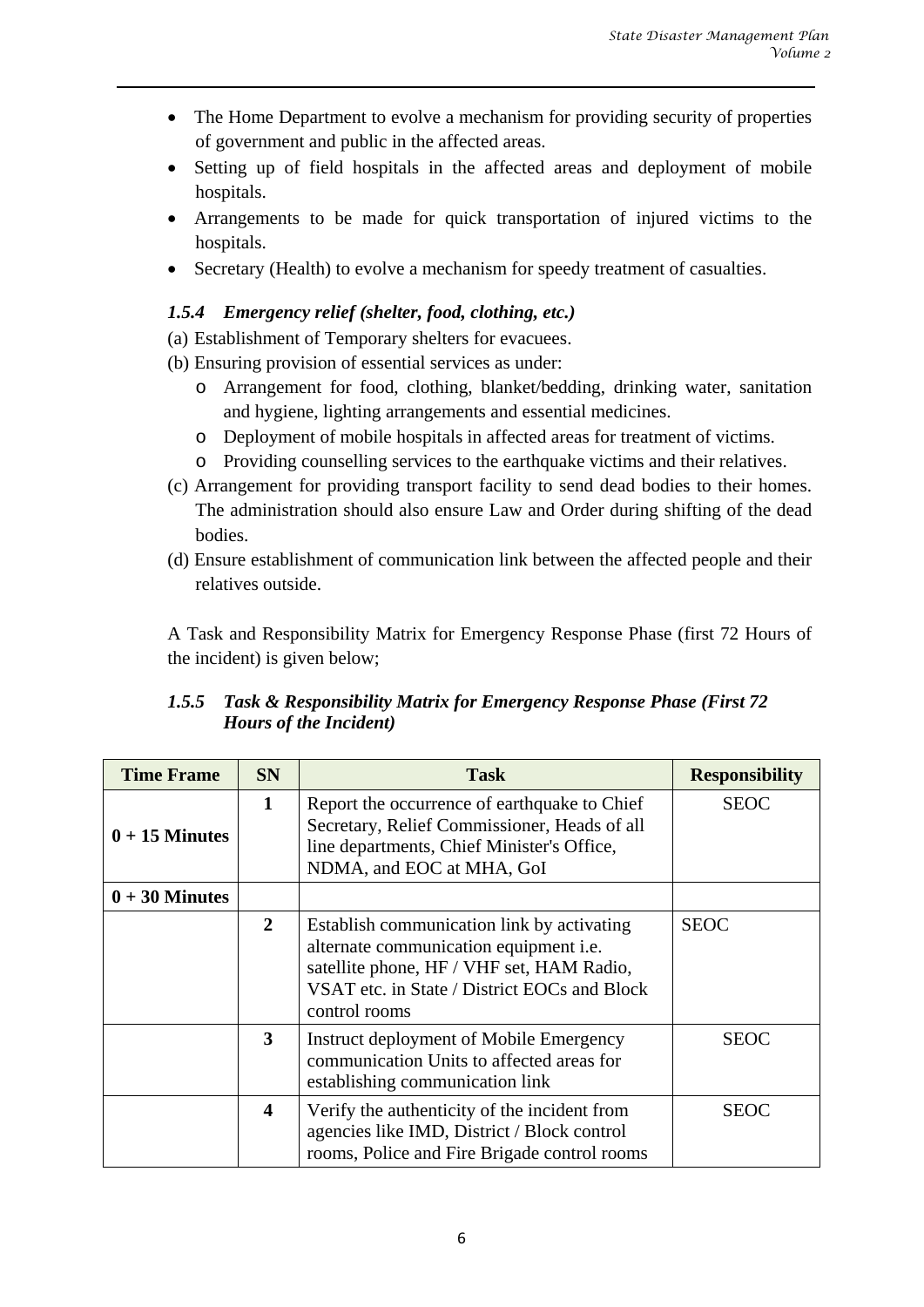| <b>Time Frame</b> | <b>SN</b> | <b>Task</b>                                                                                                                   | <b>Responsibility</b>  |
|-------------------|-----------|-------------------------------------------------------------------------------------------------------------------------------|------------------------|
|                   | 5         | In case of L-2 level event, overall management<br>of SEOC shall be taken over by Relief<br>Commissioner                       | Relief<br>Commissioner |
|                   | 6         | Instruct Nodal officers of line departments to<br>report in SEOC                                                              | Relief<br>Commissioner |
|                   | 7         | Hold first meeting with Nodal officers                                                                                        | Relief<br>Commissioner |
|                   | 8         | Contact the Heads of all line departments<br>including the DIPR to reach SEOC                                                 | Relief<br>Commissioner |
|                   | 9         | Alert SDRF/FES for quick mobilization to<br>affected areas                                                                    | Relief<br>Commissioner |
|                   | 10        | Request for the services of NDRF and Armed<br>forces, if required through designated<br>representative                        | Relief<br>Commissioner |
| $0 + 1$ Hour      |           |                                                                                                                               |                        |
|                   | 11        | Instruct both regular and emergency staff of<br>SEOC to report for duty                                                       | SEOC i/c               |
|                   | 12        | Dispatch of Search & Rescue teams to the<br>affected areas                                                                    | SEOC i/c               |
|                   | 13        | <b>Instruct Quick Assessment Task Force to</b><br>submit preliminary need and loss assessment<br>report of the affected areas | SEOC i/c               |
|                   | 14        | Alert Medical Quick Response Teams to the<br>affected areas                                                                   | SEOC i/c               |
|                   | 15        | Make arrangements for aerial survey of the<br>affected areas                                                                  | SEOC i/c               |
|                   | 16        | Instruct local administration to evacuate<br>victims to safer sites                                                           | Relief<br>Commissioner |
|                   | 17        | Contact Chief Secretary for deciding on time<br>and venue for holding SEC meeting at the<br>earliest                          | Relief<br>Commissioner |
|                   | 18        | Inform all members to attend SEC meeting in<br>designated venue to assess situation and review<br>emergency measures          | Relief<br>Commissioner |
|                   | 19        | Instruct concerned authorities or Agencies to<br>shut down critical operations                                                | Relief<br>Commissioner |
|                   | 20        | Contact MARSAC, NESAC, NRSA, ISRO and<br>Ministry of Defence for aerial / satellite<br>imageries of the affected areas        | Relief<br>Commissioner |
| $0 + 2$ Hours     |           |                                                                                                                               |                        |
|                   | 21        | Inform DP/GAD to ensure all State<br>Government employees report for emergency                                                | Relief<br>Commissioner |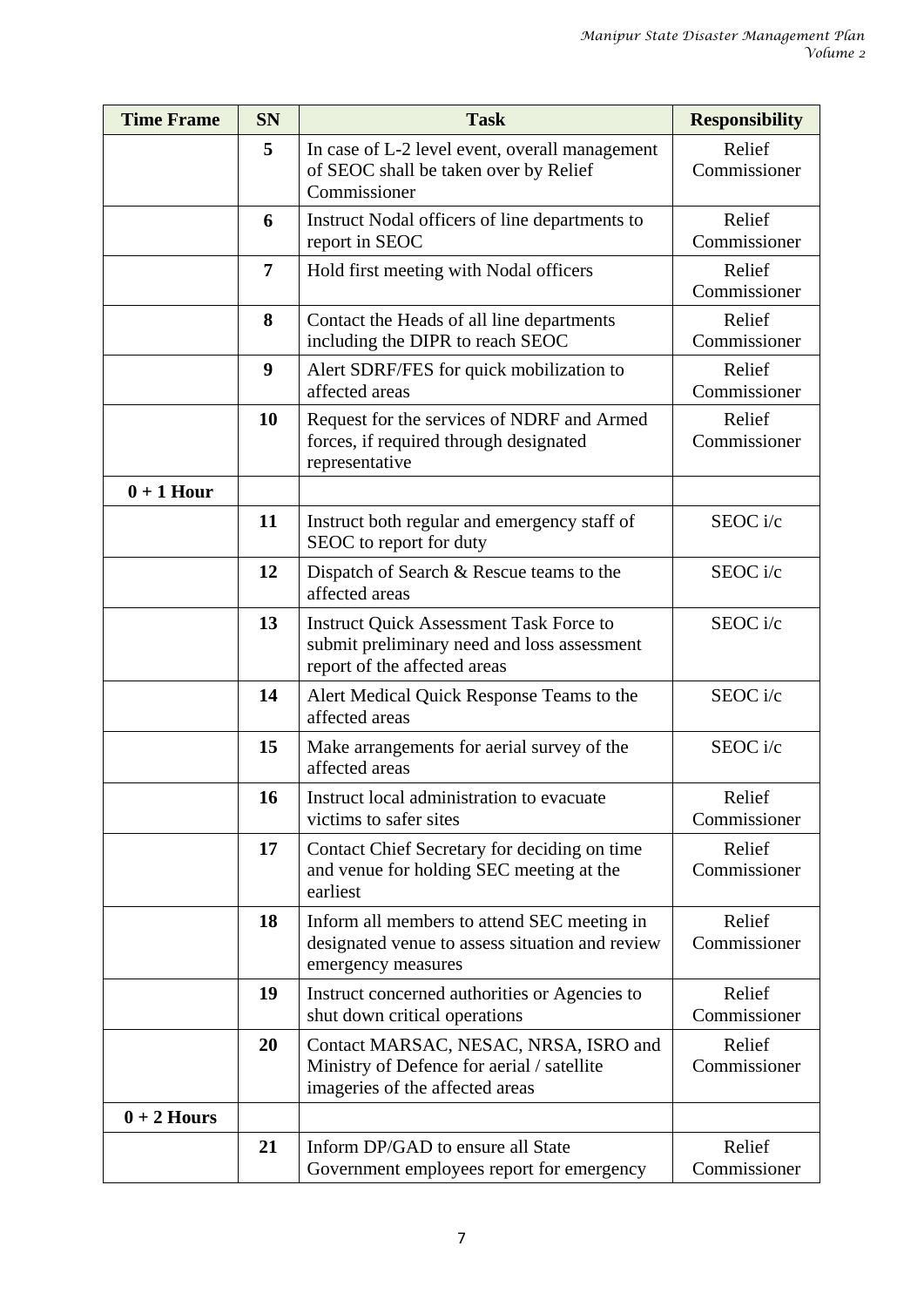| <b>Time Frame</b> | <b>SN</b> | <b>Task</b>                                                                                                                                                             | <b>Responsibility</b>                      |
|-------------------|-----------|-------------------------------------------------------------------------------------------------------------------------------------------------------------------------|--------------------------------------------|
|                   |           | duties within half an hour                                                                                                                                              |                                            |
|                   | 22        | SEC to assess situation, delegate<br>responsibilities for organizing rescue and relief<br>operations                                                                    | SEOC i/c                                   |
|                   | 23        | Senior State level officers to be deputed to the<br>affected areas                                                                                                      | <b>Chief Secretary</b>                     |
|                   | 24        | Activate Operations Section of IRS for<br><b>Emergency Response Operation</b>                                                                                           | <b>IRS</b> Heads                           |
|                   | 25        | Assess the conditions of road, and air<br>communication link for quick mobilization of<br>Emergency Teams and resources to affected<br>areas and take follow up actions | SEOC i/c                                   |
|                   | 26        | Secretary/Director, IPR to establish media<br>management / information cell for public<br>information, guidance and rumour control                                      | <b>DIPR</b>                                |
|                   | 27        | Request may be made for assistance from<br>Central Government (MHA and MOD) if<br>required                                                                              | Chief Secretary/<br>Relief<br>Commissioner |
|                   | 28        | Request the nearest headquarters of the Armed<br>Forces to render assistance in emergency<br>search, rescue and relief operations                                       | Relief<br>Commissioner                     |
|                   | 29        | Contact private / public sector agencies in the<br>State to assist in emergency rescue and relief<br>operations                                                         | Relief<br>Commissioner                     |
|                   | 30        | Inform Secretaries of the departments to<br>provide necessary logistics support to<br>emergency operation task forces                                                   | Relief<br>Commissioner                     |
|                   | 31        | If necessary, assistance may be asked from<br>neighbouring states and outside agencies                                                                                  | Chief Secretary/<br>Relief<br>Commissioner |
|                   | 32        | Set up separate desks for each operation task<br>force and NGO coordination desk in the SEOC<br>for coordinating emergency operations                                   | SEOC i/c                                   |
|                   | 33        | Provide security in affected areas and maintain<br>law and order situation                                                                                              | <b>DGP</b>                                 |
|                   | 34        | Mobilize Medical Quick Response Teams to<br>affected areas                                                                                                              | <b>DHS</b>                                 |
|                   | 35        | Mobilize SAR Teams and search & rescue<br>equipment and machinery to affected areas                                                                                     | <b>SDRF</b>                                |
|                   | 36        | DIPR to establish information centres near<br>affected areas to provide guidance to volunteers<br>and aid agencies                                                      | <b>DIPR</b>                                |
| $0 + 3$ Hours     |           |                                                                                                                                                                         |                                            |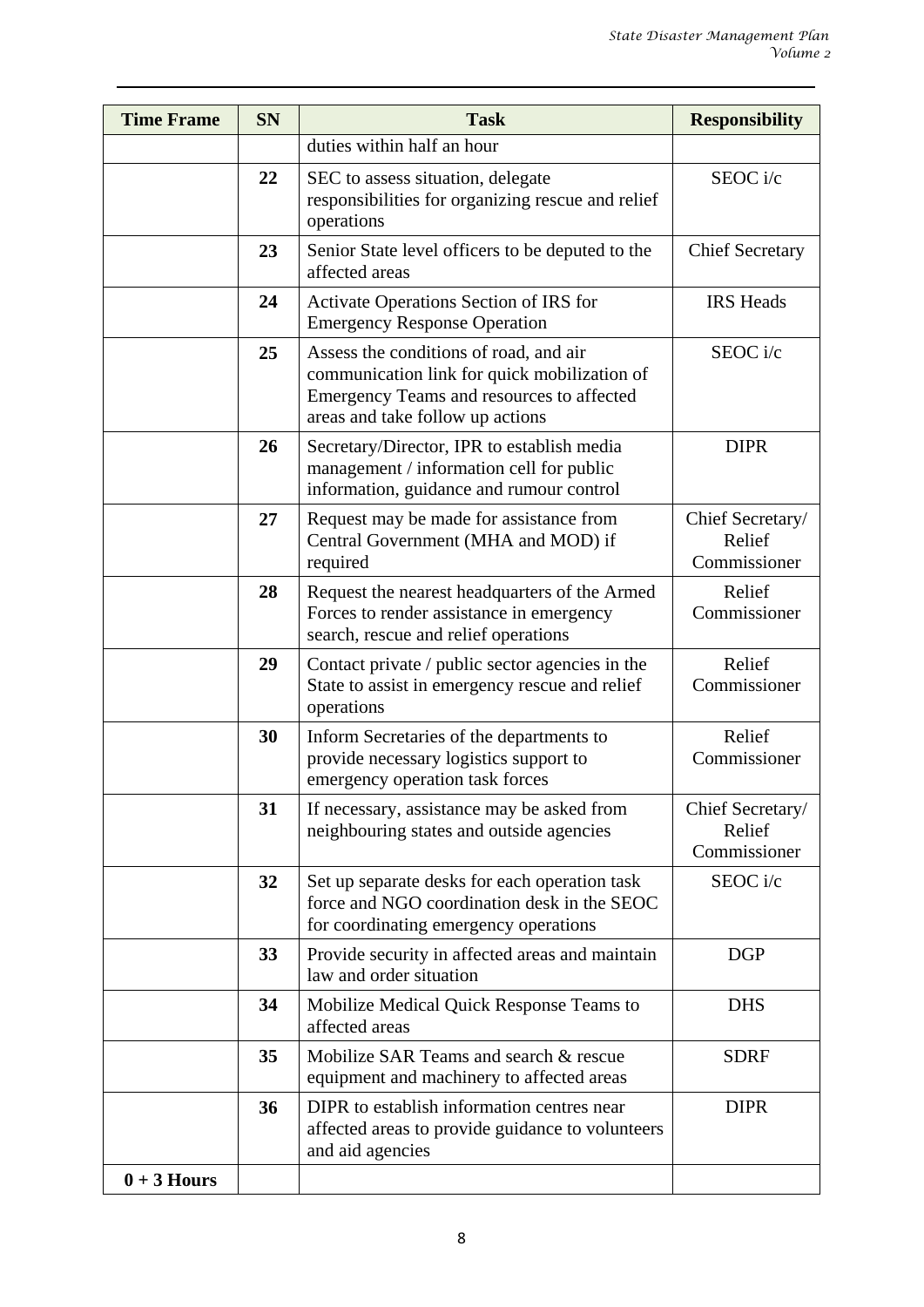| <b>Time Frame</b> | <b>SN</b> | <b>Task</b>                                                                                                                                                | <b>Responsibility</b>                             |
|-------------------|-----------|------------------------------------------------------------------------------------------------------------------------------------------------------------|---------------------------------------------------|
|                   | 37        | Make suitable transportation arrangement for<br>mobilization of quick response teams to the<br>affected areas                                              | <b>SDRF/Director</b><br>Transport                 |
|                   | 38        | Maintain constant touch with the National /<br>District and Block EOCs                                                                                     | SEOC i/c                                          |
|                   | 39        | Establish Press / Media Centre for media<br>management and information dissemination                                                                       | <b>DIPR</b>                                       |
|                   | 40        | Arrange for press / media release for rumour<br>control and public information and guidance                                                                | <b>DIPR</b>                                       |
|                   | 41        | Alert all major hospitals to make necessary<br>arrangement for treatment of injured                                                                        | <b>DHS</b>                                        |
| $0 + 6$ Hours     |           |                                                                                                                                                            |                                                   |
|                   | 42        | Establish relief coordination centre at the<br>airport for arrival of Search & Rescue and<br>Medical Teams coming for humanitarian aid                     | Relief & DM<br>Department                         |
|                   | 43        | Establish central relief coordination centre at<br><b>State Head Quarters.</b>                                                                             | Relief & DM<br>Department                         |
|                   | 44        | Instruct to cordon affected areas and setting up<br>of check posts to control entry and exit                                                               | <b>DGP</b>                                        |
|                   | 45        | Open access routes and manage traffic for<br>mobilization of equipment, machinery and<br>volunteers to the affected areas                                  | <b>DGP</b>                                        |
|                   | 46        | Conduct aerial survey and also mobilize quick<br>assessment teams to affected areas                                                                        | Relief<br>Commissioner                            |
|                   | 47        | Establish information centres at the arrival and<br>departure points especially at the airport and<br>interstate bus terminus                              | <b>DIPR</b>                                       |
| $0 + 12$ Hours    |           |                                                                                                                                                            |                                                   |
|                   | 48        | Mobilize relief materials <i>i.e.</i> tents, food<br>materials, water, essential medicines, blankets,<br>etc. to the affected districts and Blocks         | Relief<br>Commissioner/<br>Deputy<br>commissioner |
|                   | 49        | Arrange to shift evacuated persons to<br>temporary shelters and ensure provision of<br>food, water facilities, blankets and storage of<br>relief materials | Relief<br>Commissioner/<br>Deputy<br>commissioner |
|                   | 50        | Arrange road and air transport at State / District<br>headquarters for dispatch of relief materials to<br>the affected areas                               | Director<br>Transport                             |
|                   | 51        | Set up field hospitals near the affected areas                                                                                                             | <b>DHS</b>                                        |
|                   | 52        | Arrange to shift injured persons to field<br>hospitals                                                                                                     | DHS/Deputy<br>Commissioner                        |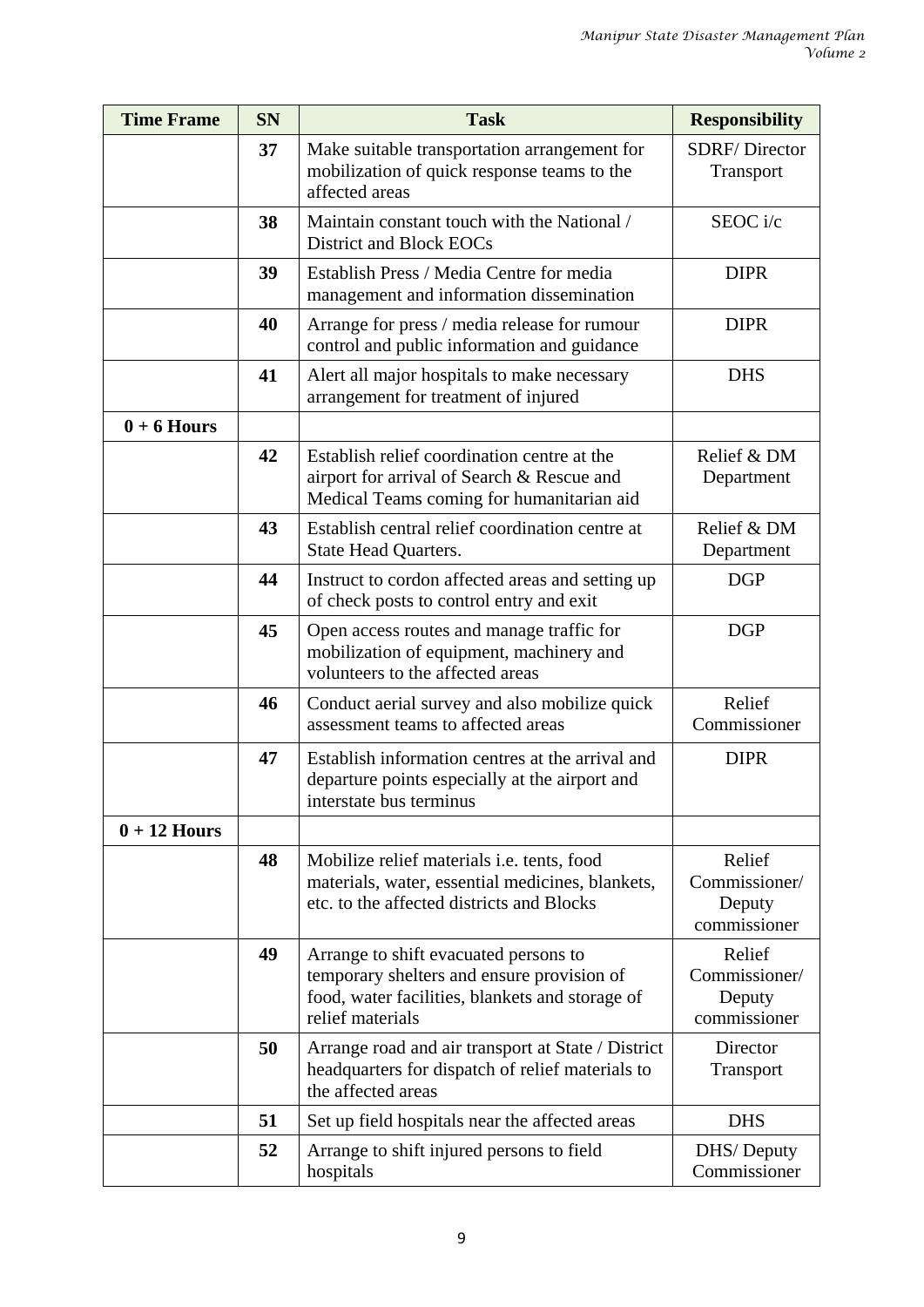| <b>Time Frame</b> | <b>SN</b> | <b>Task</b>                                                                                                                                                                                                                | <b>Responsibility</b>  |
|-------------------|-----------|----------------------------------------------------------------------------------------------------------------------------------------------------------------------------------------------------------------------------|------------------------|
|                   | 53        | <b>Instruct Deputy Commissioners to establish</b><br>relief coordination centre and godowns near<br>affected area and provide full security cover as<br>well                                                               | Relief<br>Commissioner |
|                   | 54        | Prepare quick need assessment report for<br>planning of relief operation and mobilization of<br>resources to the affected areas                                                                                            | Relief<br>Commissioner |
| $0 + 24$ Hours    |           |                                                                                                                                                                                                                            |                        |
|                   | 55        | Instruct to set up Coordination Centres at the<br>Resident Commissioner's Office in New Delhi,<br>Kolkata and Guwahati                                                                                                     | Relief<br>Commissioner |
|                   | 56        | Hold review meetings with Nodal Officers in<br>every 12 hours                                                                                                                                                              | Relief<br>Commissioner |
|                   | 57        | Prepare and circulate the situation report                                                                                                                                                                                 | SEOC i/c               |
|                   | 58        | Prepare press notes twice a day                                                                                                                                                                                            | <b>DIPR</b>            |
|                   | 59        | Depute additional officers and supporting staff<br>to affected areas from non-affected areas                                                                                                                               | <b>Chief Secretary</b> |
|                   | 60        | Restore essential services i.e. power, water<br>supply, telecommunication facilities of SEOC,<br>Secretariat, PHQ, AIR, Doordarshan, Governor<br>House, Chief Minister's Office, and senior<br>officials on priority basis | Power/<br>PHED/BSNL    |
|                   | 61        | Coordinate with Emergency Operation Task<br>Forces mobilized to the affected areas                                                                                                                                         | Relief<br>Commissioner |
| $0 + 48$ Hours    |           |                                                                                                                                                                                                                            |                        |
|                   | 62        | Ensure safety and security of personnel deputed<br>in affected areas for emergency response<br>operation                                                                                                                   | <b>DGP</b>             |
|                   | 63        | Earmark storage point for medical supplies at<br>affected sites                                                                                                                                                            | <b>DHS</b>             |
|                   | 64        | Arrange for identification, photograph, post<br>mortem and maintenance of records for<br>disposal of dead bodies                                                                                                           | <b>DHS</b>             |
|                   | 65        | Arrange information centre at shelter site for<br>maintaining records of victims and to provide<br>guidance to relatives, NGOs, etc.                                                                                       | <b>DIPR</b>            |
|                   | 66        | Arrange for complaints regarding missing<br>persons and initiate search in shelters, hospitals<br>and police records                                                                                                       | <b>DGP</b>             |
|                   | 67        | Arrange for SDMs' empowerment for waiving<br>off post mortem of dead bodies                                                                                                                                                | DP                     |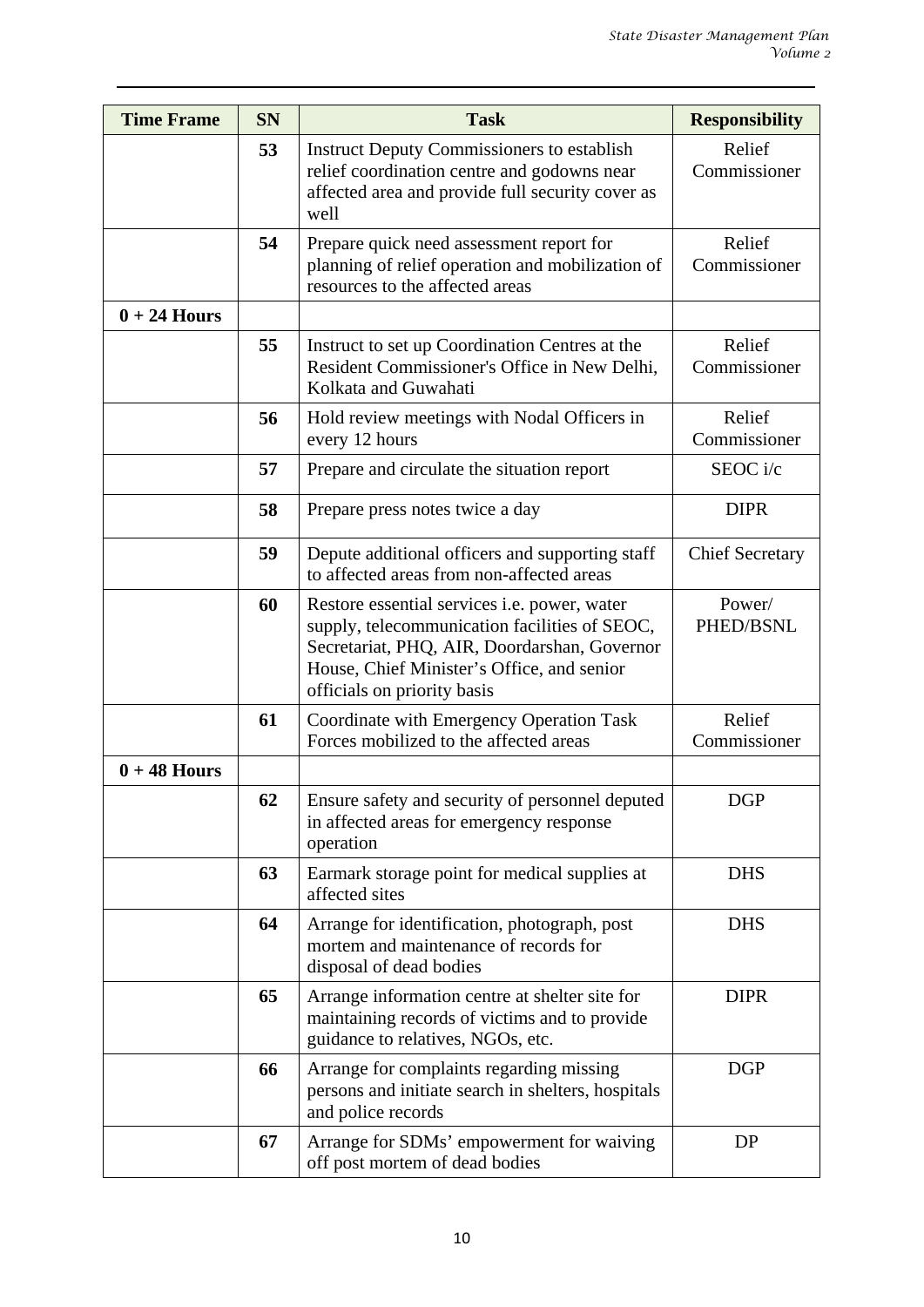| <b>Time Frame</b> | <b>SN</b> | <b>Task</b>                                                                        | <b>Responsibility</b>            |
|-------------------|-----------|------------------------------------------------------------------------------------|----------------------------------|
|                   | 68        | Arrange for additional manpower if necessary<br>for disposal of dead bodies        | DP.                              |
|                   | 69        | Arrange for transportation of dead bodies to<br>their native places if so required | Deputy<br>Commissioner           |
| $0 + 72$ Hours    |           |                                                                                    |                                  |
|                   | 70        | Arrange for disposal of unidentified and<br>unclaimed dead bodies                  | Deputy<br>Commissioner           |
|                   | 71        | Arrange for transportation of injured from field<br>hospitals to base hospitals    | DHS/Director<br><b>Transport</b> |
|                   | 72        | Activate short and interim relief measures                                         | Deputy<br>Commissioner           |
|                   | 73        | Arrange for distribution of cash doles to the<br>victims                           | Deputy<br>Commissioner           |

#### **1.6 Immediate relief to be provided to the affected population**

#### *1.6.1 Short-Term Relief Measures*

- (1) Provide temporary shelter to affected people
- (2) Evacuation site should be safe, and easily accessible.
- (3) Continue to provide essential services to the affected people i.e. food, water, clothing, sanitation and medical assistance

The Relief Commissioner to ensure the following in the relief camps:

- Special emphasis on Hygiene and sanitation aspects should be given in relief camp sites.
- Separate area should be earmarked within the relief camp for storage of relief materials.
- Adequate manpower and transport facilities for the camp site.
- Arrangements to be made for trauma management.
- Mobile medical units to be sent to remote areas with a view to provide medical assistance to the victims/injured.
- Information centre should be established by the administration.

#### *1.6.2 Interim Relief Measures*

- Arrangements to be made for identification and maintenance of the records of disposal of dead bodies in the affected areas.
- Arrangements to be made to record the complaints of all persons reported missing. Follow up action in terms of verification of the report also needs to be made.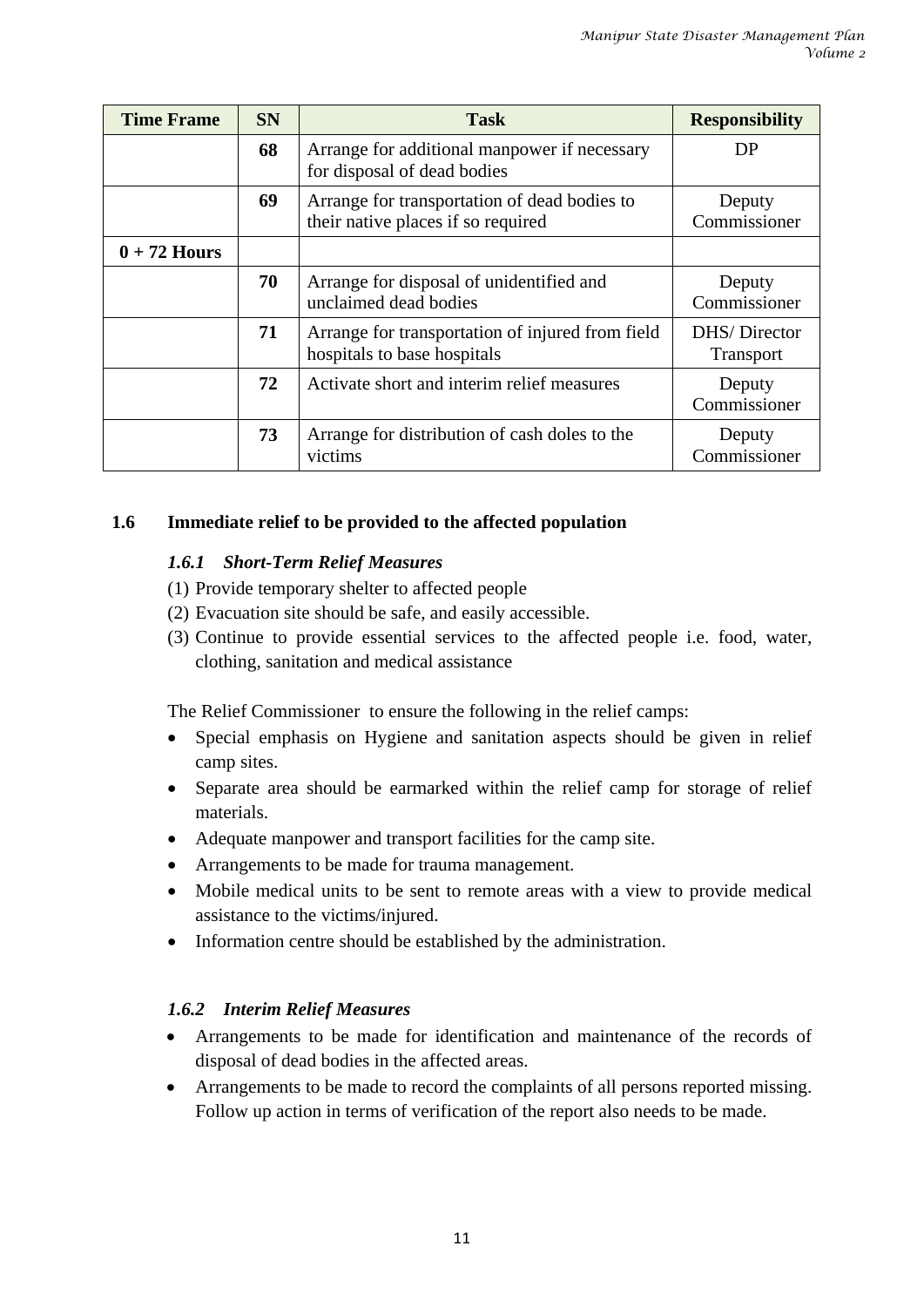- Sub-divisional magistrates to be empowered to exempt the requirement of postmortem in case of mass casualties. DP may depute additional SDMs to expedite disposal of the dead bodies.
- Unclaimed/unidentified dead bodies to be disposed off at the earliest after keeping their records.
- Additional manpower to be deployed in the affected areas for supplementing the efforts of the local administration.
- Separate Cell to be established at State/District/Block level to coordinate with the NGOs and outside donor/aid agencies.
- Regular meetings of the different stakeholders/departments should be organized at state level for sharing of information, developing strategies for relief operations.
- DIPR to coordinate with the media to play a positive role in disseminating appropriate information to public and the government in order to facilitate the speedy recovery.

# *1.6.3 Assessment of Damage / Loss and Relief needs*

- The Relief Commissioner to issue instructions to the Deputy Commissioners to provide 'the need and loss assessment'.
- Adequate manpower, vehicles, stationery etc should be provided to supplement the efforts for need/loss assessment.
- Identification and demolition of dangerous structures in the affected areas to minimize further loss of life and injuries.
- Arrangements for debris removal and its appropriate disposal.
- Arrangements for distribution of gratuitous relief and cash doles.
- Arrangements to be made for survey of human loss and distribution of ex-gratia relief to the families of deceased persons.
- Teams to be formed and dispatched to the affected areas for detailed assessment of houses and property assessment.
- As reconstruction of houses will take a long period, arrangements to be made to provide interim shelters to the affected.
- Identification of the sites for interim shelter.
- Allocation of areas to the affected families.
- Providing essential services at the interim shelter sites such as water, power, drainage / sanitation, PDS shops, etc.
- Distribution of shelter materials to individual families.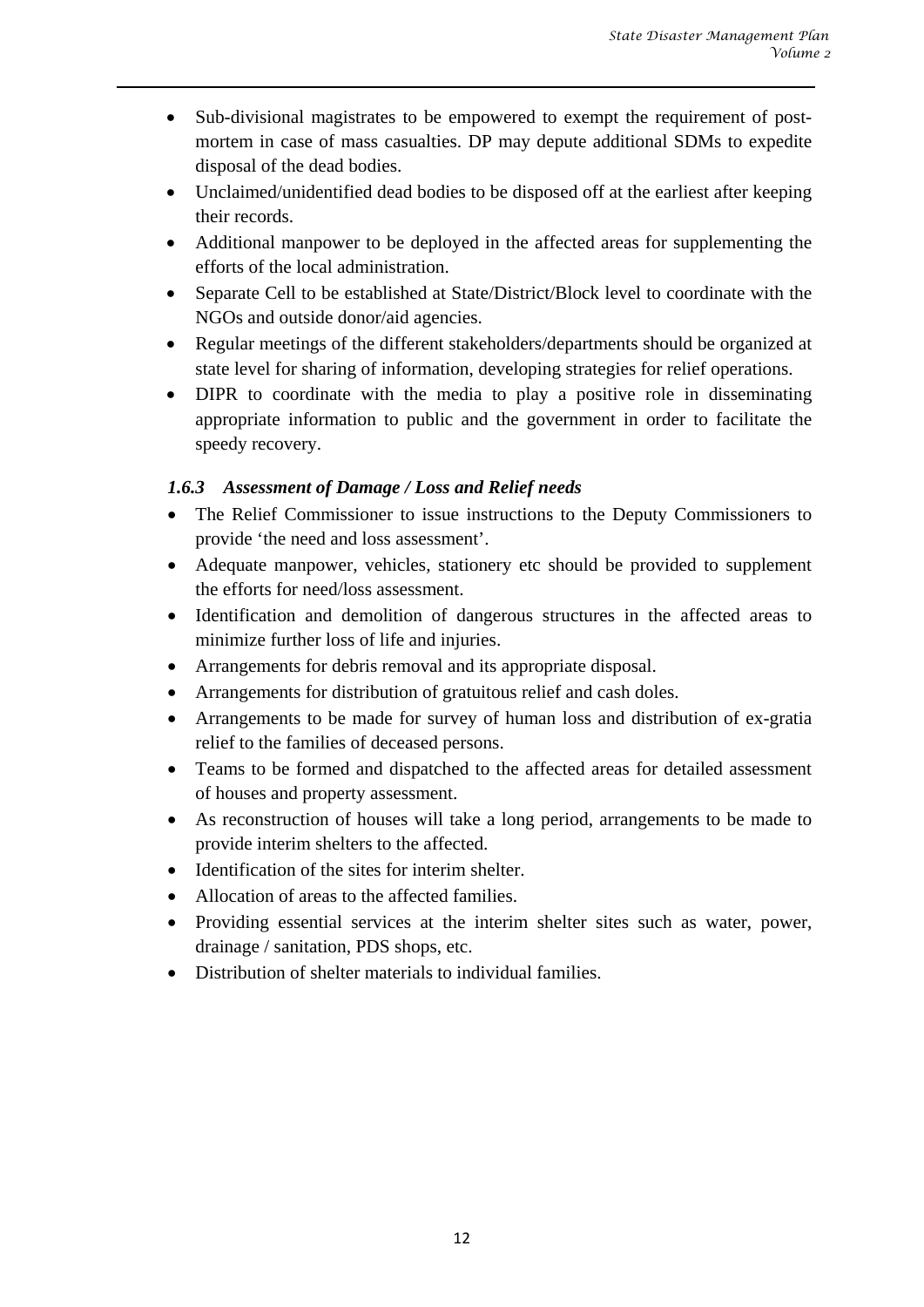*Manipur State Disaster Management Plan Volume 2* 

# **Action Plan**



# **Cyclone**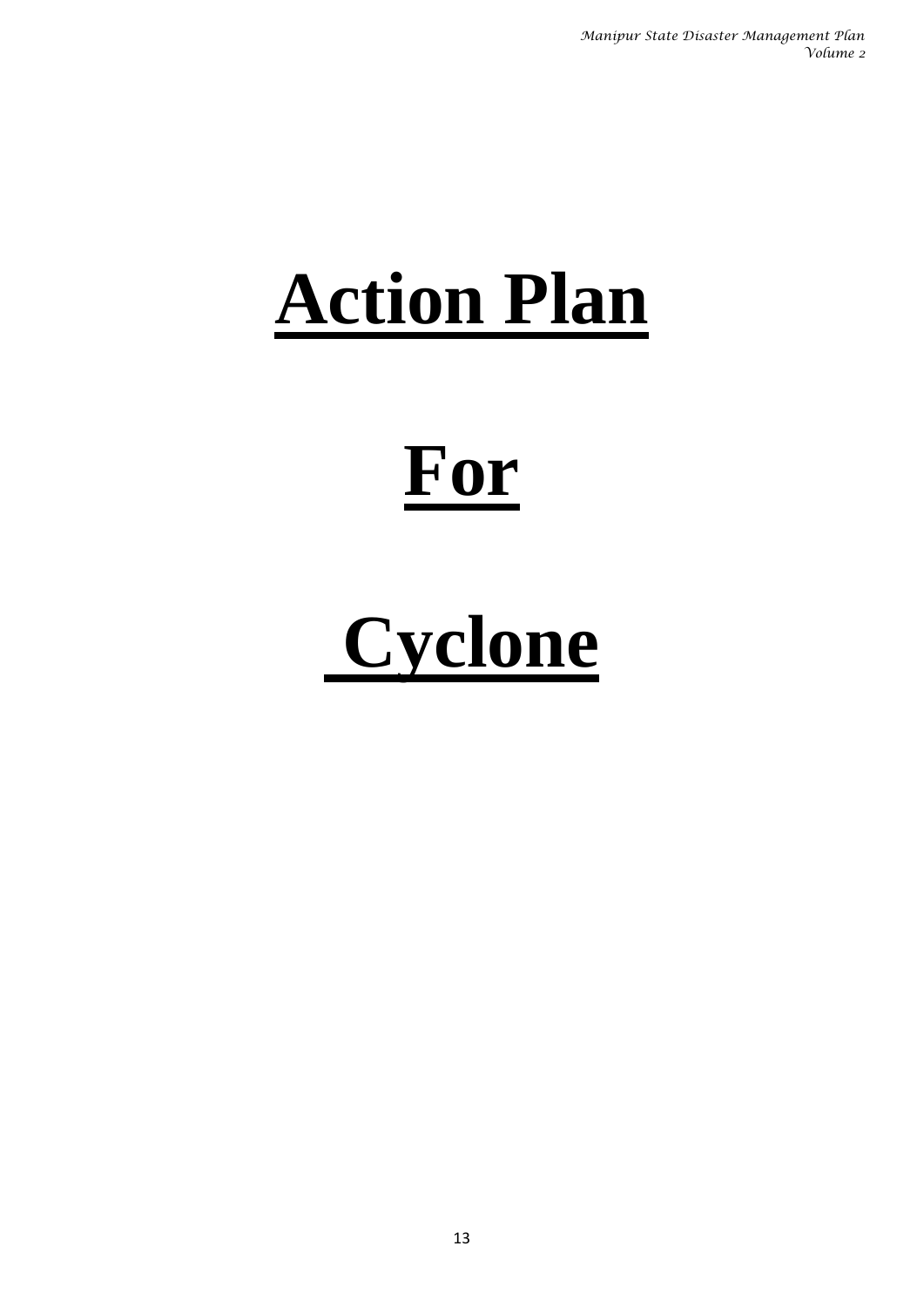#### **2. Action Plan for Cyclone**

#### **2.1 Introduction:**

Manipur is a landlocked State and therefore is not affected directly by tropical cyclones arising in Bay of Bengal. However it is vulnerable to associated hazards of cyclonic winds and heavy rains. The purpose of this action plan is to develop quick response at all levels to reduce the effects of cyclone with an effective coordinated way.

#### **2.2 Associated Authority**

The Nodal Department for controlling, monitoring and directing measures for organizing rescue, relief and rehabilitation is the Relief & DM Department of the State. All other concerned Departments shall extend full cooperation in all matters pertaining to the management of the Cyclone disaster whenever it occurs. The State Departments like Home, Health, PHED, PWD, Transport, Power, DIPR etc. shall have a major role in emergency response during occurrence of Cyclone.

#### **2.3 Disaster Declaration**

The State Executive Committee (SEC) may declare any area where Cyclone has occurred as disaster affected area on the recommendations of the State Relief Commissioner. The purpose of declaration of disaster is to organize effective response and mitigating the adverse effects of disaster.

# **2.4 4-stage warning system for Tropical Cyclones**

# 1.) **Pre-Cyclone Watch**

It is issued when a depression forms over the Bay of Bengal irrespective of its distance from the coast and is likely to affect Indian coast in future. The pre-cyclone watch is issued by the IMD and is issued at least 72 hours in advance of the commencement of adverse weather. It is issued at least once a day.

#### 2.) **Cyclone Alert**

It is issued at least 48 hours before the commencement of the bad weather when the cyclone is located beyond 500 Km from the coast. It is issued every three hours.

#### 3.) **Cyclone Warning**

It is issued at least 24 hours before the commencement of the bad weather when the cyclone is located within 500 Km from the coast. Information about time /place of landfall are indicated in the bulletin. Confidence in estimation increases as the cyclone comes closer to the coast

#### 4.) **Post landfall outlook**

It is issued 12 hours before the cyclone landfall, when the cyclone is located within 200 Km from the coast. More accurate & specific information about time /place of landfall and associated bad weather indicated in the bulletin. In addition, the interior distraction is likely to be affected due to the cyclone are warned in this bulletin.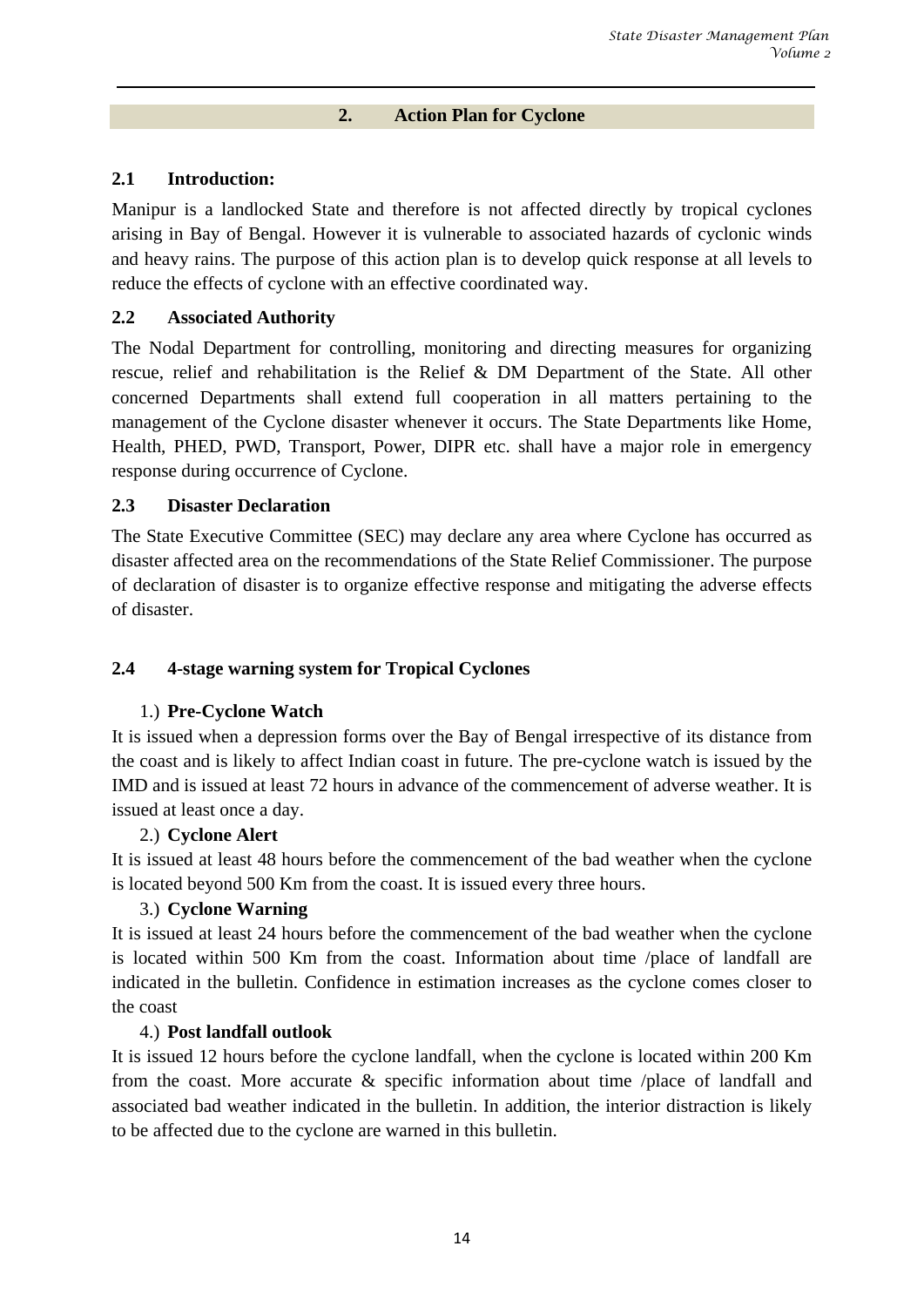# **2.5 Warning Dissemination process**

- 1. Cyclone/flood forecasting is generally the responsibility of the Indian Meteorological Department (IMD). IMD is the nodal agency for providing cyclone warning services. IMD's INSAT satellite based Cyclone Warning Dissemination System (CWDS) is one of the best currently in use in India to communicate cyclone warnings from IMD to community and important officials in areas likely to be affected directly and quickly.
- 2. After getting information from IMD, warning dissemination is a responsibility of State Government (Relief Commissioner). The RC is responsible for disseminating cyclone warnings to the public and Line Departments.
- 3. On receiving an initial warning, the office of the RC disseminates the warning to all Line Departments, the District administration and PHQ. Warning messages are transmitted though wireless to all districts and Blocks. Deputy Commissioners shall be provided with satellite phones and a Ham radio to maintain effective communication, even if terrestrial and cell-phone communication fails.
- 4. The state EOC and control rooms of the other line departments at the State and District level shall also get the warnings. The control rooms shall be activated on receiving the warnings.

# **2.6 Plan Activation**

The cyclone response structure will be activated on the receipt of cyclone warning by the Indian Meteorological Department (IMD). The occurrence of a cyclone may be reported by the IMD to the Relief Commissioner/MSDMA by the fastest means. The Relief Commissioner (RC) will activate all the Departments for emergency response including the State EOC, District EOC and SDRF. He will issue instructions to include the following details:

- Specify exact resources (in terms of manpower, equipments and essential items from key dept. /stakeholders) required.
- The type of assistance to be provided
- The time limit within which assistance is needed
- Details of other Task/Response Forces through which coordination should take place

The State EOC and other control rooms at the state level as well as district control rooms should be activated with full strength. Once the situation is totally controlled and normalcy is restored, the RC shall declare End of Emergency Response and issue instructions to withdraw the staff deployed in emergency duties.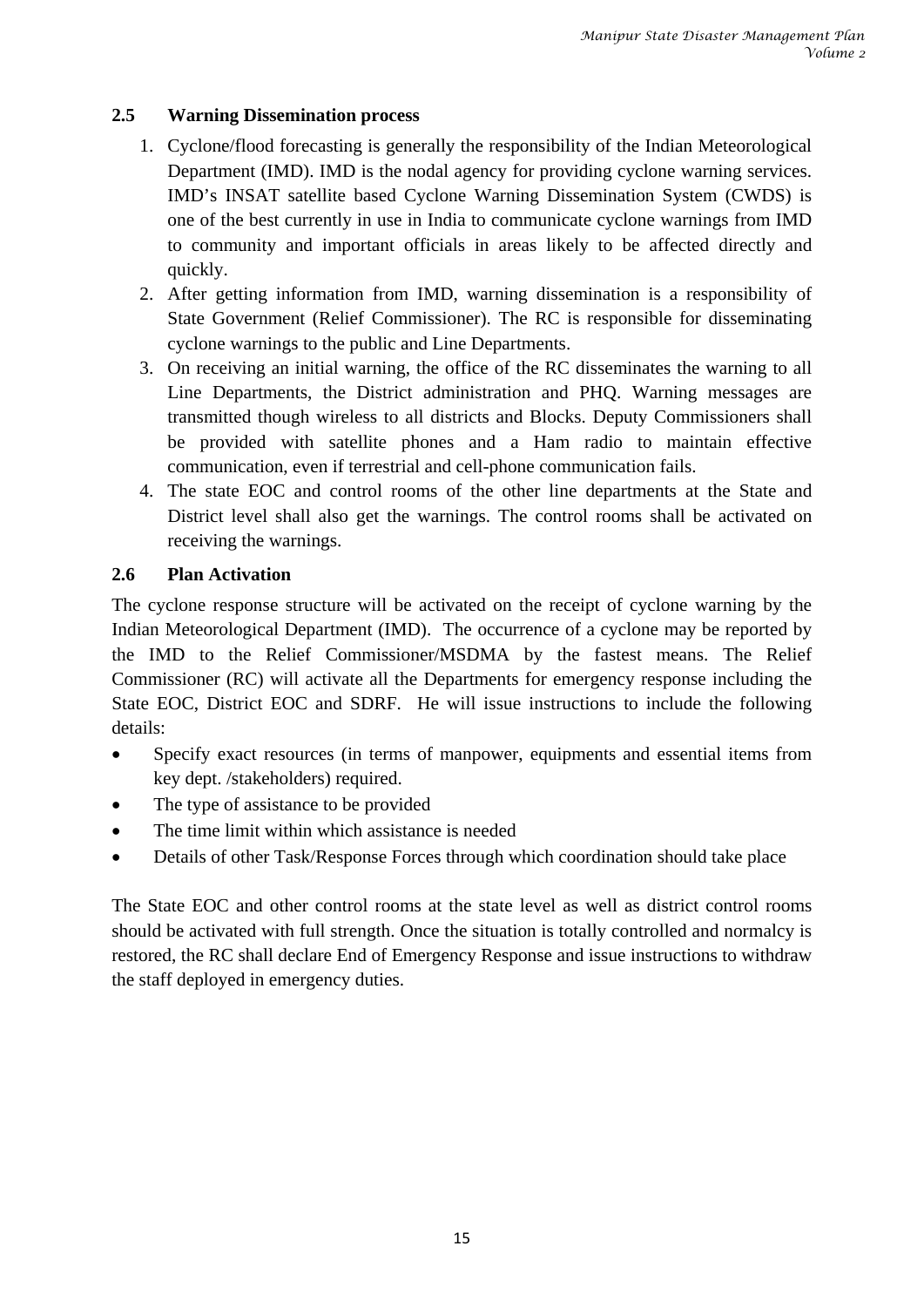# **2.7 Roles and Responsibility**

| <b>Time</b><br>Frame           | <b>SN</b>    | <b>Task</b>                             | <b>Responsibility</b>  | <b>Activity</b>                                                                                                                                                                                                                                                                                                                                                                                                                                                                                                                                                                                                                                                                                                                                                                                                                                                                                                                                                                                                                                |
|--------------------------------|--------------|-----------------------------------------|------------------------|------------------------------------------------------------------------------------------------------------------------------------------------------------------------------------------------------------------------------------------------------------------------------------------------------------------------------------------------------------------------------------------------------------------------------------------------------------------------------------------------------------------------------------------------------------------------------------------------------------------------------------------------------------------------------------------------------------------------------------------------------------------------------------------------------------------------------------------------------------------------------------------------------------------------------------------------------------------------------------------------------------------------------------------------|
| <b>Time</b><br>$0 - 72$<br>hrs | $\mathbf{1}$ | Warning<br>receipt and<br>dissemination | <b>SEOC</b>            | Report the generation of Cyclone in<br>$\bullet$<br>Arabian Sea/ Indian Ocean after<br>getting information from IMD to<br>following officials;<br><b>Relief Commissioner</b><br>Chief Secretary of the State<br>Members of SEC<br><b>Secretary to Chief Minister</b><br><b>National Disaster Management</b><br>Authority, GoI.<br>All concerned Deputy<br>Commissioners as well as Control<br>Rooms of the district/s likely to<br>be affected as per preliminary<br>warning of IMD.<br>Ministers and Secretaries of all<br>line departments<br>Instruct all Deputy Commissioners (of<br>$\bullet$<br>the districts likely to be affected) to<br>activate District Control Room at full<br>strength.<br>Alert all response teams in the State<br>$\bullet$<br>for deployment.<br>Remain in constant touch with control<br>$\bullet$<br>rooms at National & State Level.<br>Instruct and alert all heads of<br>$\bullet$<br>departments of the key line<br>departments to activate their<br>departmental plan and SOPs for<br>Cyclone response. |
|                                | 2.           | Interdepartmen<br>tal<br>Coordination   | Relief<br>Commissioner | Instruct all State government officers<br>$\bullet$<br>and employees in the State to report to<br>their respective Heads for emergency<br>duties (Only if the warning is of a<br>level 2 disaster or as per the decision<br>taken in the meeting of the SEC<br>headed by Chief Secretary).<br>Alert the Deputy Commissioners of<br>districts not likely to be affected to be<br>prepared for providing:<br>Additional manpower<br>$\circ$<br><b>Additional resources</b><br>$\circ$<br>Machinery &                                                                                                                                                                                                                                                                                                                                                                                                                                                                                                                                             |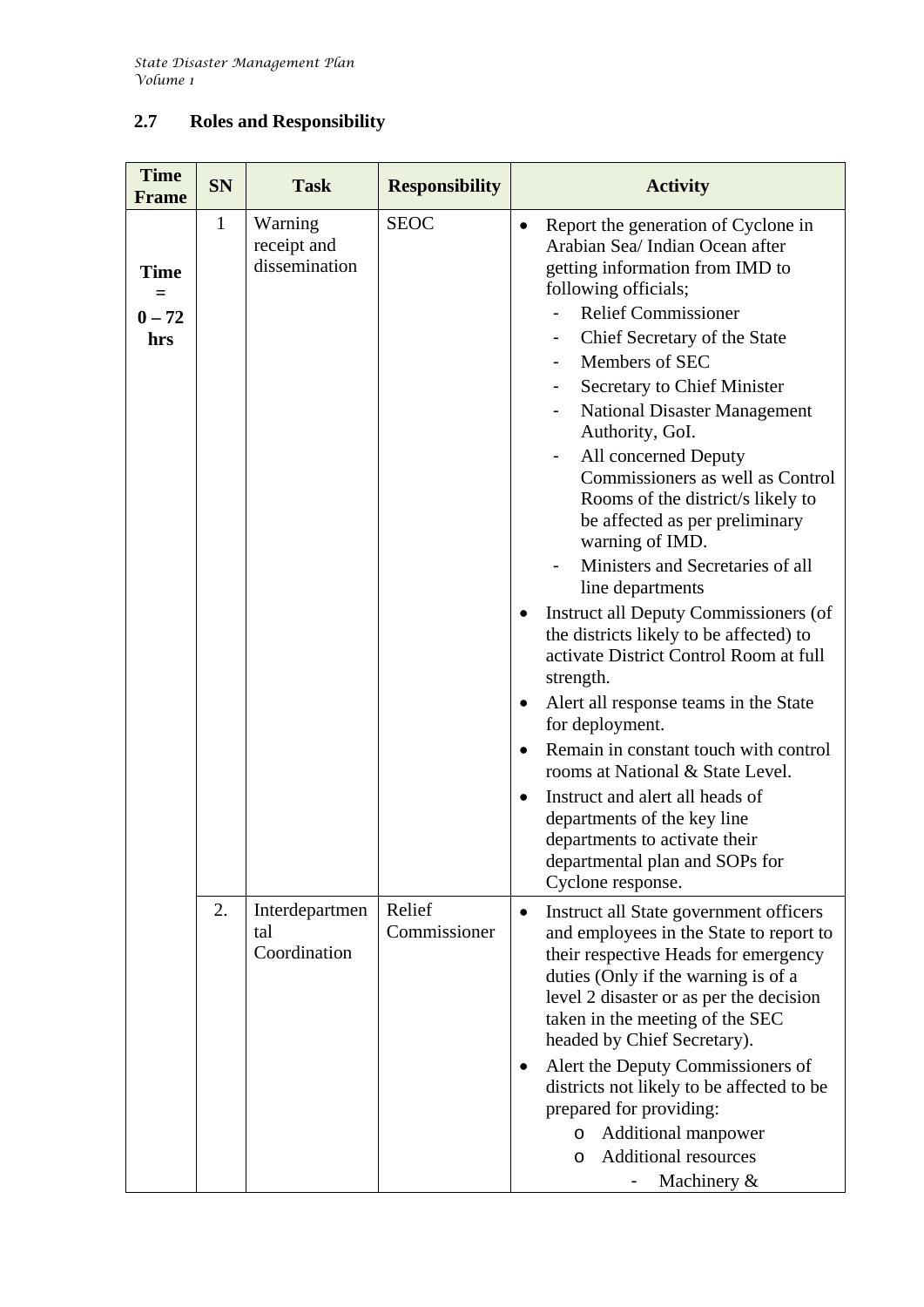| <b>Time</b><br><b>Frame</b>           | <b>SN</b> | <b>Task</b>                                       | <b>Responsibility</b>  | <b>Activity</b>                                                                                                                                                                           |
|---------------------------------------|-----------|---------------------------------------------------|------------------------|-------------------------------------------------------------------------------------------------------------------------------------------------------------------------------------------|
|                                       |           |                                                   |                        | Equipment<br>Relief material to the<br>districts likely to be<br>affected                                                                                                                 |
|                                       | 3         | Establishment<br>of lines of<br>Communicatio<br>n | SEOC i/c               | Activate alternative communication<br>$\bullet$<br>equipments i.e. satellite phones,<br>HF/VHF sets, Ham radio, VSAT in<br>State EOC and ERCs, District and<br><b>Block control rooms</b> |
|                                       |           |                                                   |                        | Establish communication links with<br>EOCs and Search & Rescue Teams in<br>all districts and alert them to be in<br>stage of readiness.                                                   |
|                                       |           |                                                   |                        | Establish communication links with<br>villages likely to be affected.                                                                                                                     |
| <b>Time</b><br>$=$<br>$0 - 48$<br>hrs | 1.        | Review of<br>situation and<br>reporting           | SEOC i/c               | Establish contact with IMD, CWC,<br>$\bullet$<br>ISRO and the Defence ministry of GoI<br>for aerial / satellites imageries of the<br>latest Cyclone threat.                               |
|                                       |           |                                                   |                        | Get the latest weather report from<br>$\bullet$<br>IMD/other international Web Sites to<br>know the exact location of Cyclone<br>and the likely area where landfall will<br>take place.   |
|                                       |           |                                                   |                        | After reviewing the weather report and<br>$\bullet$<br>satellite images issue instructions and<br>orders for emergency response to<br>areas likely to be affected.                        |
|                                       | 2.        | Management<br>of EOC and                          | Relief<br>Commissioner | Take over full command of State<br>EOC.                                                                                                                                                   |
|                                       |           | Cyclone<br>Response                               |                        | Instruct line departments to depute<br>٠<br>representatives at the State and<br>District EOCs.                                                                                            |
|                                       |           |                                                   |                        | Hold a meeting with leaders of task<br>$\bullet$<br>forces and entrust them their tasks.                                                                                                  |
|                                       |           |                                                   |                        | Ensure that Cyclone information is<br>disseminated to all who are at danger                                                                                                               |
|                                       |           |                                                   |                        | Arrange emergency meeting of SEC to<br>devise a plan of action.                                                                                                                           |
|                                       |           |                                                   | <b>DIPR</b>            | Arrange dissemination of information<br>٠<br>through various means of<br>communication such as Radio, TV,<br>Cable Network, SMS about Cyclone<br>warning to districts/areas which are     |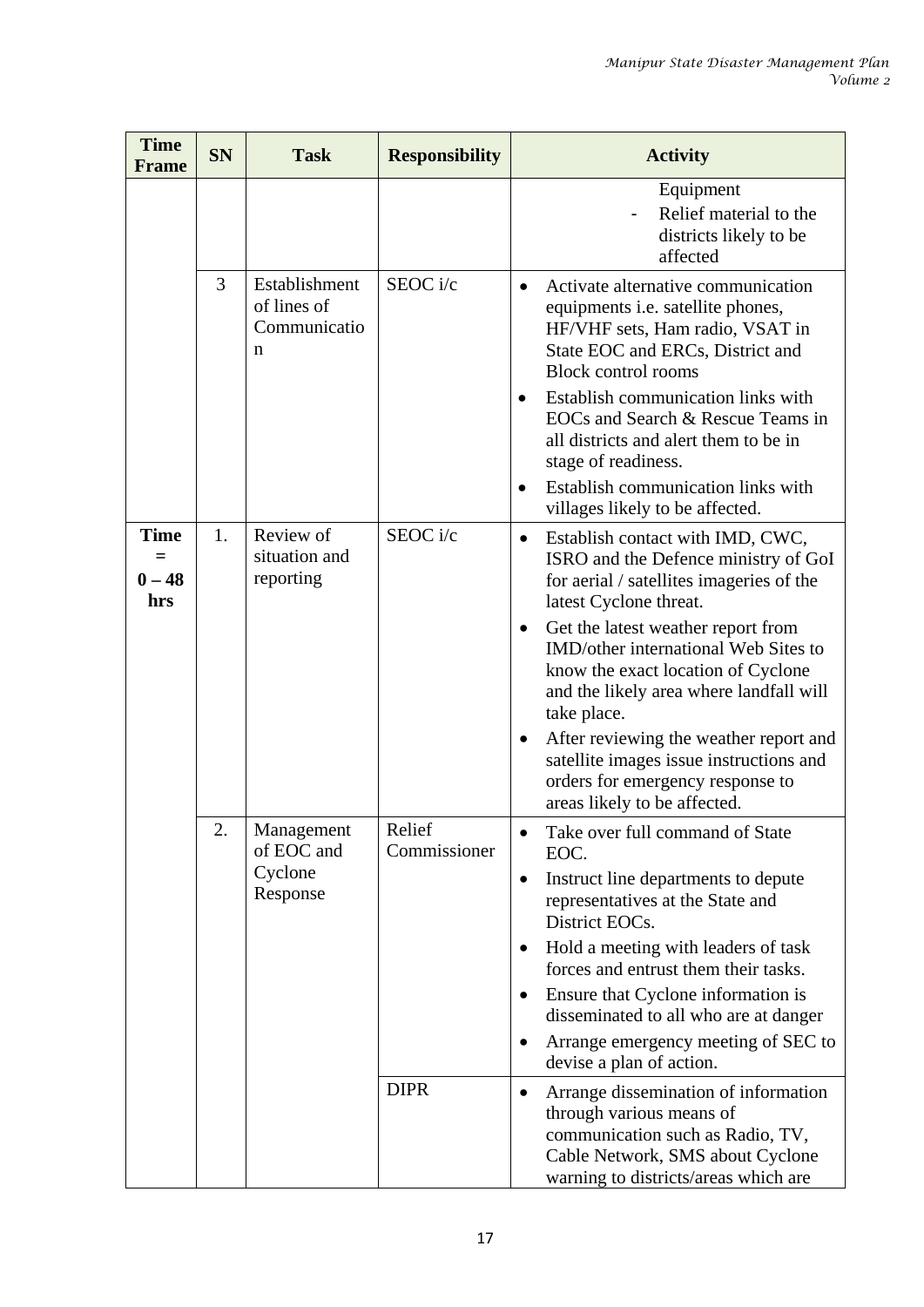| <b>Time</b><br>Frame | <b>SN</b> | <b>Task</b>                                                | <b>Responsibility</b>  | <b>Activity</b>                                                                                                                                                                                                                                                                                                                                                                                                                                                                                                                  |
|----------------------|-----------|------------------------------------------------------------|------------------------|----------------------------------------------------------------------------------------------------------------------------------------------------------------------------------------------------------------------------------------------------------------------------------------------------------------------------------------------------------------------------------------------------------------------------------------------------------------------------------------------------------------------------------|
|                      |           |                                                            |                        | likely to be hit by Cyclonic Storm.                                                                                                                                                                                                                                                                                                                                                                                                                                                                                              |
|                      |           |                                                            | Deputy<br>Commissioner | Impose restriction on all transport<br>activities in areas that are likely to be<br>affected by Cyclone                                                                                                                                                                                                                                                                                                                                                                                                                          |
|                      |           |                                                            | Relief<br>Commissioner | Alert following teams to remain in<br>$\bullet$<br>readiness:<br>Evacuation<br>$\Omega$<br><b>Emergency Medical Services</b><br>O<br><b>Search and Rescue</b><br>$\circ$<br>Alert following emergency response<br>forces to remain in readiness:<br><b>SDRF</b><br>$\circ$<br>Fire & Emergency Services<br>O<br><b>NDRF</b><br>O<br>Village Disaster Management<br>O<br>Teams of volunteers/VDF<br>Police, Home Guards<br>O<br><b>State Reserve Police Force</b><br>O<br>Army (if required)<br>O<br>Air Force (if required)<br>O |
|                      | 3.        | Cyclone<br>response to<br>areas (likely to<br>be affected) | Relief<br>Commissioner | Based on the warning issued by IMD,<br>$\bullet$<br>pin point the districts and villages<br>likely to be affected by Cyclone and<br>start the procedure for identifying safe<br>places/shelters for evacuation if<br>deemed necessary in those villages.<br>Village wise data of safe sheltering for<br>evacuation should be prepared by the<br>Deputy Commissioners in advance<br>and status of the shelters with the<br>capacity of the shelter and other<br>available facilities at the site should be<br>reported.           |
|                      |           |                                                            | Director<br>Transport  | Make transport arrangement for<br>mobilization of all emergency<br>response teams.                                                                                                                                                                                                                                                                                                                                                                                                                                               |
|                      |           |                                                            | Deputy<br>Commissioner | Ensure arrangements are in place to<br>$\bullet$<br>evacuate injured if needed.                                                                                                                                                                                                                                                                                                                                                                                                                                                  |
|                      |           |                                                            | <b>DGP</b>             | Cordoning off of areas for restricting<br>$\bullet$<br>entries of road traffic.                                                                                                                                                                                                                                                                                                                                                                                                                                                  |
|                      |           |                                                            | <b>DGP</b>             | Ensure law and order is maintained in<br>$\bullet$<br>areas likely to be affected.                                                                                                                                                                                                                                                                                                                                                                                                                                               |
|                      |           |                                                            | Director               | Ensure that the schools and colleges<br>$\bullet$                                                                                                                                                                                                                                                                                                                                                                                                                                                                                |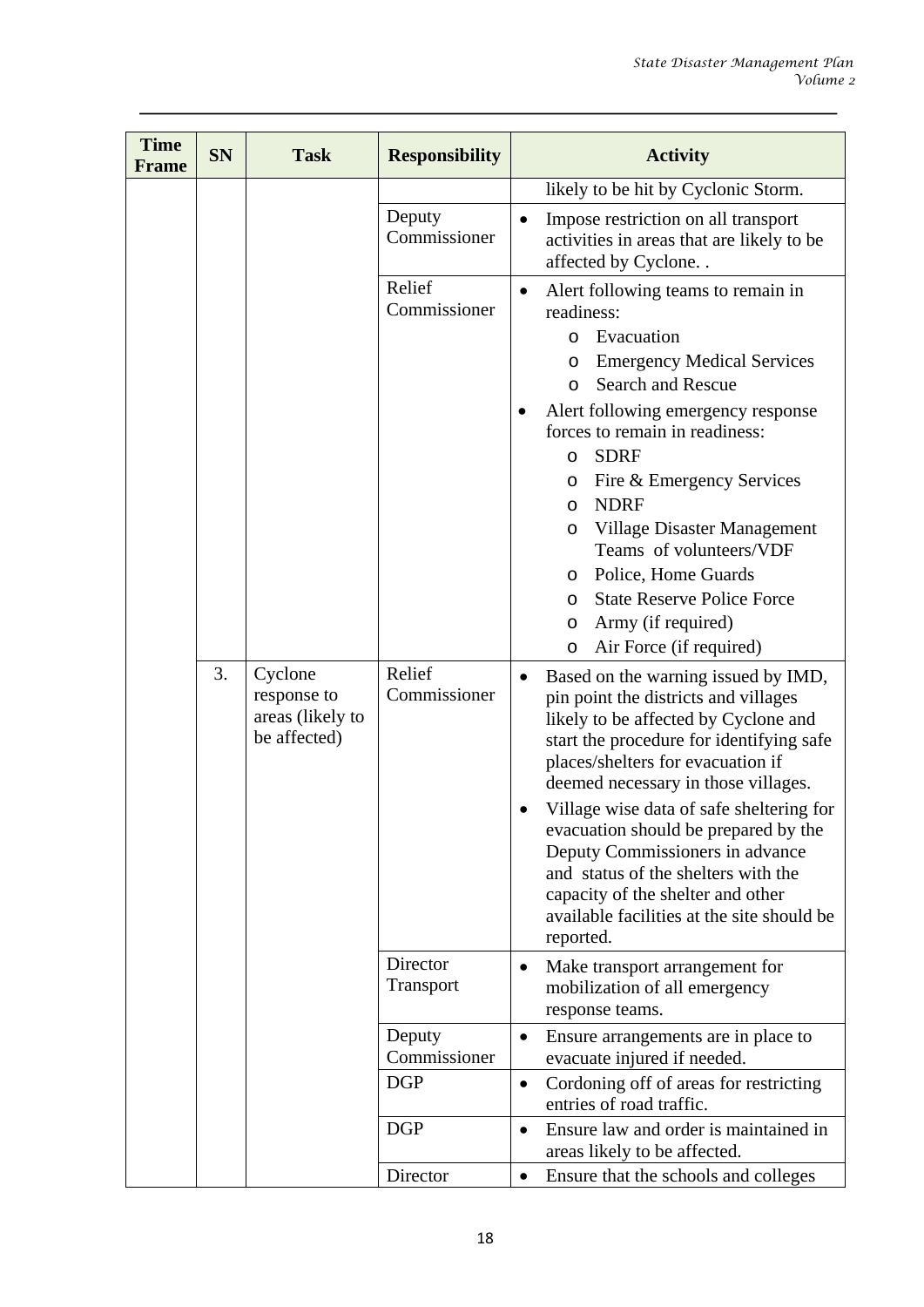| <b>Time</b><br><b>Frame</b>    | <b>SN</b> | <b>Task</b>                             | <b>Responsibility</b>      | <b>Activity</b>                                                                                                                                                                                                                                                                                                                                                                                                                                                                                                                                                      |
|--------------------------------|-----------|-----------------------------------------|----------------------------|----------------------------------------------------------------------------------------------------------------------------------------------------------------------------------------------------------------------------------------------------------------------------------------------------------------------------------------------------------------------------------------------------------------------------------------------------------------------------------------------------------------------------------------------------------------------|
|                                |           |                                         | School/Higher<br>Education | are closed in areas likely to be affected<br>by Cyclone and associated hazards.                                                                                                                                                                                                                                                                                                                                                                                                                                                                                      |
|                                |           |                                         | <b>DIPR</b>                | Ensure dissemination of information<br>$\bullet$<br>to remote areas by local means.<br>Ensure that local help lines are opened<br>٠<br>and effectively managed for public<br>information, guidance and rumour<br>control.<br>Ensure that the information to public<br>$\bullet$<br>and media about the progress of<br>Cyclone at periodic intervals is<br>released.                                                                                                                                                                                                  |
|                                |           |                                         | Relief<br>Commissioner     | Make arrangements for logistic<br>support to all emergency response<br>teams.                                                                                                                                                                                                                                                                                                                                                                                                                                                                                        |
|                                |           |                                         | <b>DHS</b>                 | Health Department to activate their<br>$\bullet$<br>Departmental Cyclone Disaster<br>Management Plan and Departmental<br>SOPs for Management of casualties                                                                                                                                                                                                                                                                                                                                                                                                           |
| <b>Time</b><br>$0 - 24$<br>hrs | 1.        | Review of<br>situation and<br>reporting | SEOC i/c                   | Establish contact with IMD, CWC,<br>$\bullet$<br>ISRO and the defence ministry of GoI<br>for aerial / satellites imageries of the<br>latest Cyclone threat.<br>After reviewing the weather report and<br>$\bullet$<br>satellite images issue instructions and<br>orders for emergency response to<br>areas likely to be affected.                                                                                                                                                                                                                                    |
|                                |           |                                         | Relief<br>Commissioner     | Review and monitor following<br>activities:<br>Evacuation of people from<br>$\circ$<br>areas likely to be affected<br>Positioning of Search and<br>O<br><b>Rescue Teams</b><br>Positioning of mobile<br>O<br>communication units<br>Positioning of quick medical<br>O<br>response teams<br>Mobilization of restoration<br>O<br>teams of respective<br>departments<br>Requirement of armed forces<br>O<br>in rescue and relief operations<br>Dissemination of information<br>O<br>to the vulnerable areas<br>All preparedness measures to<br>O<br>be taken by various |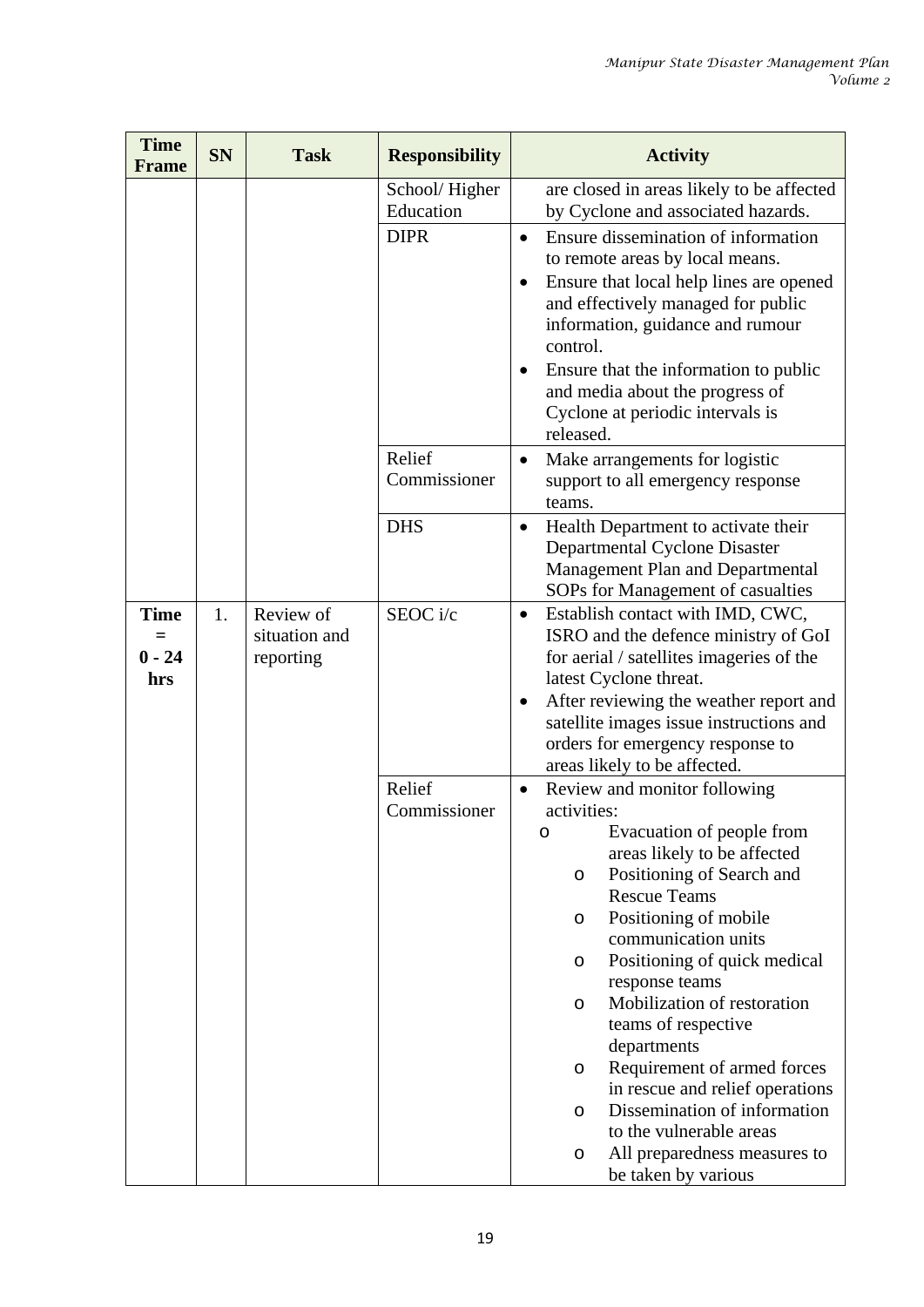| <b>Time</b><br><b>Frame</b> | <b>SN</b>      | <b>Task</b>                         | <b>Responsibility</b>                             | <b>Activity</b>                                                                                                                                                                                                                                                                                                            |
|-----------------------------|----------------|-------------------------------------|---------------------------------------------------|----------------------------------------------------------------------------------------------------------------------------------------------------------------------------------------------------------------------------------------------------------------------------------------------------------------------------|
|                             |                |                                     |                                                   | authorities<br>Keep in touch with National, District<br>and Block Control Rooms<br>Release information at appropriate<br>$\bullet$<br>time to media and public regarding<br>response measures organized by the<br>Government                                                                                               |
|                             | $\overline{2}$ | Emergency<br>Response<br>Management | Relief<br>Commissioner                            | If reports regarding striking of<br>$\bullet$<br>Cyclone are confirmed by IMD and<br>other sources, start the emergency<br>response and relief operations.                                                                                                                                                                 |
|                             |                |                                     | Relief<br>Commissioner                            | Divert the emergency services to areas<br>$\bullet$<br>likely to be affected as per the warning<br>issued by IMD.                                                                                                                                                                                                          |
|                             |                |                                     | <b>DIPR</b>                                       | Inform the public residing in areas<br>$\bullet$<br>likely to be affected to take<br>precautions and evacuate if required<br>through various means such as SMS,<br>AIR, FM Radio, Doordarshan, etc.                                                                                                                        |
|                             |                |                                     | Deputy<br>Commissioner                            | Start evacuation from the likely<br>$\bullet$<br>affected areas through Police support,<br>if necessary                                                                                                                                                                                                                    |
|                             | 3              | Emergency<br>Relief<br>Management   | Relief<br>Commissioner/<br>Deputy<br>Commissioner | <b>Ensure that the Relief Management</b><br>$\bullet$<br>work planned in the areas likely to be<br>affected by the Cyclone are well<br>organized.                                                                                                                                                                          |
|                             |                |                                     | Deputy<br>Commissioner                            | Ensure that the arrangement for basic<br>$\bullet$<br>amenities(shown below) at<br>evacuation/relief centres are made by<br>the respective departments:<br>Drinking water<br>$\circ$<br>Food<br>O<br>Clothing<br>$\circ$<br>Sanitation and hygiene,<br>O<br>Lighting<br>$\circ$<br>Medicines and other Health<br>O<br>Care |
|                             |                |                                     | Relief<br>Commissioner                            | Inform following agencies to be in a<br>$\bullet$<br>state of readiness for assisting in the<br>Cyclone response measures (if<br>required):<br>Public sector agencies<br>$\circ$<br>Private sector agencies<br>O                                                                                                           |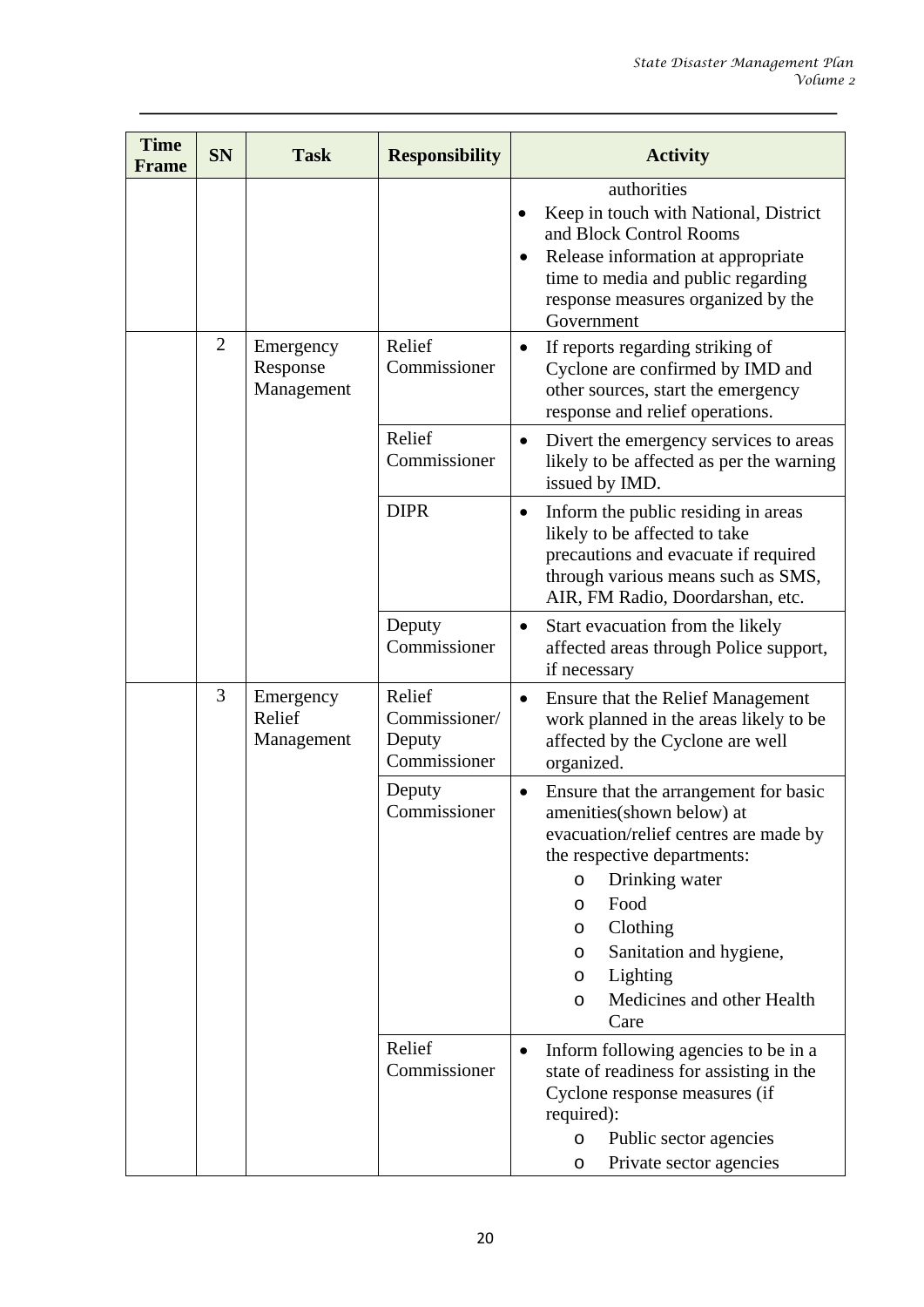| <b>Time</b><br><b>Frame</b>                   | <b>SN</b> | <b>Task</b>                                                                                                       | <b>Responsibility</b>              | <b>Activity</b>                                                                                                                                                                                                                                                                                                                                                                                                                                                                                                                                                                                                                                 |
|-----------------------------------------------|-----------|-------------------------------------------------------------------------------------------------------------------|------------------------------------|-------------------------------------------------------------------------------------------------------------------------------------------------------------------------------------------------------------------------------------------------------------------------------------------------------------------------------------------------------------------------------------------------------------------------------------------------------------------------------------------------------------------------------------------------------------------------------------------------------------------------------------------------|
|                                               |           |                                                                                                                   | Chief                              | <b>NGOs</b><br>O<br><b>CBOs</b><br>O<br><b>Volunteer Organizations</b><br>$\circ$<br>Request for help (if needed) to<br>$\bullet$                                                                                                                                                                                                                                                                                                                                                                                                                                                                                                               |
|                                               |           |                                                                                                                   | Secretary                          | <b>MHA/National Disaster Management</b><br>Authority                                                                                                                                                                                                                                                                                                                                                                                                                                                                                                                                                                                            |
|                                               |           |                                                                                                                   | <b>DIPR</b>                        | Make necessary arrangements for<br>$\bullet$<br>public information/guidance, public<br>opinion and rumour control.                                                                                                                                                                                                                                                                                                                                                                                                                                                                                                                              |
|                                               |           |                                                                                                                   | Deputy<br>Commissioner             | Restriction may be imposed for<br>$\bullet$<br>transportation in threatened areas.                                                                                                                                                                                                                                                                                                                                                                                                                                                                                                                                                              |
| <b>Time</b><br>$\boldsymbol{0}$<br><b>Hrs</b> | 1.        | <b>Disaster</b><br>Declaration                                                                                    | <b>SEC</b>                         | When Cyclone makes a landfall,<br>$\bullet$<br><b>Cyclone affected Deputy</b><br>Commissioners should send a<br>communication to the State Govt. to<br>declare the area as disaster affected, if<br>necessary, (depending upon the nature<br>and intensity of impact)                                                                                                                                                                                                                                                                                                                                                                           |
|                                               | 2.        | Preliminary<br>assessment,<br>deployment of<br>emergency<br>response teams<br>and<br>information<br>dissemination | Deputy<br>Commissioner             | Deputy Commissioners should send<br>$\bullet$<br>teams to the affected areas to take<br>stalk of the effects of Cyclone and<br>associated rain.<br>Deputy Commissioners should send<br>sector wise situation reports to:<br>State EOC/RC<br>O<br><b>MSDMA</b><br>O                                                                                                                                                                                                                                                                                                                                                                              |
|                                               |           |                                                                                                                   | Deputy<br>Commissioner<br>SEOC i/c | Deployment of following teams to<br>$\bullet$<br>Cyclone affected areas:<br><b>Emergency Communication</b><br>O<br>Teams<br><b>Emergency Medical Services</b><br>O<br><b>Teams</b><br><b>Search and Rescue Teams</b><br>$\circ$<br>(With Equipments)<br>Preliminary damage<br>O<br><b>Assessment Teams</b><br><b>Need Assessment Teams</b><br>Establish communication link with<br>$\bullet$<br>affected districts by activating<br>alternate communication equipments<br>such as Satellite Phones, HF/VHF<br>Sets, Ham Radio, V Set etc., in<br><b>State/District EOCs and Block Control</b><br>Rooms.<br>Arrange dissemination of information |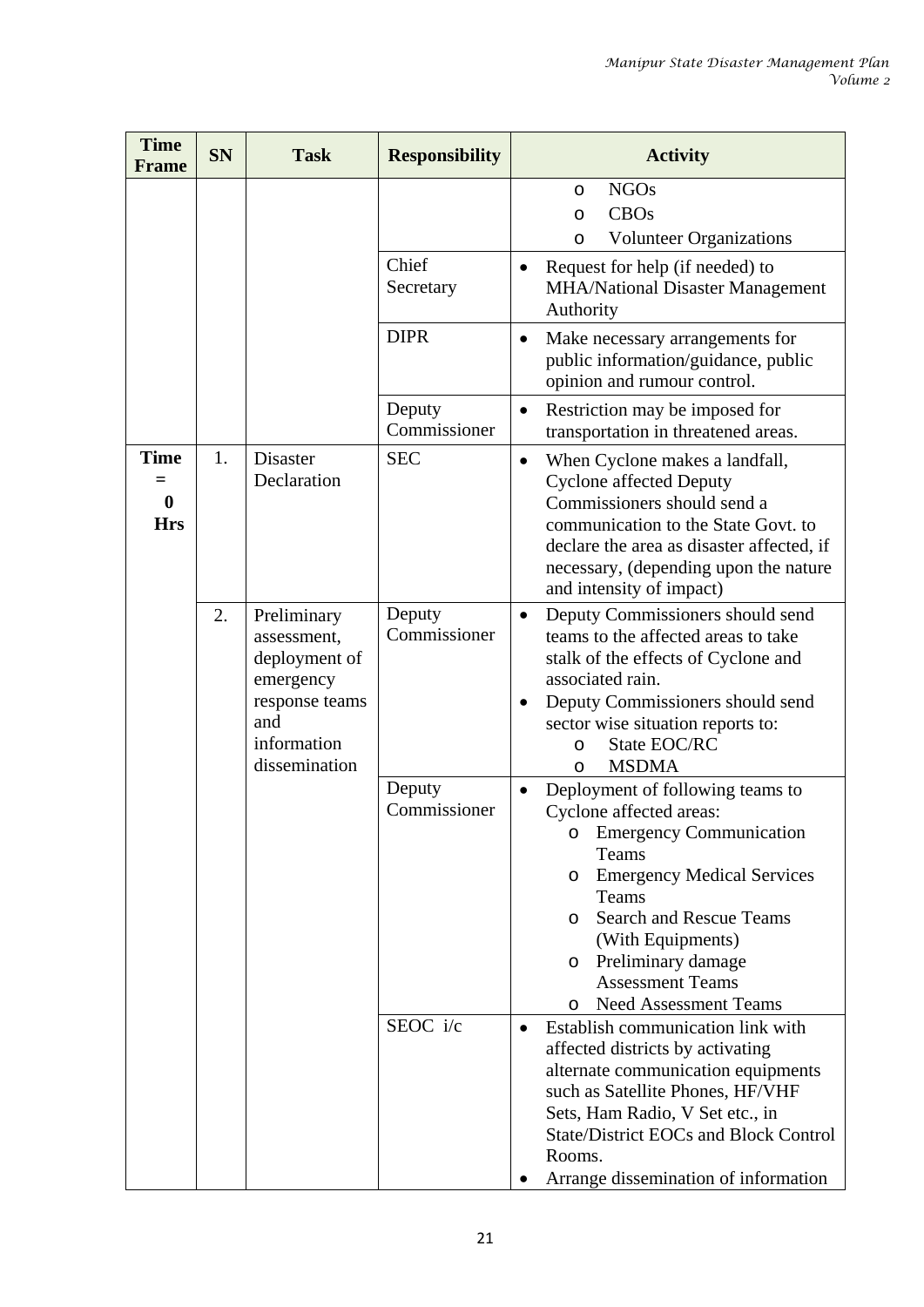| <b>Time</b><br><b>Frame</b>                              | <b>SN</b> | <b>Task</b>                                                                   | <b>Responsibility</b>                             | <b>Activity</b>                                                                                                                                                                                                                                                                                                                                                                                                                                                                                                                                                                 |
|----------------------------------------------------------|-----------|-------------------------------------------------------------------------------|---------------------------------------------------|---------------------------------------------------------------------------------------------------------------------------------------------------------------------------------------------------------------------------------------------------------------------------------------------------------------------------------------------------------------------------------------------------------------------------------------------------------------------------------------------------------------------------------------------------------------------------------|
|                                                          |           |                                                                               |                                                   | about occurrence of Cyclone and areas<br>that are affected by it to Media &<br>Public.                                                                                                                                                                                                                                                                                                                                                                                                                                                                                          |
| <b>Tim</b><br>$\mathbf{e} =$<br>$0+$<br>24<br><b>Hrs</b> | 1.        | Mobilization<br>and<br>Deployment                                             | Relief<br>Commissioner/<br>Deputy<br>Commissioner | Remain in constant touch with IMD<br>for updates on weather forecast for the<br>coming hours and plan accordingly.<br>Immediate mobilization of following<br>$\bullet$<br>units/teams to areas affected by<br>Cyclone and associated rains.<br>S & R Teams of SDRF/Fire and<br><b>Emergency Services</b>                                                                                                                                                                                                                                                                        |
|                                                          |           |                                                                               |                                                   | <b>Medical Quick Response Teams</b><br>$\bullet$<br>Quick Damage & Loss Assessment                                                                                                                                                                                                                                                                                                                                                                                                                                                                                              |
|                                                          |           |                                                                               |                                                   | Teams<br><b>Quick Need Assessment Teams</b><br><b>Road Clearance Teams</b><br>$\bullet$<br>Teams for disposal of dead bodies<br>Teams for disposal of carcasses<br>$\bullet$<br>Teams for debris clearance (if any)<br>Teams for maintaining Law & Order<br>in the affected areas<br>Arrange for S & R teams of Air Force<br>$\bullet$<br>(If required).                                                                                                                                                                                                                        |
|                                                          | 2.        | Measures for<br>quick and<br>organized<br>response                            | Relief<br>Commissioner/<br>Deputy<br>Commissioner | <b>State EOC and Deputy</b><br>$\bullet$<br>Commissioners of the affected<br>Districts should ensure that the<br>following response activities are<br>carried out immediately:                                                                                                                                                                                                                                                                                                                                                                                                  |
|                                                          | a.        | Clearance of<br>access roads to<br>reach at the<br>sites of<br>affected areas | Deputy<br>Commissioner                            | To survey the access roads/routes<br>leading to the affected areas and<br>manage traffic for mobilization of<br>equipments, machinery and<br>volunteers.<br>Identify alternate roads/routes for<br>$\bullet$<br>evacuation.<br>Undertake repairing/restoration of<br>$\bullet$<br>damaged roads leading to the affected<br>areas.<br>Identify and declare unsafe<br>$\bullet$<br>buildings/structures in Cyclone<br>affected areas.<br>Evacuate people from unsafe<br>buildings/structures and shift them to<br>relief camps/sites.<br>Divert/stop transport activities heading |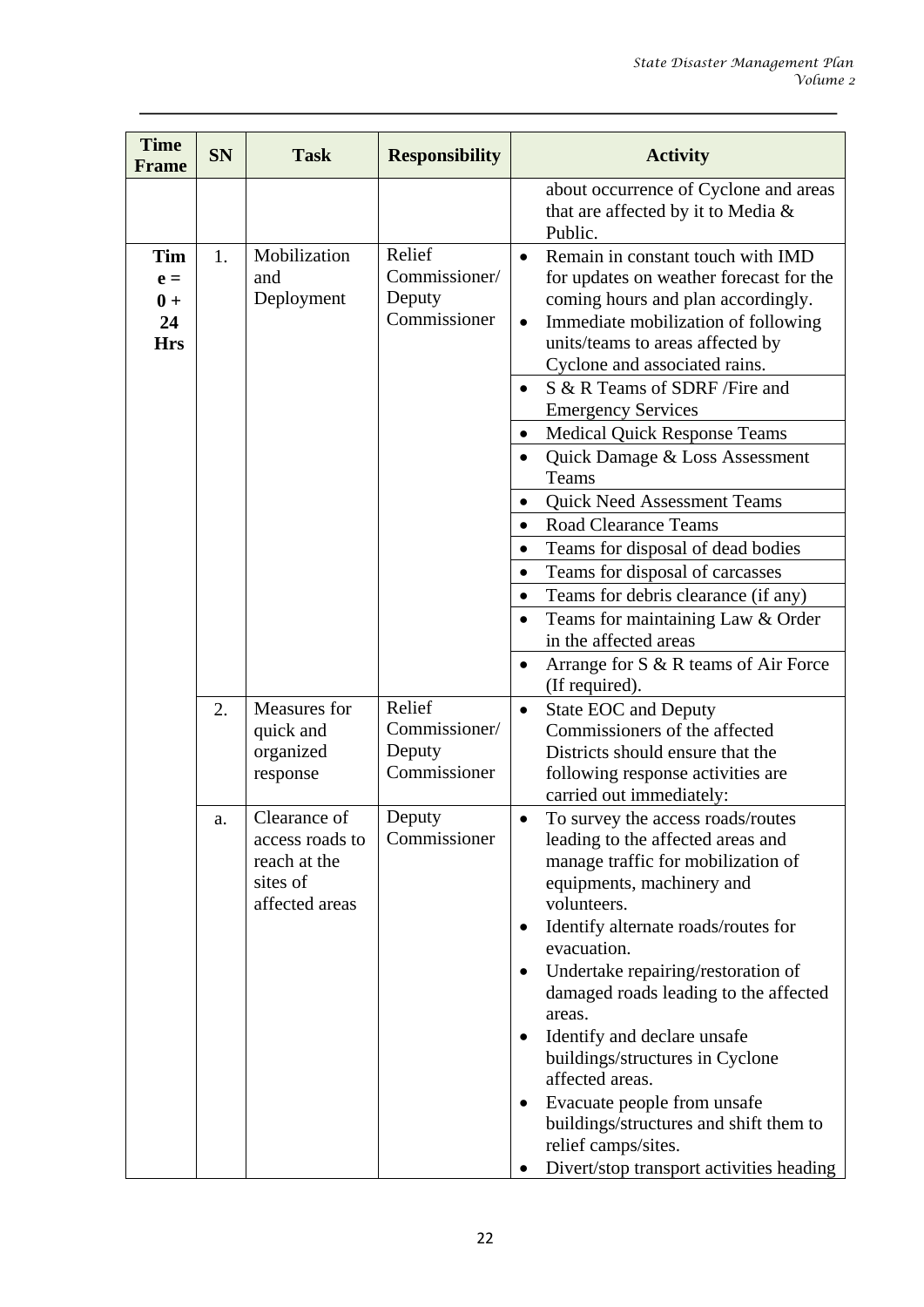| <b>Time</b><br><b>Frame</b> | <b>SN</b>     | <b>Task</b>                                                                    | <b>Responsibility</b>  | <b>Activity</b>                                                                                                                                                                                                                                                                                                                                                                                                                                                                                                                                                                                                                                                                                                                                                                                                                                                                                                       |
|-----------------------------|---------------|--------------------------------------------------------------------------------|------------------------|-----------------------------------------------------------------------------------------------------------------------------------------------------------------------------------------------------------------------------------------------------------------------------------------------------------------------------------------------------------------------------------------------------------------------------------------------------------------------------------------------------------------------------------------------------------------------------------------------------------------------------------------------------------------------------------------------------------------------------------------------------------------------------------------------------------------------------------------------------------------------------------------------------------------------|
|                             |               |                                                                                |                        | towards Cyclone affected areas.                                                                                                                                                                                                                                                                                                                                                                                                                                                                                                                                                                                                                                                                                                                                                                                                                                                                                       |
|                             | $b$ .         | Necessary<br>Arrangements<br>at evacuation/<br>relief centres                  | Deputy<br>Commissioner | To ensure that necessary arrangements<br>$\bullet$<br>at evacuation/relief Centres is made<br>with sufficient availability of:<br>Food,<br>a.<br>b. Water,<br>c. Blankets/Clothing<br>Medicines<br>d.<br>e. Lighting<br>f.<br>Sanitation and hygiene etc.                                                                                                                                                                                                                                                                                                                                                                                                                                                                                                                                                                                                                                                             |
|                             |               |                                                                                |                        | To ensure necessary security<br>arrangements for the personals<br>(Emergency responders/relief teams)<br>who are working at Relief Centres and<br>involved in distribution of Relief<br>Materials.<br>To ensure that law and order is<br>$\bullet$                                                                                                                                                                                                                                                                                                                                                                                                                                                                                                                                                                                                                                                                    |
|                             |               |                                                                                |                        | maintained at evacuation/relief<br>Centres and in the affected areas as<br>well.                                                                                                                                                                                                                                                                                                                                                                                                                                                                                                                                                                                                                                                                                                                                                                                                                                      |
|                             | $C_{\bullet}$ | Ensure<br>immediate<br>health and<br>minimization<br>of outbreak of<br>disease | <b>DHS</b>             | To establish camp hospitals near the<br>$\bullet$<br>affected areas.<br>To make transportation arrangements<br>$\bullet$<br>to shift seriously injured persons to<br>nearest-<br>Camp Hospitals,<br>a.<br>Block and District Hospitals,<br>$\mathbf{b}$ .<br><b>Regional and State Hospitals</b><br>c.<br>Ensure that the Hospitals are well<br>prepared to deal with seriously injured<br>persons.<br>To ensure that the required medical<br>٠<br>assistance/aid and medicines are<br>provided to the affected people at site<br>as well as at evacuation/relief centres<br>in the affected area and necessary<br>records are maintained.<br>Take sanitation and epidemic control<br>$\bullet$<br>measures for preventing any water<br>borne disease.<br>Keep adequate stock of essential<br>$\bullet$<br>medicines, first-aid etc. at<br>Block/district hospitals<br>Take steps to purify drinking water<br>sources |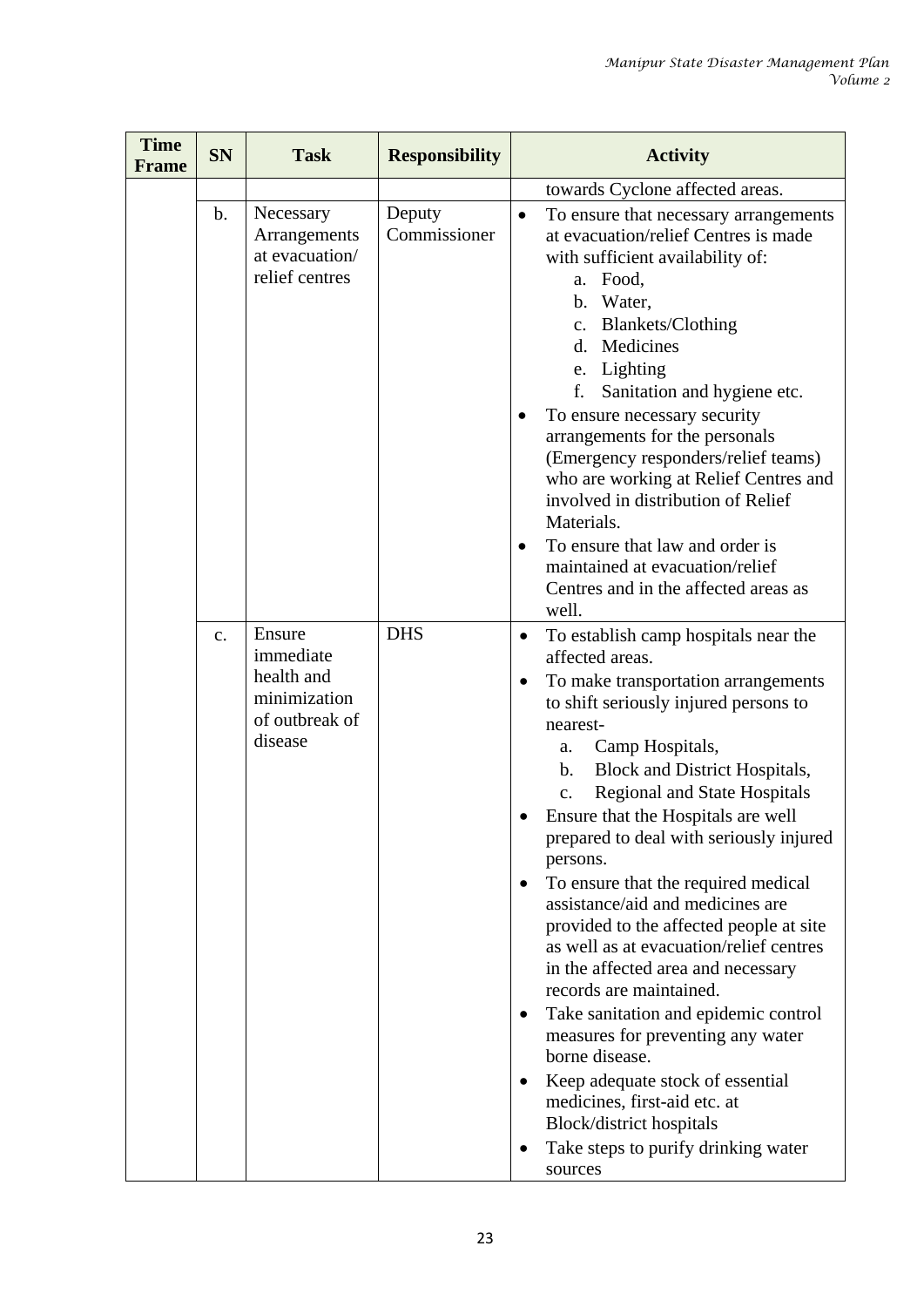| <b>Time</b><br><b>Frame</b>                      | <b>SN</b>      | <b>Task</b>                                                    | <b>Responsibility</b>               | <b>Activity</b>                                                                                                                                                                                                                                                                                                                                                                                                      |
|--------------------------------------------------|----------------|----------------------------------------------------------------|-------------------------------------|----------------------------------------------------------------------------------------------------------------------------------------------------------------------------------------------------------------------------------------------------------------------------------------------------------------------------------------------------------------------------------------------------------------------|
|                                                  |                |                                                                |                                     | If required, take the help of<br>$\bullet$<br>doctors/paramedics from the list of<br>doctors/paramedics available at the<br>Block/district level for immediate<br>medical assistance.                                                                                                                                                                                                                                |
|                                                  | $\mathbf{d}$ . | Care of                                                        | Director,                           | Assess need for fodder if required.<br>$\bullet$                                                                                                                                                                                                                                                                                                                                                                     |
|                                                  |                | Animals                                                        | Veterinary &<br>AH                  | Keep ready teams for carcass disposal<br>$\bullet$<br>(if required).                                                                                                                                                                                                                                                                                                                                                 |
|                                                  | e.             | Information to<br>public and<br>media                          | <b>DIPR</b>                         | <b>Establish Media/Press Centre for</b><br>$\bullet$<br>media management and information<br>dissemination<br>Ensure that the information to<br>$\bullet$<br>media/general public about the<br>response of the State Government is<br>released in an organized manner.<br>Organize media briefing twice a day at<br>$\bullet$<br>pre-determined intervals.                                                            |
|                                                  | f.             | Other<br>important work<br>related to<br>immediate<br>response | Relief<br>Commissioner              | Prepare quick need assessment report<br>$\bullet$<br>for planning of relief operation.<br>Additional assistance may be asked<br>$\bullet$<br>for emergency response/relief from<br>GoI-NDMA (If needed).                                                                                                                                                                                                             |
|                                                  |                |                                                                | Relief<br>Commissioner/<br>SEOC i/c | Prepare situation report and circulate it<br>$\bullet$<br>twice a day in the morning and<br>evening to key Government<br>functionaries.<br>Maintain constant touch with<br>National, District and Block EOCs<br>and other control rooms.<br>Remain in constant touch with IMD<br>$\bullet$<br>for updates on weather forecast for the<br>coming days and plan accordingly.<br>Conduct Aerial survey of affected<br>٠ |
|                                                  |                |                                                                | Deputy<br>Commissioner              | areas for taking stock of the situation.<br>Activate evacuation & relief centres<br>$\bullet$<br>according to needs/situation.<br>Maintain record of persons admitted at<br>$\bullet$<br>evacuation/relief centres.                                                                                                                                                                                                  |
| <b>Tim</b><br>$\mathbf{e} =$<br>$0+$<br>24<br>to | 1.             | Review of<br>situation and<br>reporting                        | SEOC i/c                            | Establish contact with IMD, CWC,<br>$\bullet$<br>ISRO and the defence ministry of GoI<br>for aerial / satellites imageries about<br>further weather condition and plan<br>accordingly.                                                                                                                                                                                                                               |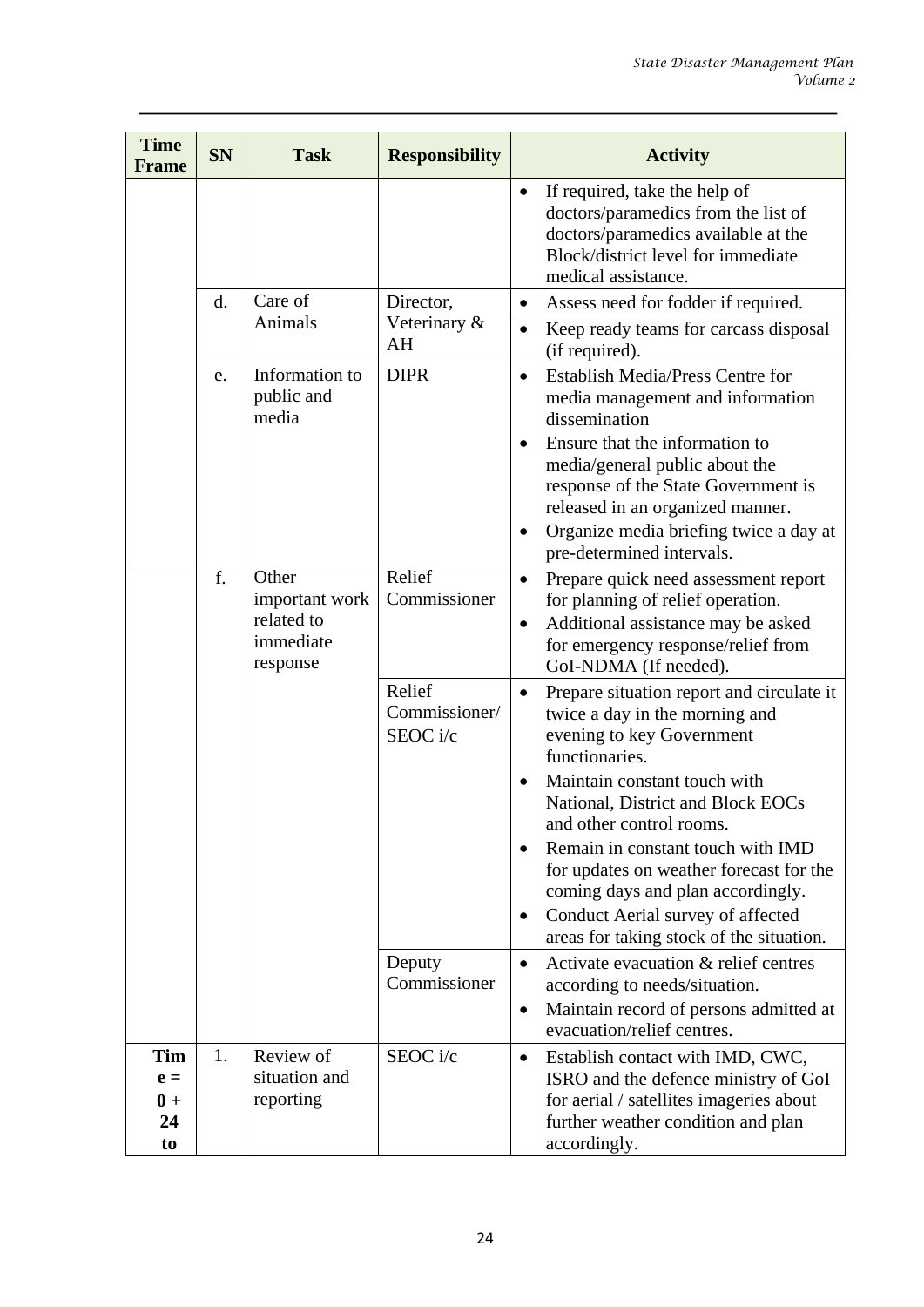| <b>Time</b><br><b>Frame</b> | <b>SN</b>        | <b>Task</b>                                                                   | <b>Responsibility</b>           | <b>Activity</b>                                                                                                                                                                                                                                                                                                                                                                                                                                                                                                                                                                                                                                                                               |
|-----------------------------|------------------|-------------------------------------------------------------------------------|---------------------------------|-----------------------------------------------------------------------------------------------------------------------------------------------------------------------------------------------------------------------------------------------------------------------------------------------------------------------------------------------------------------------------------------------------------------------------------------------------------------------------------------------------------------------------------------------------------------------------------------------------------------------------------------------------------------------------------------------|
| 48<br><b>Hrs</b>            | 2.               | <b>Restoration of</b><br>critical<br>infrastructure/e<br>ssential<br>services | PWD/PHED/<br>Power/ BSNL        | Ensure that the essential<br>$\bullet$<br>services/critical infrastructure of the<br>affected areas have been restored or<br>alternative arrangement is made for<br>ensuring safety of people and smooth<br>management of emergency response.<br>Ensure that key administrative and<br>٠<br>lifeline buildings are brought back to<br>operation quickly.<br>Designate and deploy senior officers<br>$\bullet$<br>(as per the need) to worst affected<br>area/s to oversee rescue/relief<br>operation.<br>Ensure following primary necessities<br>$\bullet$<br>are restored<br>Power<br>$\circ$<br>Water<br>$\circ$<br>Telecommunication<br>$\circ$<br>Roads<br>$\circ$<br><b>Bridges</b><br>O |
|                             | 3.               | Disposal of<br>Dead bodies                                                    | Deputy<br>Commissioner          | Ensure following procedure is<br>$\bullet$<br>followed before disposal/handing over<br>of dead bodies:<br>d. Photographs of the<br>dead bodies are taken,<br>e. Identification of the<br>dead bodies is done,<br>Post Mortem where<br>f.<br>ever necessary and<br>possible is carried out,<br>Handing over dead<br>g.<br>bodies of persons<br>known/identified to<br>their relatives,<br>h. Disposal of unclaimed<br>and unidentified dead<br>bodies.                                                                                                                                                                                                                                         |
|                             |                  |                                                                               | Director,<br>Veterinary &<br>AH | Animal Husbandry Department to<br>٠<br>ensure medical aid to cattle that are<br>injured.<br>Disposal of animal carcasses with the<br>$\bullet$<br>help of local bodies/health dept.                                                                                                                                                                                                                                                                                                                                                                                                                                                                                                           |
|                             | $\overline{4}$ . | Public<br>Information<br>and Media                                            | <b>DIPR</b>                     | Ensure that the information about<br>$\bullet$<br>progress of rescue and relief is<br>provided to media/public in an                                                                                                                                                                                                                                                                                                                                                                                                                                                                                                                                                                          |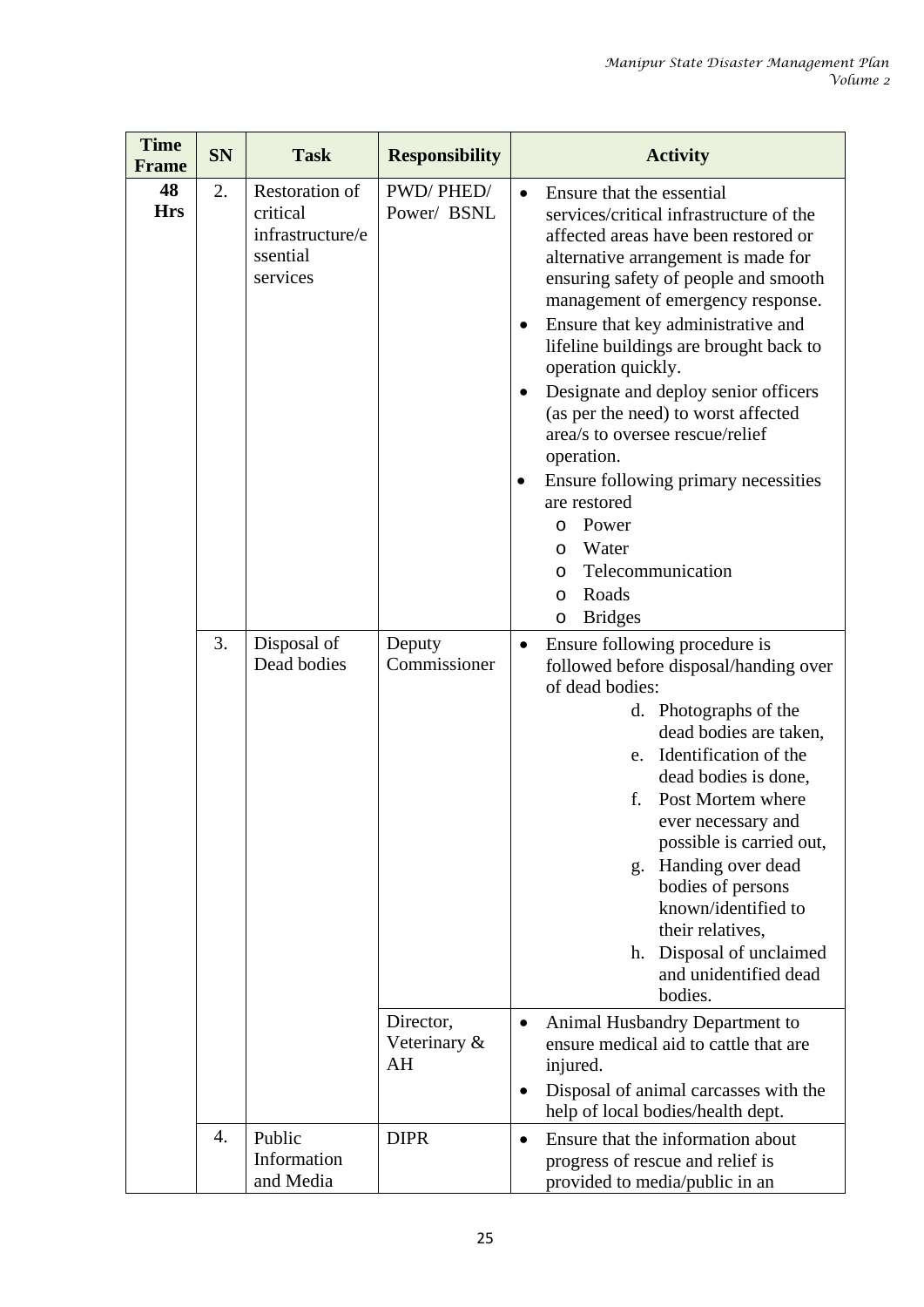| <b>Time</b><br><b>Frame</b>                    | <b>SN</b> | <b>Task</b>                                 | <b>Responsibility</b>               | <b>Activity</b>                                                                                                                                                                                                                                                                                                                                                                                                      |
|------------------------------------------------|-----------|---------------------------------------------|-------------------------------------|----------------------------------------------------------------------------------------------------------------------------------------------------------------------------------------------------------------------------------------------------------------------------------------------------------------------------------------------------------------------------------------------------------------------|
|                                                |           | Management                                  |                                     | organized manner at least twice a day.<br>Establish help lines for facilitating<br>$\bullet$<br>communication between the victims<br>and their relatives residing outside the<br>affected areas.<br><b>Establish Information Centres at</b><br>strategic locations for providing<br>information about persons evacuated<br>to the relief centres/hospitals.                                                          |
|                                                | 5.        | Miscellaneous<br>rescue and<br>relief works | Relief<br>Commissioner/<br>DP       | Assess the situation and take<br>appropriate action to accelerate the<br>Search & Rescue Operations.<br>Depute additional officers and<br>$\bullet$<br>supporting staff to Cyclone affected<br>areas from non-affected areas (if<br>required) to accelerate the rescue and<br>relief operations.                                                                                                                     |
|                                                |           |                                             | Relief & DM<br>Department           | Ensure that the relief assistance<br>$\bullet$<br>received from outside is centrally<br>received, stored and sent for<br>distribution to Cyclone affected areas<br>according to their need and proper<br>accounts are maintained about both<br>receipt and distribution.                                                                                                                                             |
|                                                |           |                                             | Deputy<br>Commissioner              | Deputy Commissioners shall oversee<br>$\bullet$<br>the functioning of relief centres and<br>ensure adequate supply of relief<br>materials.                                                                                                                                                                                                                                                                           |
| Time<br>$=$<br>$0 + 48$<br>to 96<br><b>Hrs</b> | 1.        |                                             | Relief<br>Commissioner/<br>SEOC i/c | Remain in constant touch with IMD<br>for updates on weather forecast for the<br>coming days and plan accordingly.<br>Arrange for procurement of additional<br>relief material required for relief<br>operations (on the basis of need<br>assessment).<br>Mobilize additional relief material<br>$\bullet$<br>required for relief operations.<br>Maintain constant touch with State &<br>$\bullet$<br>Districts EOCs. |
|                                                | 2.        |                                             | Deputy<br>Commissioner              | Arrangement for transportation of<br>٠<br>injured from field hospital to base<br>hospital<br>Arrangement for transport of dead<br>bodies to their native places.                                                                                                                                                                                                                                                     |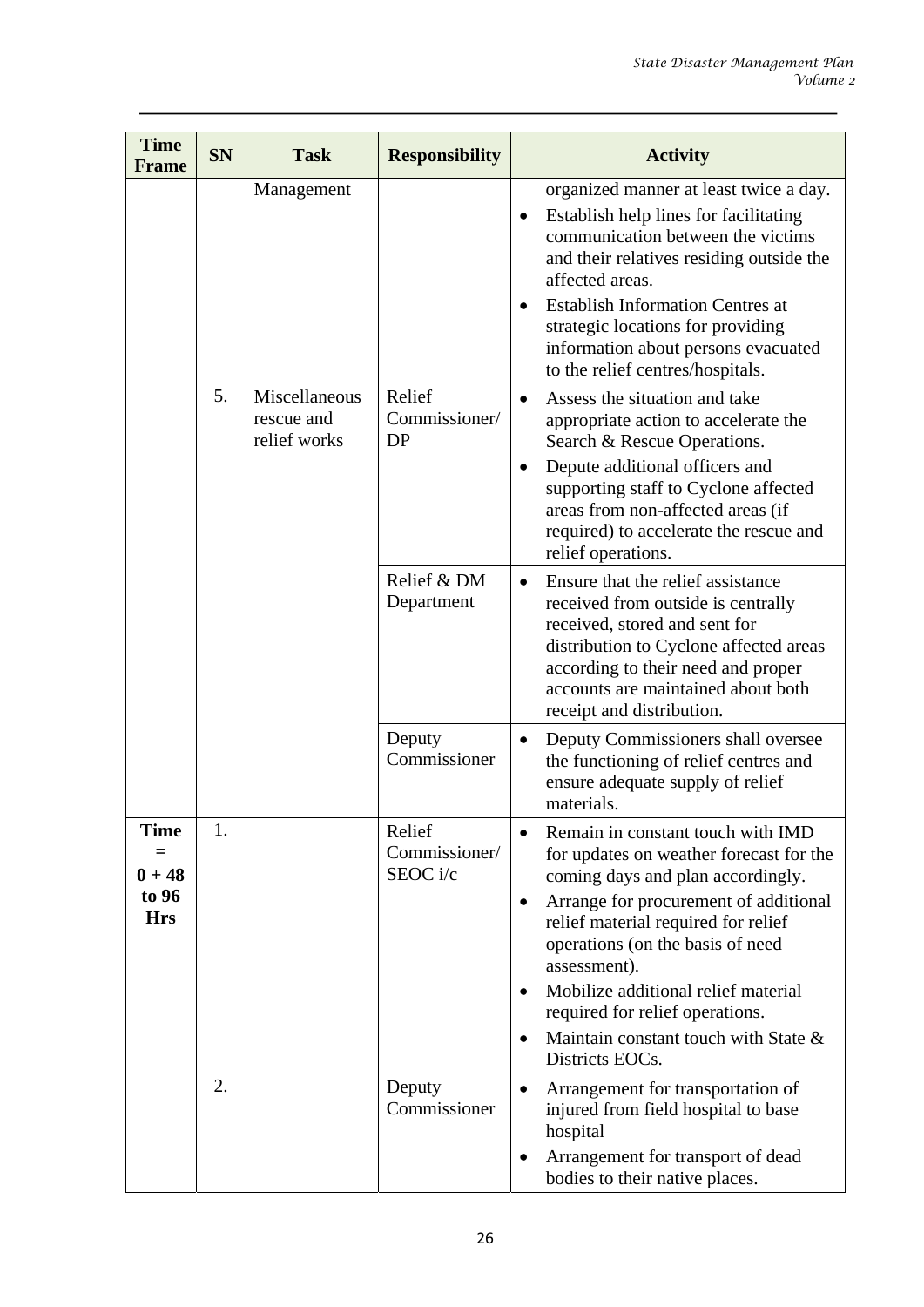| <b>Time</b><br><b>Frame</b>                            | <b>SN</b>        | <b>Task</b> | <b>Responsibility</b>      | <b>Activity</b>                                                                                                                                                                                                                                                                                                                                                                         |
|--------------------------------------------------------|------------------|-------------|----------------------------|-----------------------------------------------------------------------------------------------------------------------------------------------------------------------------------------------------------------------------------------------------------------------------------------------------------------------------------------------------------------------------------------|
|                                                        | 3.               |             |                            | Ensure maintenance of record, timely<br>$\bullet$<br>reporting and information<br>management.<br>Ensure maintenance of record and<br>information database.                                                                                                                                                                                                                              |
| <b>Time</b><br>$=$<br>$0 + 96$<br>to 168<br><b>Hrs</b> | 1.               |             | Relief<br>Commissioner/    | Remain in constant touch with IMD<br>$\bullet$<br>for updates on weather forecast for the<br>coming days and plan accordingly.<br>Review the restoration of all the public<br>$\bullet$<br>utilities and essential services in<br>Cyclone affected areas.<br>Review and follow-up all necessary<br>$\bullet$<br>arrangements for emergency response<br>& relief in the affected area/s. |
|                                                        | 2.               |             | SEOC i/c                   | On receiving the message from IMD<br>$\bullet$<br>about degradation of Cyclone, inform<br>the concerned Deputy Commissioner.                                                                                                                                                                                                                                                            |
|                                                        | 3.               |             | PWD/Deputy<br>Commissioner | Organize a quick rapid visual survey<br>$\bullet$<br>of the affected areas (through a<br>technical team of engineers) to<br>ascertain the safety of the structures<br>Decide on giving the go-ahead to<br>$\bullet$<br>people to move back to their<br>respective houses.                                                                                                               |
|                                                        | $\overline{4}$ . |             | Deputy<br>Commissioner     | After receiving the massage of de-<br>$\bullet$<br>warning, ensure that people are moved<br>back safely to their houses.                                                                                                                                                                                                                                                                |
|                                                        | 5.               |             | Relief<br>Commissioner     | Ensure relief disbursement, allotment<br>$\bullet$<br>of funds and grants to line department<br>and Deputy Commissioners for<br>organizing emergency response, relief<br>and evacuation arrangements.                                                                                                                                                                                   |

#### **2.8 Immediate relief to be provided to the affected population**

#### *2.8.1 Short-term Relief Measures*

- Search, rescue and medical assistance
	- o Identification of areas where SAR Teams to be deployed
	- o Coordination of SAR teams for their quick deployment in allotted areas
	- o Provision of quick transport of SAR teams to affected areas.
	- o The PWD to evolve a mechanism for clearing access routes in order to facilitate search and rescue operations.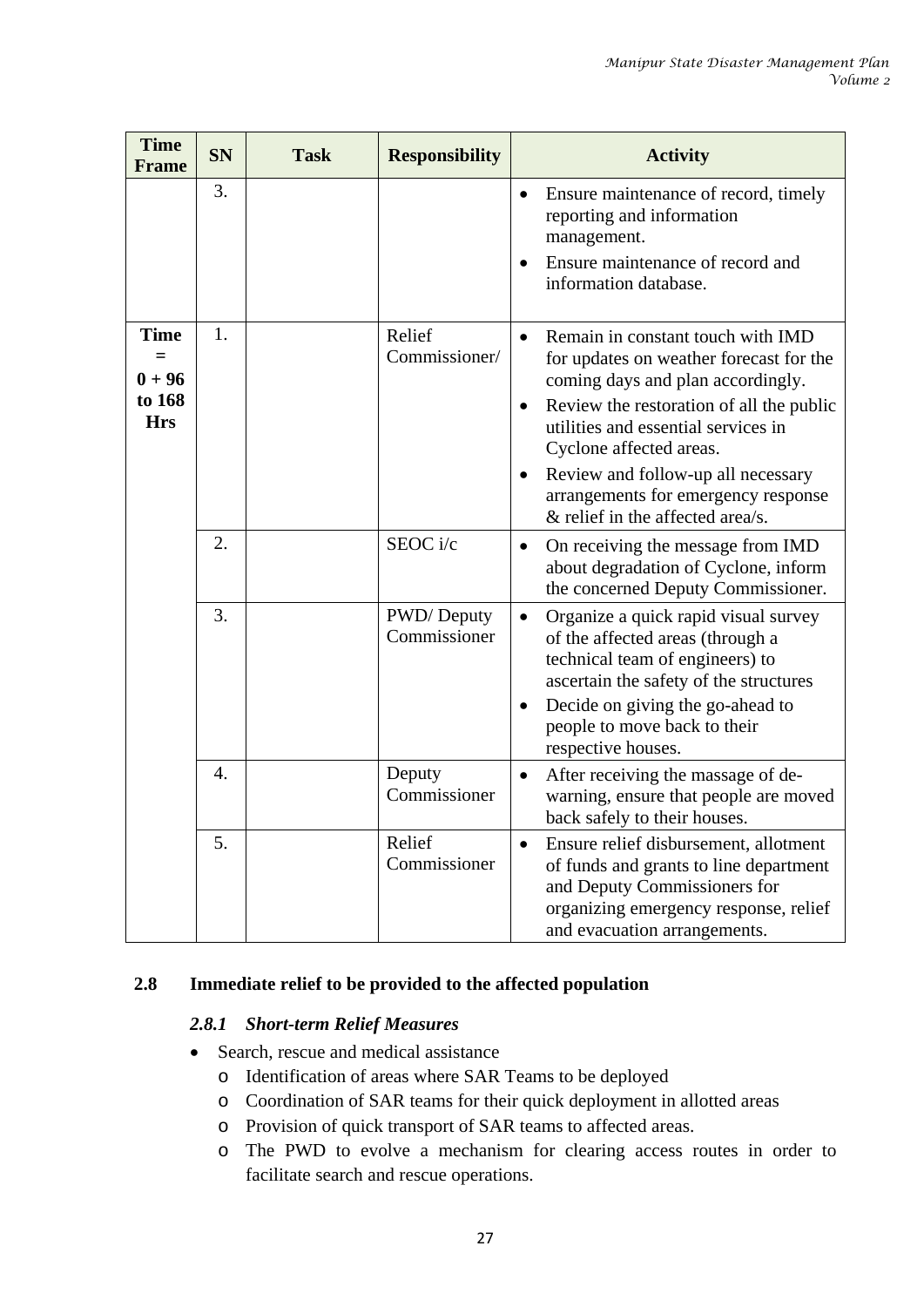- o Mobilization of specialized equipments and machinery to affected areas.
- o Cordoning of affected areas with control of entry and exit.
- o Traffic Management by establishment of traffic points and check-posts.
- o The Home Department to evolve a mechanism for providing security of properties of government and public in the affected areas.
- Emergency relief (shelter, food, clothing, etc.)
	- o Establishment of Temporary shelters for evacuees.
	- o Ensuring provision of essential services as under:
		- Arrangement for food, clothing, blanket/bedding, drinking water, sanitation and hygiene, lighting arrangements and essential medicines.
		- Deployment of mobile hospitals in affected areas for treatment of victims.
		- Providing counselling services to the cyclone victims and their relatives.
	- o Ensure establishment of communication link between the affected people and their relatives outside.
- The RC to ensure the following in the relief camps:
	- o Special emphasis on Hygiene and sanitation aspects should be given in relief camp sites.
	- o Separate area should be earmarked within the relief camp for storage of relief materials.
	- o Adequate manpower and transport facilities for the camp site.
	- o Arrangements to be made for trauma management.
	- o Mobile medical units to be sent to remote areas with a view to provide medical assistance to the victims/injured.
	- o Information centre should be established by the administration.

#### *2.8.2 Interim Relief Measures*

- Arrangements to be made for quick identification and maintenance of the records of disposal of dead bodies in the affected areas (Home, Revenue, Health Dept., Local Authorities).
- Arrangements to be made to record the complaints of all persons reported missing. Follow up action in terms of verification of the report also needs to be made. (Home Dept.)
- District Magistrates and sub-divisional magistrates to be empowered to exempt the requirement of identification and post-mortem in case of mass casualties. DP may depute additional sub-divisional magistrates to expedite disposal of the dead bodies. (DP & Home Dept.)
- Unclaimed/unidentified dead bodies to be disposed off with the help of pre identified voluntary Agencies at the earliest after keeping their records. (Deputy Commissioners)
- Additional manpower to be deployed in the affected areas for supplementing the efforts of the local administration. (DP/GAD).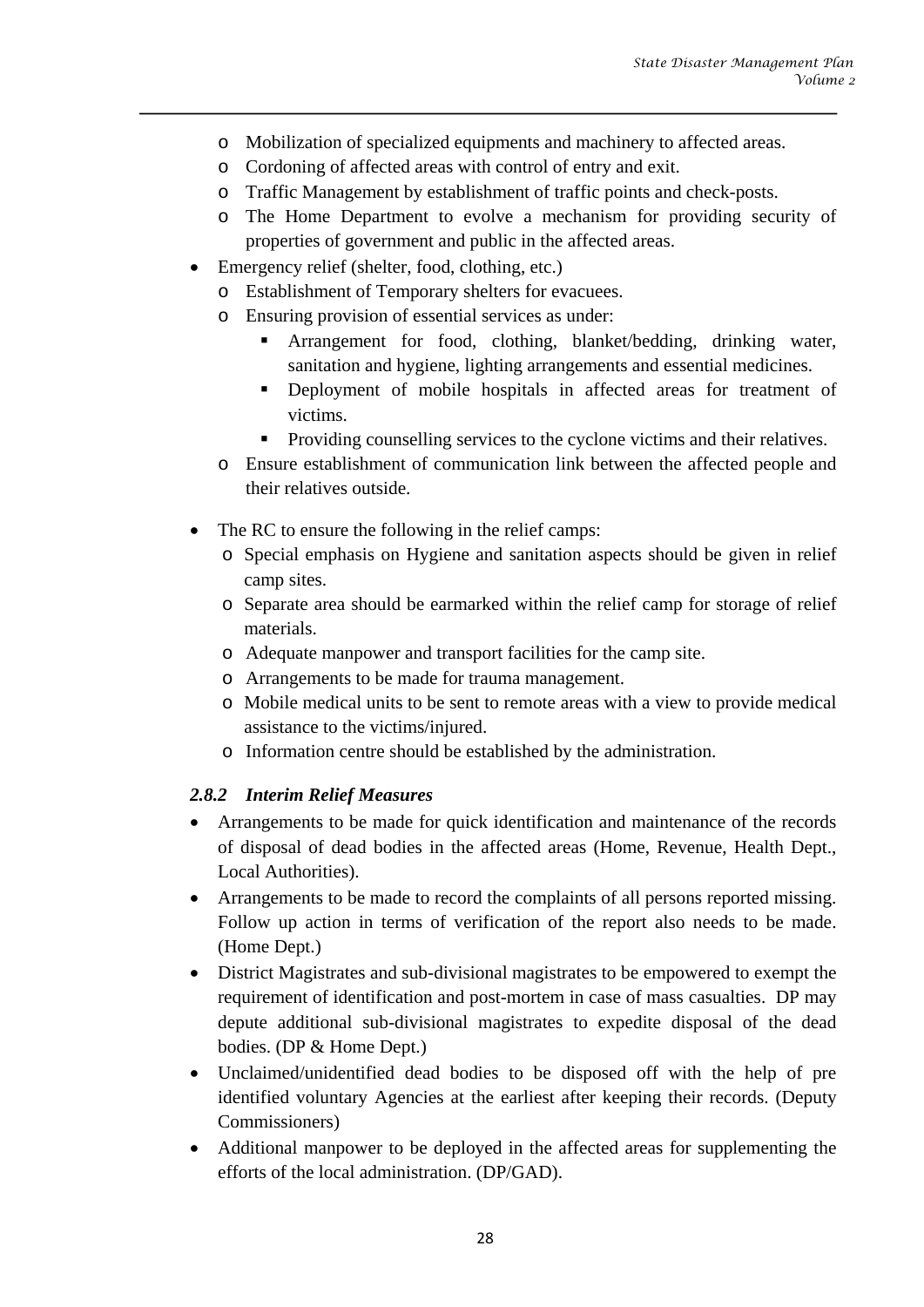- Separate Cell to be established at state/district/Block level to coordinate with the NGOs and outside donor/aid agencies. (Deputy Commissioners)
- Regular meetings of the different stakeholders/departments should be organized at state level for sharing of information, developing strategies for relief operations. (Relief Commissioner & Deputy Commissioners at District Level).
- DIPR to coordinate with the media to play a positive role in disseminating appropriate information to public and the government in order to facilitate the speedy recovery.

#### *2.8.3 Assessment of Damage/Loss and Relief needs*

- The Relief Commissioner to issue instructions to the Deputy Commissioners to provide 'the need assessment' report. The Relief Commissioner should consolidate the same and to prepare "State's need assessment report".
- The Relief Commissioner to issue instructions to the Deputy Commissioners to provide the damage and loss assessment report. The Relief Commissioner to consolidate the same and to prepare "State's damage and loss assessment report" which will be useful in planning and implementing the relief operation after the disaster for the victims of the disaster.
- Adequate manpower, vehicles, stationery etc should be provided to supplement the efforts for need/loss assessment. (Relief Commissioner & Deputy Commissioners)
- The relief need assessment report should be provided by the Deputy Commissioners. (Relief Commissioner & Deputy Commissioners)
- Identification and demolition of dangerous structures in the affected areas to minimize further loss of life and injuries. (PWD, and Local Bodies)
- Arrangements for distribution of gratuitous relief and cash doles. (Deputy Commissioners)
- Arrangements to be made for survey of human loss and distribution of ex-gratia relief to the families of deceased persons. (Deputy Commissioners)
- Teams to be formed and dispatched to the affected areas for detailed assessment of houses and property damage assessment. (Deputy Commissioners)
- As reconstruction of houses will take a long period, arrangements to be made to provide interim shelters to the affected. (Deputy Commissioners)
	- o Identification of the site for interim shelter
	- o Allocation of areas to affected families
	- o Providing appropriate shelters to the affected families
	- o Providing essential services as under in the interim shelter sites.
		- PDS Shops
		- Transportation - Health
			- Protection
		- Road

Power

- Water

- Distribution of shelter materials to
- Drainage/Sanitation
- individual families
- School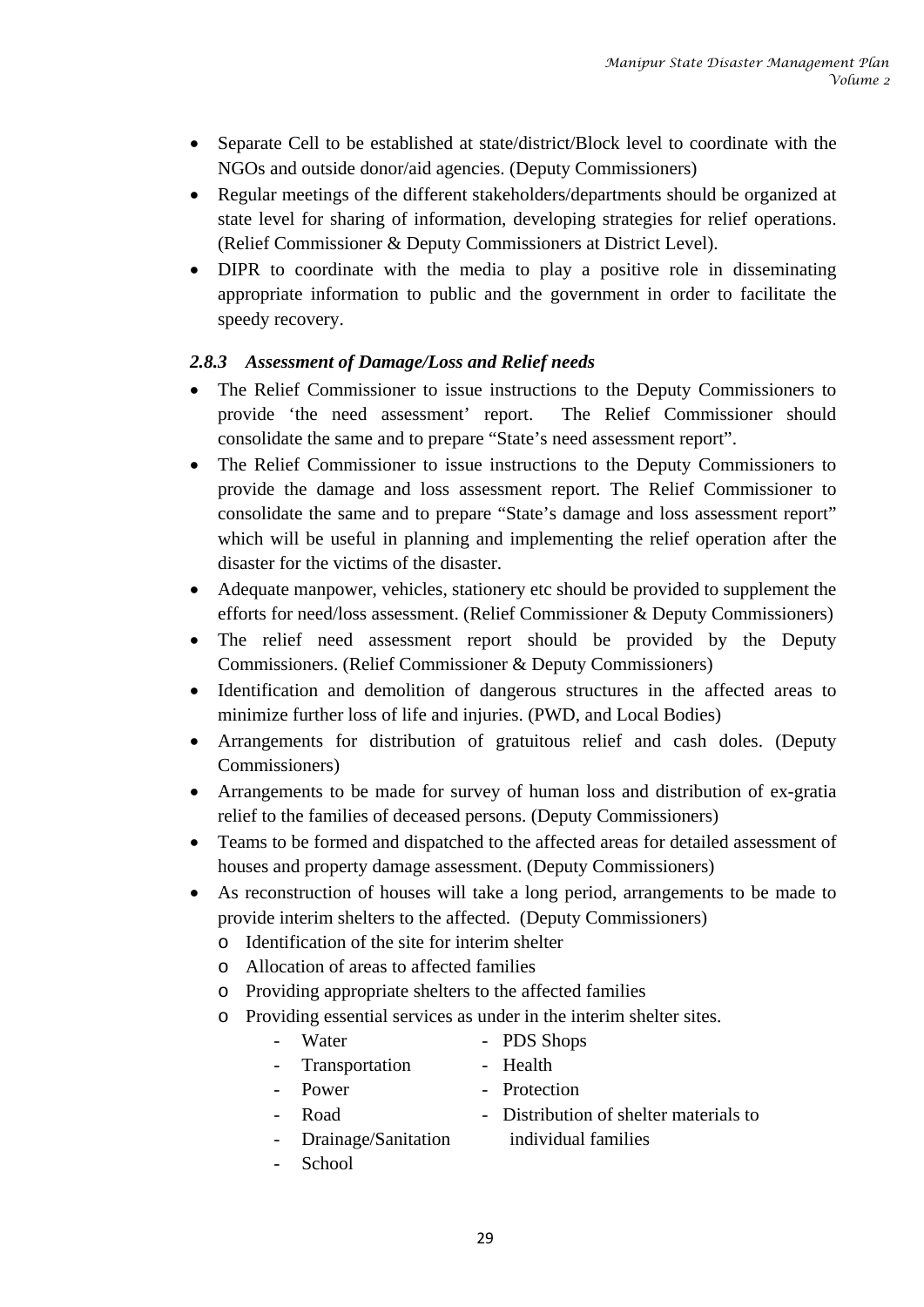# **Action Plan**

# **for**

# **Flood**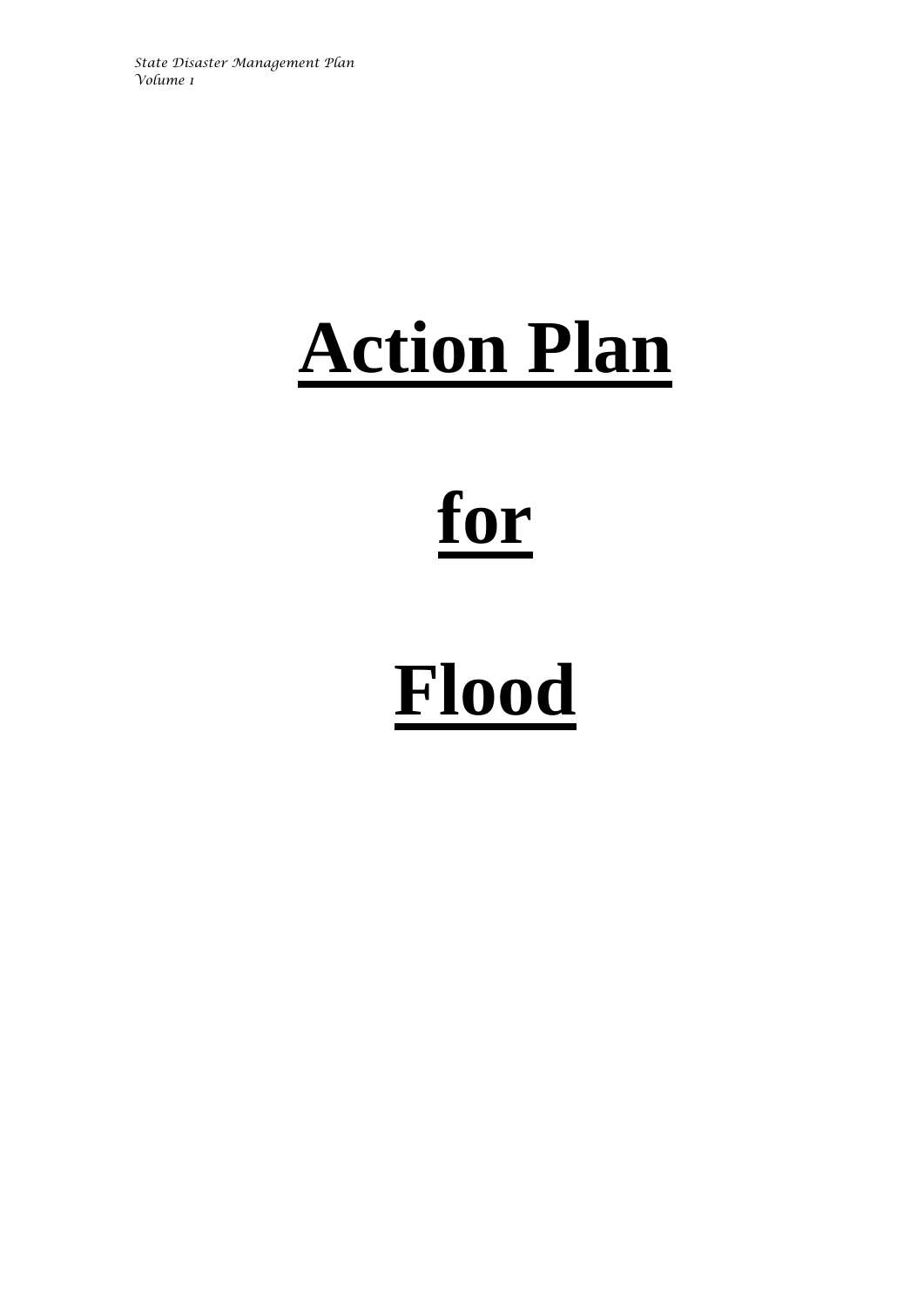#### **3. Action Plan for Flood**

#### **3.1 Introduction**

Floods are among the most common and destructive natural hazards causing extensive damage to infrastructure, public and private services, environment and economy. Recurring flood losses handicap the economic development of the State. The frequency and intensity of floods has grown in the State over the years primarily because of the unplanned development and increased encroachment of flood plains.

This demands better flood preparedness to make sure that appropriate and effective response measures are taken during flood emergency. Apart from an effective disaster response system, it is important to have a good flood prevention and mitigation strategy to achieve the objectives of vulnerability reduction. The Action Plan will consist of the following activities:

- 1. Declaration of Flood disaster
- 2. Flood Forecasting and Warning
- 3. Trigger mechanism
- 4. Response mechanism of the concerned line departments along with the roles and responsibilities
- 5. Relief

#### **3.2 Declaration of Flood Disaster**

The State Executive Committee (SEC) may declare any area where Flood has occurred as disaster affected area on the recommendations of the State Relief Commissioner. The purpose of declaration of disaster is to organize effective response and mitigating the adverse effects of disaster.

#### **3.3 Flood Forecasting and Warning**

Flood forecasting is a process whereby the authorities are alerted to impending conditions where floods may be likely. Flood forecasting requires understanding of meteorological and hydrological conditions, and is therefore the responsibility of the appropriate government agencies. National organisation is required, but information needs to be made available at a river basin scale. This allows forecasting to integrate with flood warning arrangements.

The main components of a national flood forecasting and warning system are as follows:

- Collection of real-time data and prediction of flood severity and time of onset of particular levels of flooding.
- **Preparation of warning messages, describing what is happening, predictions of what** will happen and expected impact. Messages can also include what action should be taken.
- The communication and dissemination of such messages.
- Interpretation of the predictions and other flood information to determine flood impacts on communities.
- Response to the warnings by the agencies involved and communities.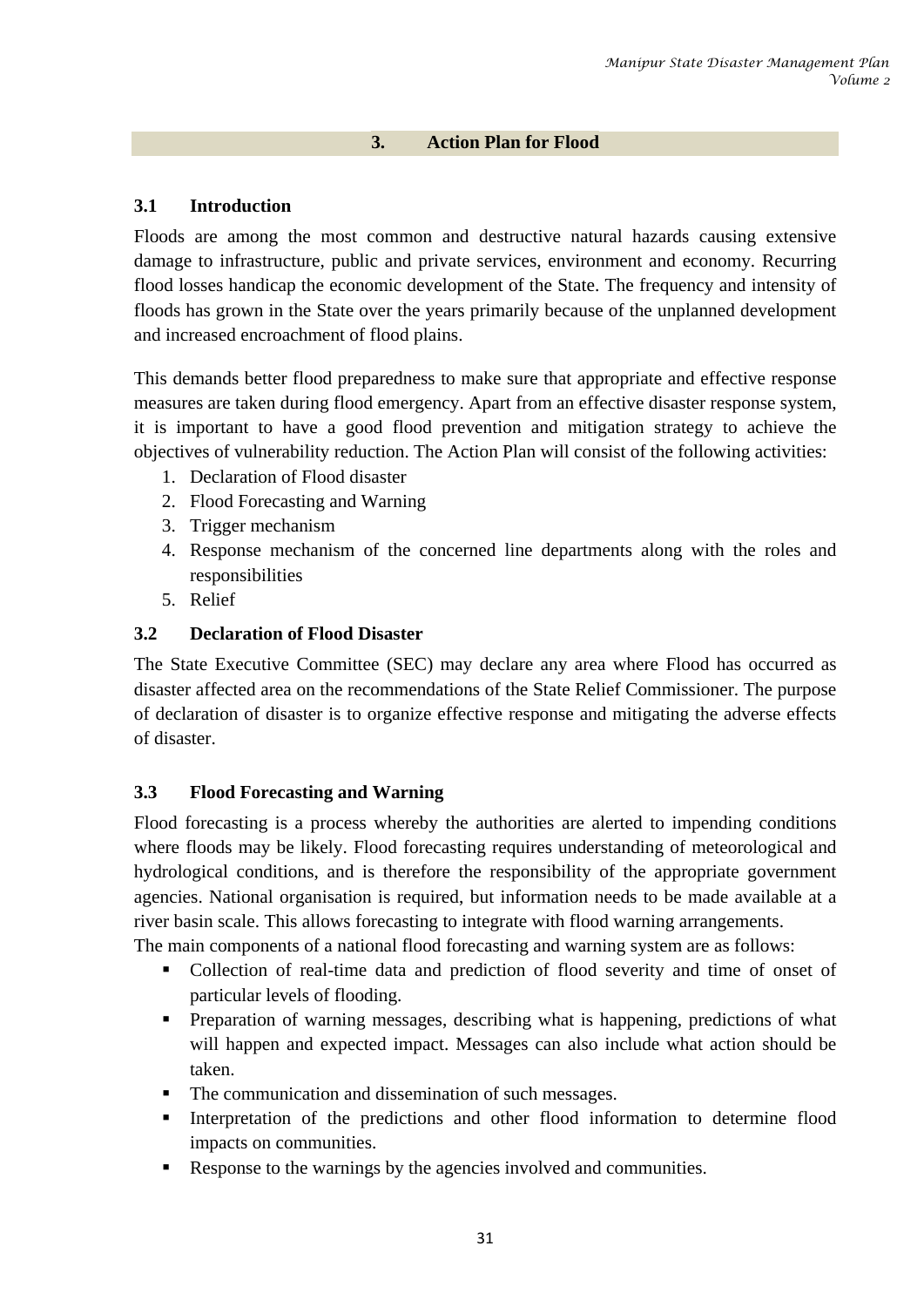- Review of the warning system and improvement in the system after flood event.
- If predictions fail, the reasons of prediction failure should be communicated to communities in order to establish trust.

For a flood warning system to work effectively, all these components must be present and they must be integrated with each other rather than operating in isolation.

#### *3.3.1 Community based flood forecasting and warning systems*

It is important that the people in each community receive information as early as possible about the possibility of flooding in their area. In addition to the valuable information from the official flood warning system, communities should attempt to develop their own warning systems. At community level, it is important that warnings are received by all individuals. The way in which messages are disseminated in communities will depend on local conditions, but may include some or all of the following:

- Media warnings (print and electronic)
- General warning indicators, for example sirens
- Warnings delivered to areas by community leaders or emergency services
- **•** Dedicated automatic telephone warnings to at-risk properties
- Information about flooding and flood conditions in communities upstream. One approach to disseminating messages is to pass warning messages from village to village as the flood moves downstream
- Keep watch and be regularly informed about the river level and embankment conditions in the local area. The monitoring of the river and embankment should be increased as the water level increases and crosses the critical danger level
- A community-based warning system to pass any information about an approaching flood to every family.

#### *3.3.2 Involvement of communities in data collection and local flood warning systems*

If communities become involved in data collection for flood forecasting, and the importance of their role is understood, a sense of ownership is developed. Individuals can be appointed for the following tasks:

- Taking care of installations/ equipments
- **Trained as gauge readers for manual instruments (rain gauges, water level)** recorders)
- Radio operators to report real-time observations

Trained individuals within the community should be able to gather and update information to:

- Know the depth of past severe floods in the local area
- Know the causes of flooding in the local area
- Know how quickly the waters might rise
- Know how long the floodwaters might remain in the locality
- Know the direction of movement of the floodwaters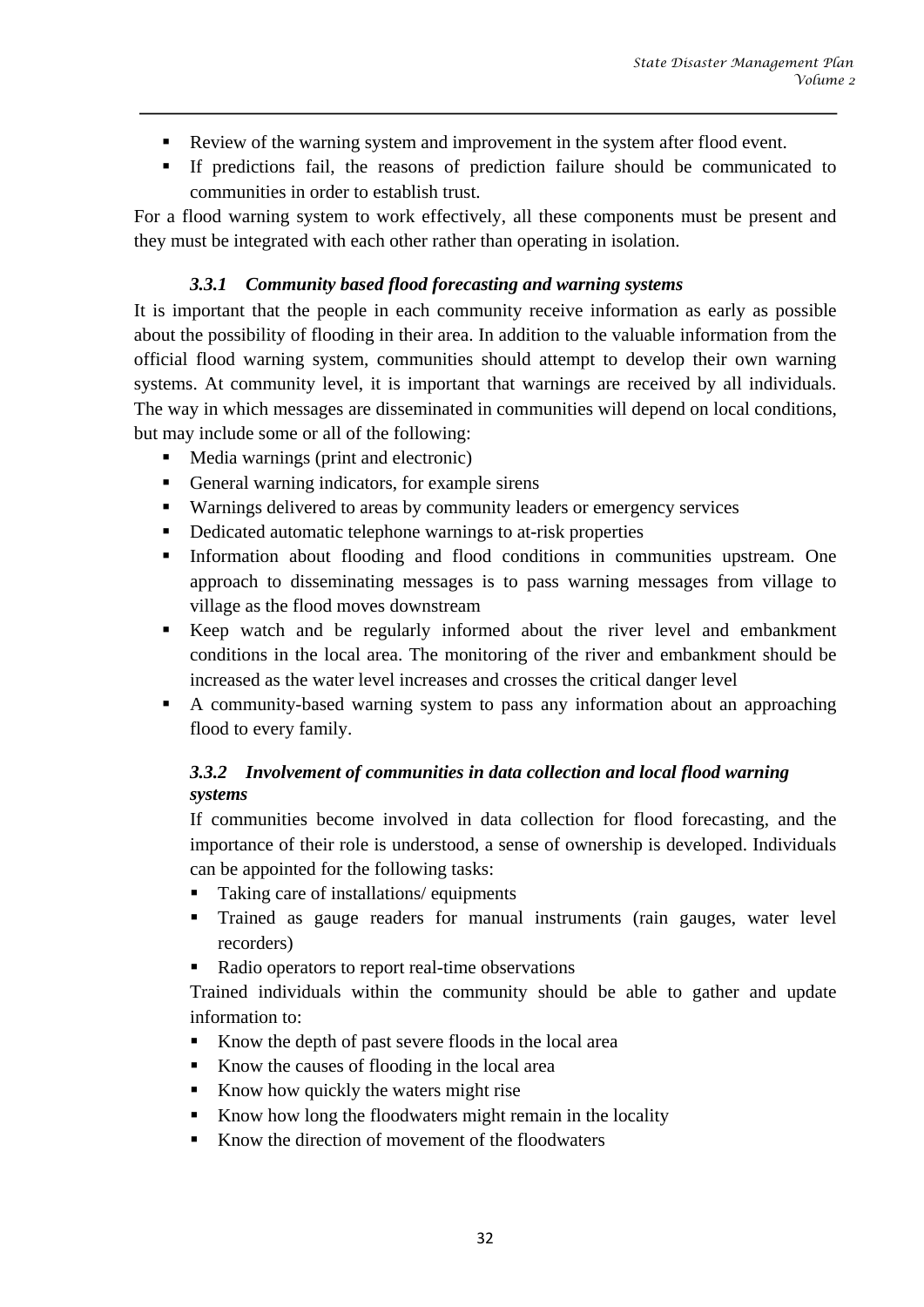The involvement of members of the community also helps to prevent vandalism and damage to installations going unreported.

#### *3.3.3 Procedure for disseminating warnings to remote areas*

Communities in remote areas may not be able to receive the types of warnings described in the previous section. Responsibilities need to be defined clearly for lower tiers of administration and the emergency services to have predefined links with communities in remote areas.

This should include;

- Local radio, which should be supplied with clear and accurate information
- Use of appointed community wardens with direct two-way radio or mobile telephone access to warning agencies and emergency authorities
- Local means of raising alarms, for example church bells, sirens, loud hailers, loudspeakers etc. The latter could be the responsibility of selected individuals or wardens, who need to be provided with equipment and transport, for example motor cycles or bicycles;
- 'Sky Shout' from emergency service helicopters.
- **Doordarshan and the local cable channels (TV channels & radio Channels** including FM radio)
- Bulletins in the Press
- Satellite Based disaster Warning Systems
- $\blacksquare$  Fax
- **Telephone**

#### **3.4 Trigger Mechanism: Plan Activation**

The flood response system will be activated on the occurrence of a heavy rain. The Relief Commissioner will activate all the Departments for emergency response including the State EOC. He will issue instructions to include the following details:

- **Specify exact resources required**
- The type of assistance to be provided
- The time limit within which assistance is needed
- The state, district or other contact persons/agencies for the provision of the assistance
- Other Task Forces with which coordination should take place

The state EOC and other control rooms at the state level as well as district control rooms should be activated with full strength.

Once the situation is totally controlled and normalcy is restored, the Relief Commissioner declares End of Emergency Response and issues instructions to withdraw the staff deployed in emergency duties.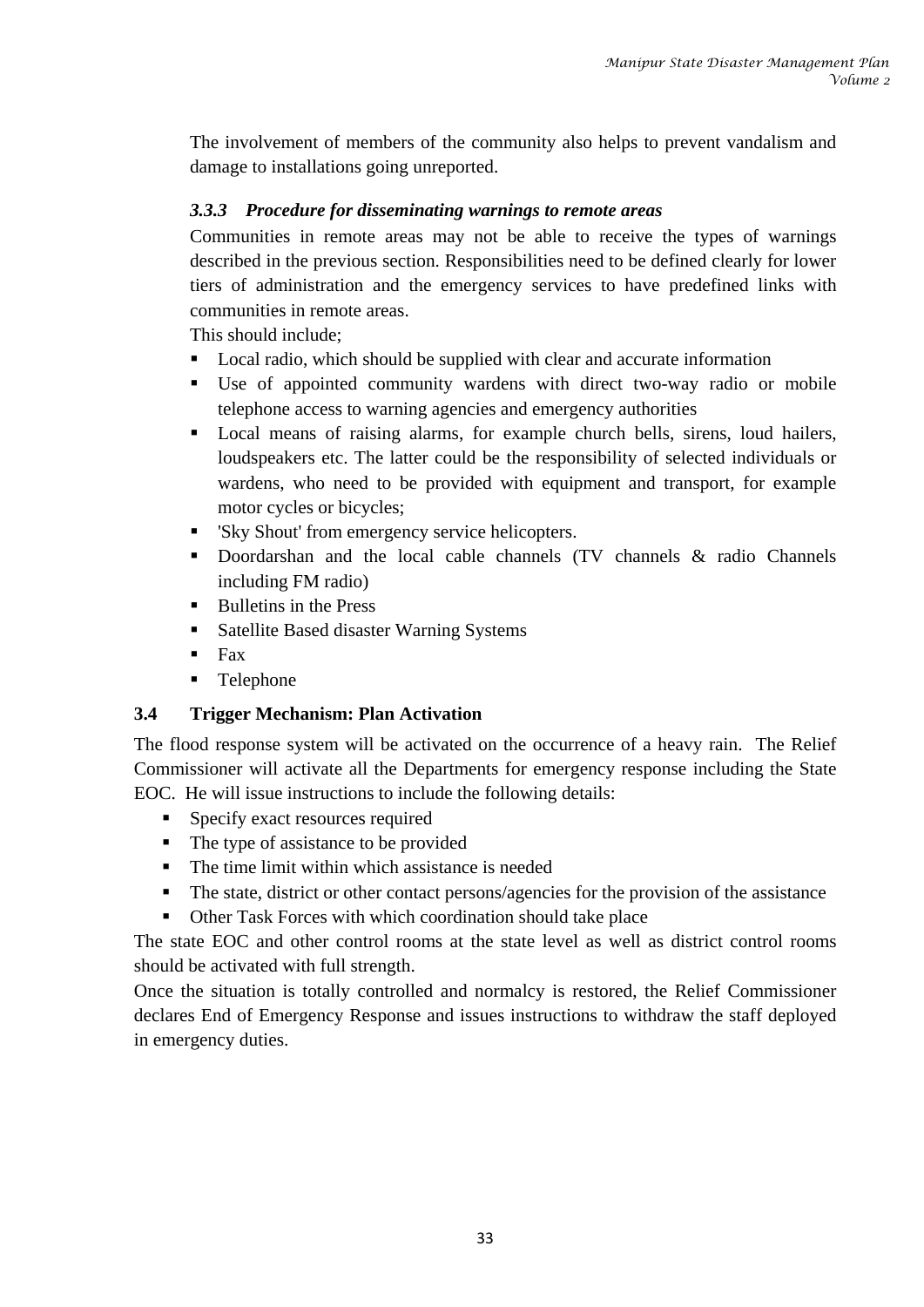| <b>S. No.</b>    | <b>Response To be Taken</b>                                                                                                                                                                 | <b>Responsible Department</b>                              |
|------------------|---------------------------------------------------------------------------------------------------------------------------------------------------------------------------------------------|------------------------------------------------------------|
| 1.               | Reporting the occurrence of flood to Relief<br>Commissioner, MSDMA, Heads of line departments,<br>Chief Secretary and Chief Minister's office and<br>National Disaster Management EOC, GoI. | Deputy Commissioner/IFCD                                   |
| 2.               | Establish communication links by alternate<br>communication equipments like phone, radio etc. in<br>state/district EOC and Block control rooms.                                             | Deputy Commissioner/Relief<br>& DM Department/IFCD         |
| 3.               | Deployment of Mobile Emergency Communication<br>Units to affected areas for establishing<br>communication links.                                                                            | Deputy Commissioner/Relief<br>& DM Department/IFCD         |
| $\overline{4}$ . | Verifying authenticity of flood from agencies like<br>IMD, SSNL and also from Districts/Block control<br>rooms.                                                                             | <b>IFCD</b>                                                |
| 5.               | Hold first meeting with Duty Officers                                                                                                                                                       | Relief Commissioner/<br>Deputy Commissioner                |
| 6.               | Contact the Heads of all the line departments to reach<br><b>State EOC</b>                                                                                                                  | SEOC i/c                                                   |
| 7.               | Dispatch of Search & Rescue teams to the affected<br>areas.                                                                                                                                 | <b>SDRF/Civil Defence/FES</b>                              |
| 8.               | Make arrangements for the aerial survey of affected<br>areas.                                                                                                                               | Relief & DM Department                                     |
| 9.               | Instruct local administration to evacuate victims to<br>safer sites                                                                                                                         | Relief Commissioner/<br>Deputy Commissioner                |
| 10.              | Assess the condition of road network for quick<br>mobilization of Emergency teams and resources to<br>affected areas and take follow up steps.                                              | PWD / Relief<br><b>Commissioner/Deputy</b><br>Commissioner |
| 11.              | Maintain constant touch with National/District and<br><b>Block EOCs</b>                                                                                                                     | SEOC i/c                                                   |

# **3.5 Roles and Responsibilities**

# **3.6 Distribution of activities among various state agencies in Manipur during Relief**

| <b>S. No.</b> | <b>Response To be Taken</b>                       | <b>Responsible Department</b> |
|---------------|---------------------------------------------------|-------------------------------|
| 1.            | Providing temporary shelters to evacuated persons | Deputy Commissioner           |
| 2.            | Providing food materials to the victims           | CAF&PD Commissioner/          |
|               |                                                   | Deputy Commissioner           |
| 3.            | Providing safe drinking water to the victims      | PHED Commissioner /           |
|               |                                                   | Deputy Commissioner           |
| 4.            | Provision of hygienic sanitation facilities       | PHED Commissioner /           |
|               |                                                   | Deputy Commissioner           |
| 5.            | Provision of health assistance                    | Director Health               |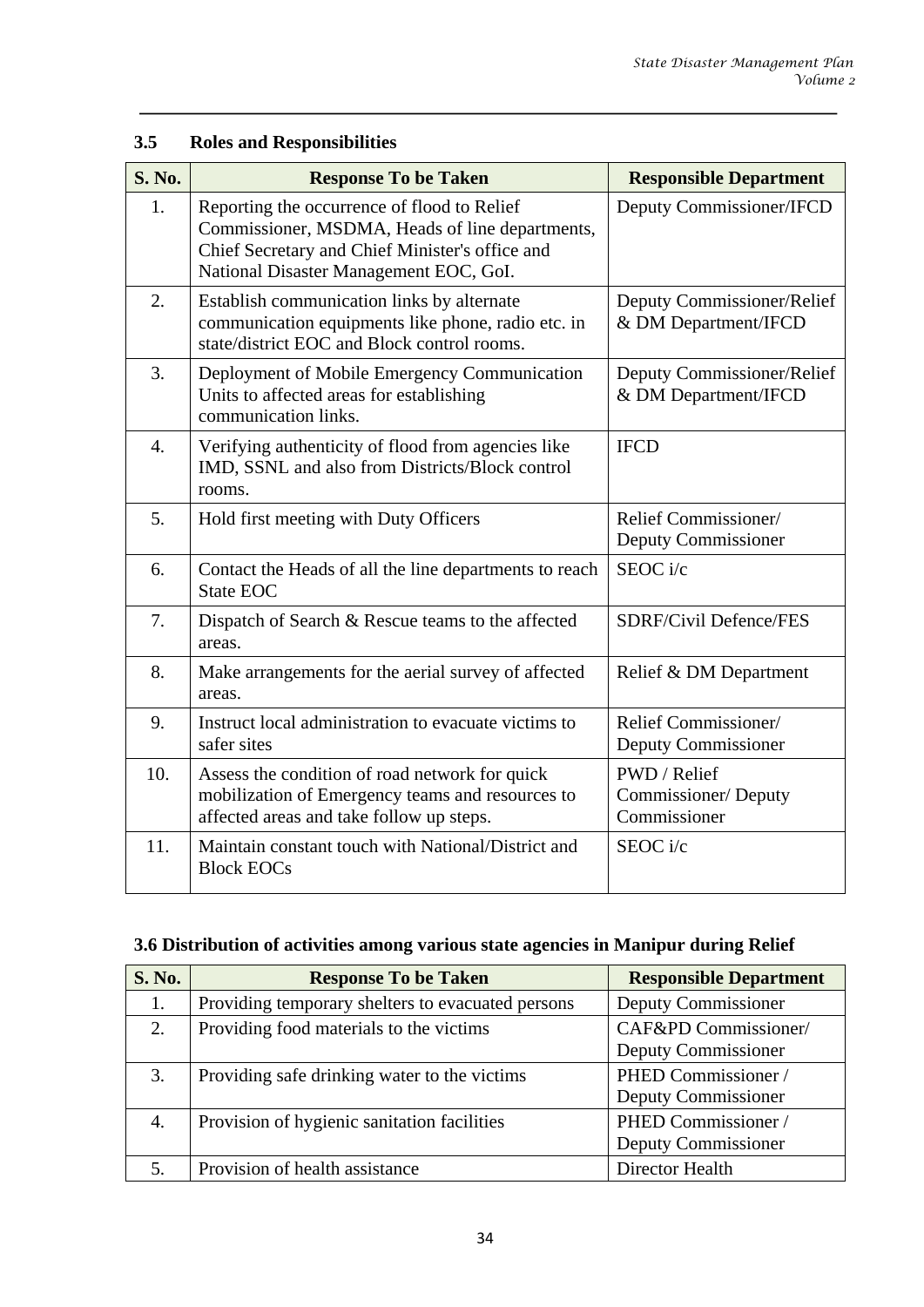| <b>S. No.</b> | <b>Response To be Taken</b>                   | <b>Responsible Department</b>     |
|---------------|-----------------------------------------------|-----------------------------------|
|               |                                               | Services/CMO                      |
| 6.            | Clothing and utensils                         | Deputy Commissioner               |
| 7.            | Relief camps                                  | Deputy Commissioner               |
| 8.            | Providing transport services to shelter sites | Deputy Commissioner/<br>Transport |
|               |                                               | Commissioner/DTO                  |

#### **3.7 Relief**

#### *3.7.1 Short-term relief measures*

Food  $&$  nutrition

In an extreme flood situation, people lose standing crops and stored food grains. In such cases, free distribution of foods shall be made to avoid hunger and malnutrition. Wherever possible, dry rations should be distributed for home cooking.

■ Water

Water supply is invariably affected in natural disasters. Availability of safe drinking water is very challenging particularly during floods. It must be ensured that affected people have adequate facilities and supplies to collect, store and use clear and safe water for drinking, cooking and personal hygiene.

**Health** 

During post disaster phase many factors increase the risk of diseases and epidemics because of overcrowding, inadequate quantity and quality of water, poor environmental and sanitary conditions, decaying biological matter, water stagnation, inadequate shelter and food supplies. There should be adequate supply of medicines, disinfectants, fumigants etc. to check outbreak of epidemics. It should be ensured that the medicines have not reached expiry date.

Clothing & Utensils

The people affected by the disaster shall be provided with sufficient clothing, blankets etc. to ensure their safety and well-being. Each disaster-affected household shall be provided with cooking and eating utensils.

**Shelter** 

In case of flood, a large number of people are rendered homeless. In such situations shelter becomes a critical factor for survival and safety of the affected population. In view of this, flood affected people who have lost their houses, shall be provided sufficient covered space for shelter. Disaster-affected households shall be provided with necessary tools, equipment and materials for repair, reconstruction and maintenance for safe use of their shelter.

• Relief camp

Relief camps also provide *good temporary arrangements* for people affected by flood. Adequate numbers of buildings or open space should be identified where relief camps can be set up during emergency. The use of premises of educational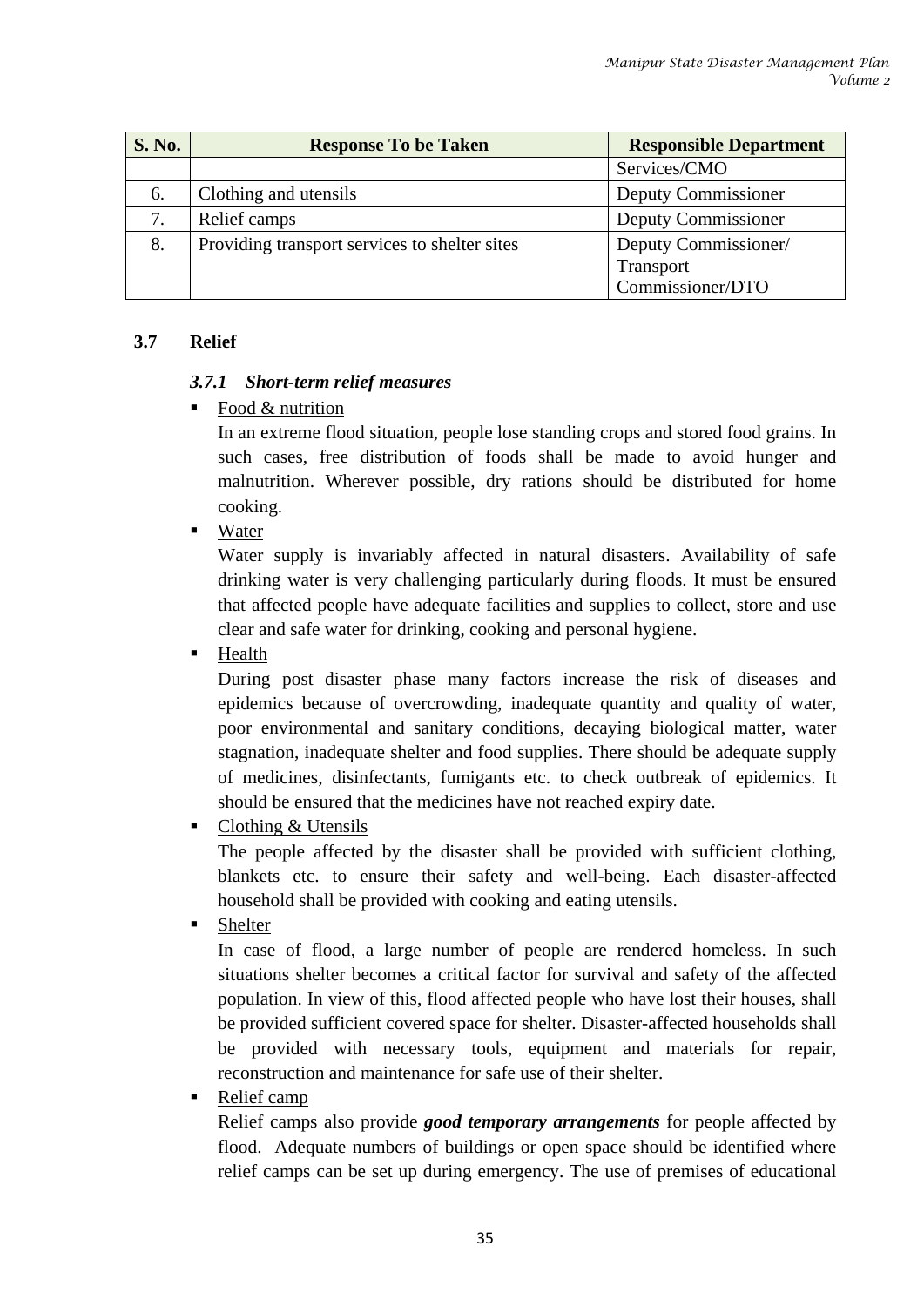institutions for setting up relief camps should be encouraged. The requirements for operation of relief camps should be worked out in detail in advance. The temporary relief camps should have adequate provision of drinking water and bathing, sanitation and essential health-care facilities.

Sanitation and Hygiene

Sanitation services are crucial to prevent an outbreak of epidemics in post disaster phase. Therefore a constant monitoring of any such possibilities needs to be carried out. It should be ensured that disaster-affected households have access to sufficient hygiene measures.

#### *3.7.2 Interim Relief Measures*

- Arrangements to be made for quick identification and maintenance of the records of disposal of dead bodies in the affected areas (Home Dept., Revenue Dept., Health Dept. and Local Authorities).
- Arrangements to be made to record the complaints of all persons reported missing. Follow up action in terms of verification of the report also needs to be made. (Home Dept.)
- District Magistrates and sub-divisional magistrates to be empowered to exempt the requirement of identification and post-mortem in case of mass casualties. DP may depute additional sub-divisional magistrates to expedite disposal of the dead bodies. (DP & Home Dept.)
- Unclaimed/unidentified dead bodies to be disposed off with the help of pre identified voluntary Agencies at the earliest after keeping their records. (Home Dept., Revenue Dept., Health Dept. & Local Bodies)
- Additional manpower to be deployed in the affected areas for supplementing the efforts of the local administration. (DP/GAD).
- Separate Cell to be established at state/district/Block level to coordinate with the NGOs and outside donor/aid agencies. (Planning Dept.)
- Regular meetings of the different stakeholders/departments should be organized at state level for sharing information, developing strategies for relief operations. (Relief Commissioner & Deputy Commissioners at District Level).
- DIPR to coordinate with the media to play a positive role in disseminating appropriate information to public and the government in order to facilitate the speedy recovery. (DIPR)

#### *3.7.3 Assessment of Damage/Loss and Relief needs*

- The Relief Commissioner to issue instructions to the Deputy Commissioners to provide the 'Need Assessment Report'. The Relief Commissioner should consolidate the same and to prepare 'State's Need Assessment Report'.
- The Relief Commissioner to issue instructions to the Deputy Commissioners to provide the 'Damage and Loss Assessment Report'. The Relief Commissioner to consolidate the same and to prepare 'State's Damage and Loss Assessment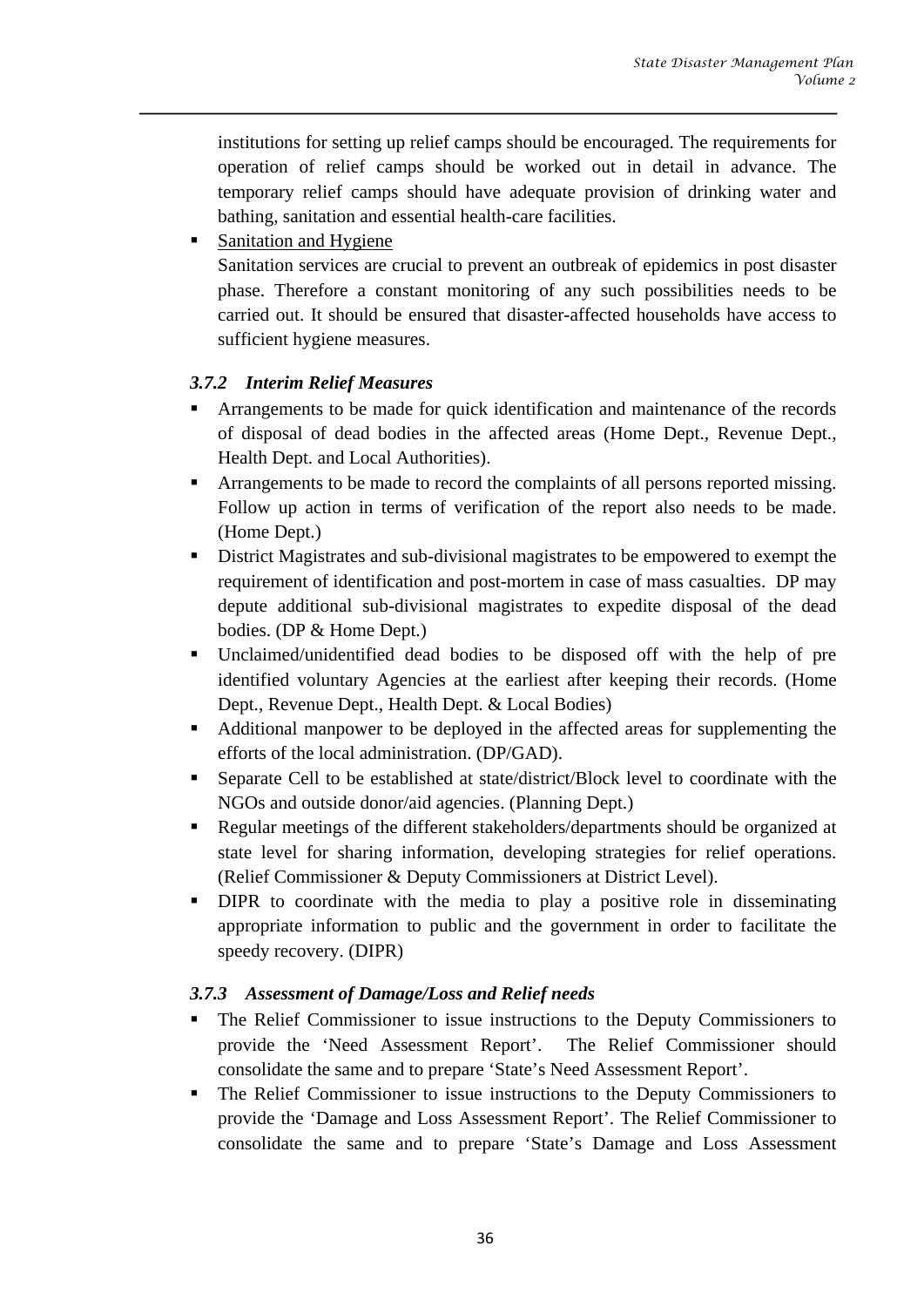Report' which will be useful in planning and implementing the relief operations for disaster victims.

- Adequate manpower, vehicles, stationery etc. should be provided to supplement the efforts for need/loss assessment. (Relief Commissioner & Revenue Dept.)
- The relief need assessment report should be provided by the Deputy Commissioners. (Relief Commissioner & Deputy Commissioners)
- Identification and demolition of dangerous structures in the affected areas to minimize further loss of life and injuries. (PWD, Revenue Dept and Local Bodies)
- Arrangements for distribution of gratuitous relief and cash doles. (Revenue Dept., RD & PR, MAHUD and Deputy Commissioners)
- Arrangements to be made for survey of human loss and distribution of ex-gratia relief to the families of deceased persons. (Relief & DM Deptt.)
- Teams to be formed and dispatched to the affected areas for detailed assessment of houses and property damage assessment. (Revenue Dept. and Local authorities)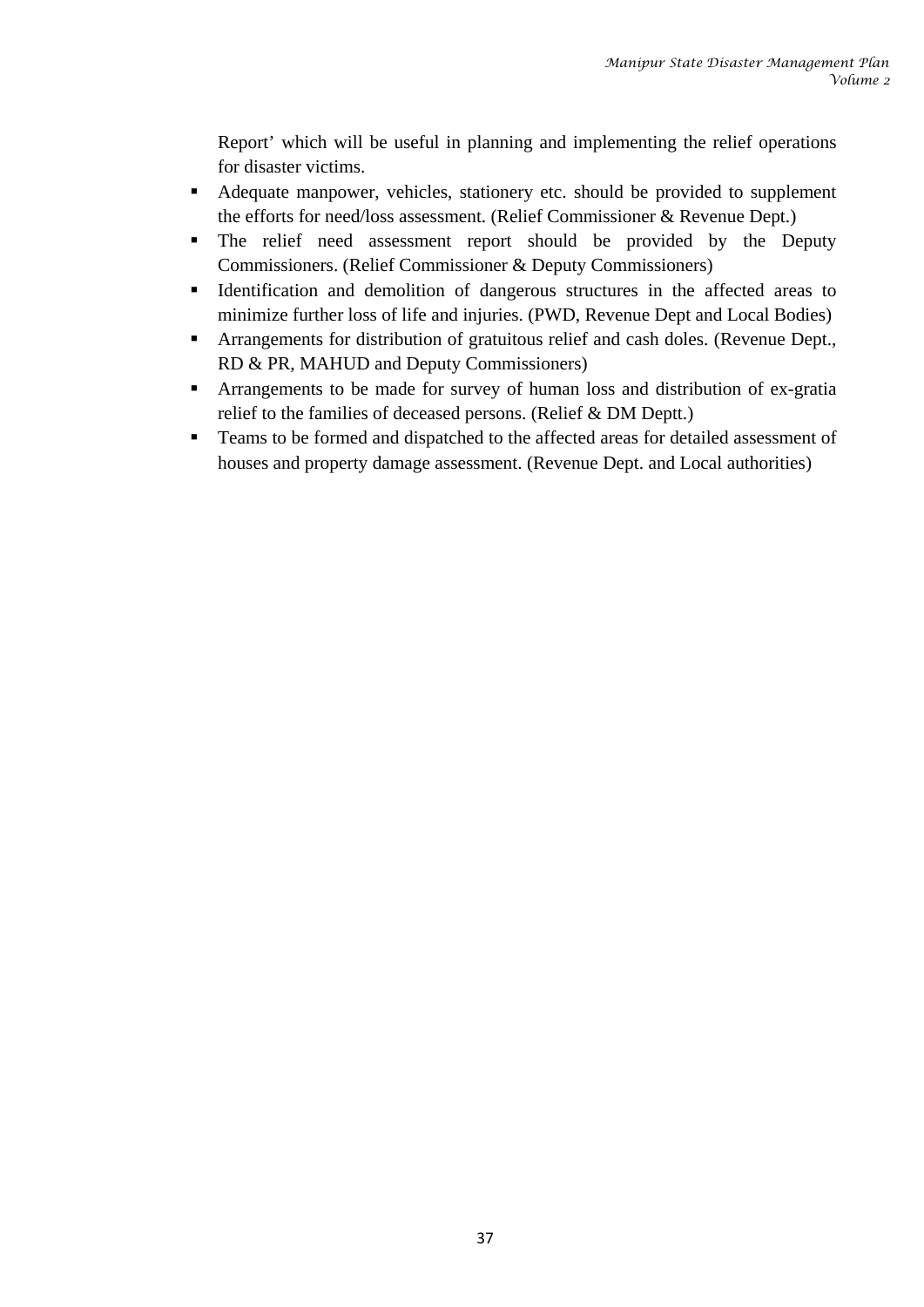# **Action Plan**

# **for Landslides**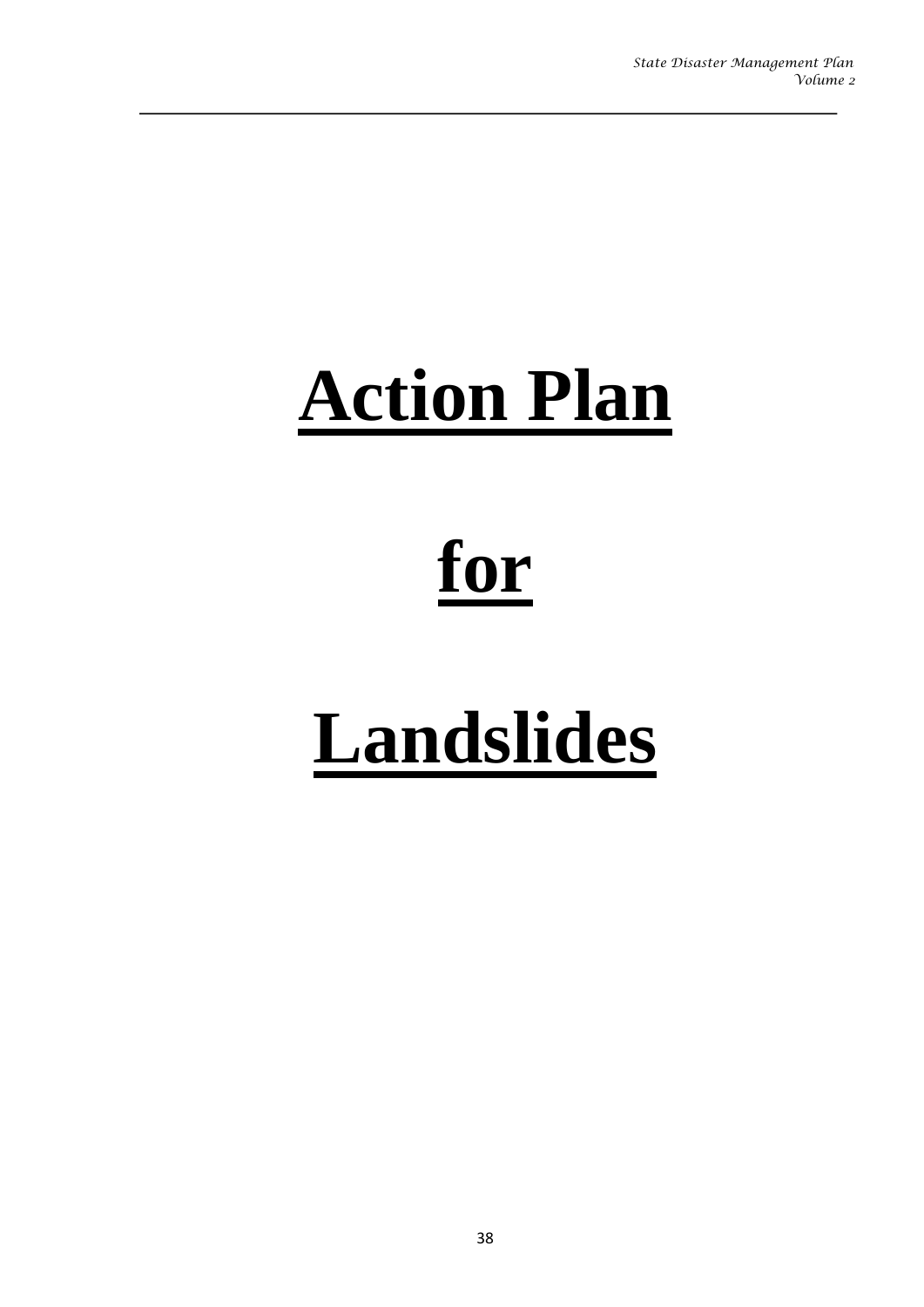# **4. Action Plan for Landslide**

# **4.1 Introduction:**

90% geographical area of Manipur is hilly and highly susceptible to landslides. Earthquake and torrential rainfall can also trigger landslides. The state incurs huge losses in terms of delays occurring due to road blockades as a result of landslides. The purpose of this action plan for landslides is for immediate response with proper co-ordination from all agencies.

# **4.2 Associated Authority**

The Nodal Department for controlling, monitoring and directing measures for organizing rescue, relief and rehabilitation is the Relief & DM Deptt. All other concerned Departments should extend full cooperation in all matters pertaining to the management of the landslide disaster whenever it occurs.

#### **4.3 Disaster Declaration**

The State Executive Committee (SEC) may declare any area where Landslide has occurred as disaster affected area on the recommendations of the State Relief Commissioner. The purpose of declaration of disaster is to organize effective response and mitigating the adverse effects of disaster.

#### **4.4 4-stage warning system for Landslide**

#### 1.) **Pre-Landslide Watch**

The unexpected depressions/soil surface subsistence which can be noticed in the steep slopes could be considered as a warning for possibility of landslide. Heavy rainfall is the cause for landslide inducement in the state therefore status of rainfall could be monitored.

#### 2.) **Landslide Alert/Warning**

It can be issued at least 48 hours prior to commencement of the bad weather after examination of the weather forecast. Also, warning may be issued viewing the land subsistence and rock fall in the area.

#### 3.) **Preparedness**

If required, the habited landslide prone areas may be evacuated for safety measures. Appropriate signage on the roads to be installed by BRO/PWD warning the commuters for imminent danger of landslide.

#### 4.) **Post landslide**

Local EOC and DDMA along with line departments like Irrigation and Flood Control, PWD, R&DM, PHE, Forest, Agriculture and Horticulture, Health, Animal Husbandry, etc need to assess the damage and provide immediate support to the affected area.

#### **4.5 Plan Activation**

After the pre landslide watch and landslide warning is issued, the DDMA and concerned line departments need to immediately activate their respective DDMP and departmental plans.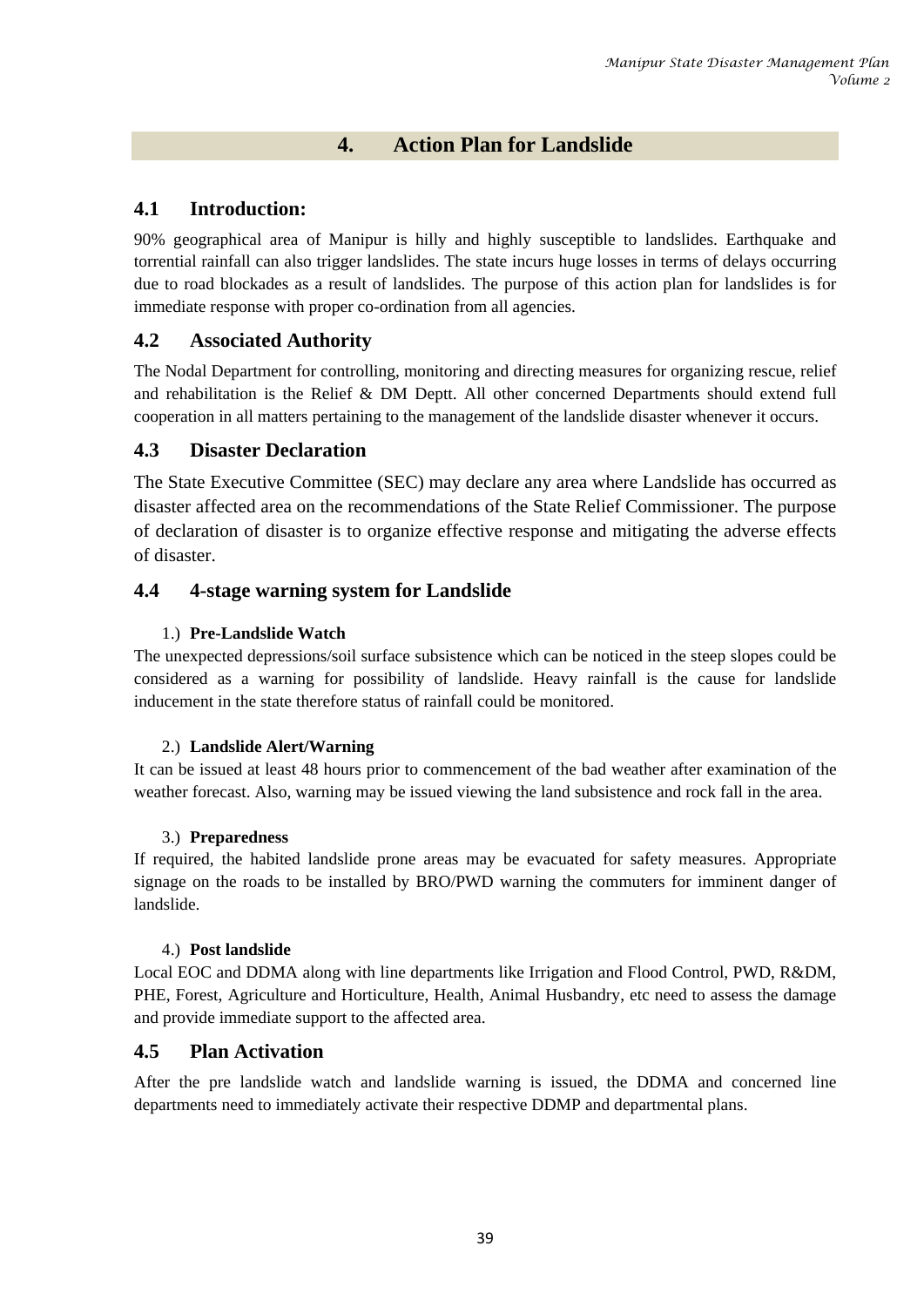# **4.6 End of Disaster Declaration**

Once the situation is totally controlled and normalcy is restored, the DDMA Chairman shall declare End of Emergency and issues instructions to withdraw staff deployed in emergency areas.

# **4.7 Roles and Responsibility**

| <b>Time</b><br>Frame                      | Sr.<br>N <sub>0</sub> | <b>Task</b>                          | <b>Responsibility</b>                                                               | <b>Activity</b>                                                                                                                                                                                   |
|-------------------------------------------|-----------------------|--------------------------------------|-------------------------------------------------------------------------------------|---------------------------------------------------------------------------------------------------------------------------------------------------------------------------------------------------|
| $Time =$<br>$-48 - 0$<br>hrs              | 1                     | Warning receipt<br>and dissemination | <b>IMD</b><br><b>SEOC</b><br><b>DDMA</b><br>Line Deptts<br><b>Local Authorities</b> | Report the weather forecast, land subsistence and any<br>$\bullet$<br>other sign of slide activity.<br>Alert all response teams in the area.<br>٠<br>Remain in constant touch with DEOC and SEOC. |
| $Time =$<br>0 <sub>hrs</sub>              | 1.                    | Review of situation<br>and reporting | <b>SEC</b><br><b>DDMA</b>                                                           | Instruct all heads of departments of the key line<br>$\bullet$<br>departments to activate their departmental plan and<br><b>DDMP</b>                                                              |
| $Time =$<br>$0 + 24$<br>hrs               | $1_{-}$               | Review of situation<br>and reporting | <b>SEC</b><br><b>DDMA</b>                                                           | Work as per DDMP and departmental plan.<br>$\bullet$<br>Report to HODs and SSDMA on two hours basis.<br>٠                                                                                         |
| <b>Time</b><br>$24 +$<br>48<br><b>Hrs</b> | $\mathbf{1}$ .        | Review of situation<br>and reporting | <b>SEC</b><br><b>DDMA</b>                                                           | Work as per DDMP and departmental plan.<br>٠<br>Report to HODs and SSDMA on 6 hours basis.<br>٠                                                                                                   |

# **4.8 Immediate relief to be provided to the affected population**

#### *4.8.1 Short-term Relief Measures*

- Search, rescue and medical assistance
	- o Identification of areas where SAR Teams to be deployed
	- o Coordination of SAR teams for their quick deployment in allotted areas
	- o Provision of quick transport of SAR teams to affected areas.
	- o The department of PWD, R&DM, BRO to evolve a mechanism for clearing access routes in order to facilitate search and rescue operations.
	- o Mobilization of specialized equipments and machinery to affected areas.
	- o Cordoning of affected areas with control of entry and exit.
	- o Traffic Management by establishment of traffic points and check-posts.
	- o The Home Department to evolve a mechanism for providing security of properties of government and public in the affected areas.
- Emergency relief (shelter, food, clothing, etc.)
	- o Establishment of Temporary shelters for evacuees.
	- o Ensuring provision of essential services as under:
		- Arrangement for food, clothing, blanket/bedding, drinking water, sanitation and hygiene, lighting arrangements and essential medicines.
		- **•** Deployment of mobile hospitals in affected areas for treatment of victims.
		- **Providing counselling services to the victims and their relatives.**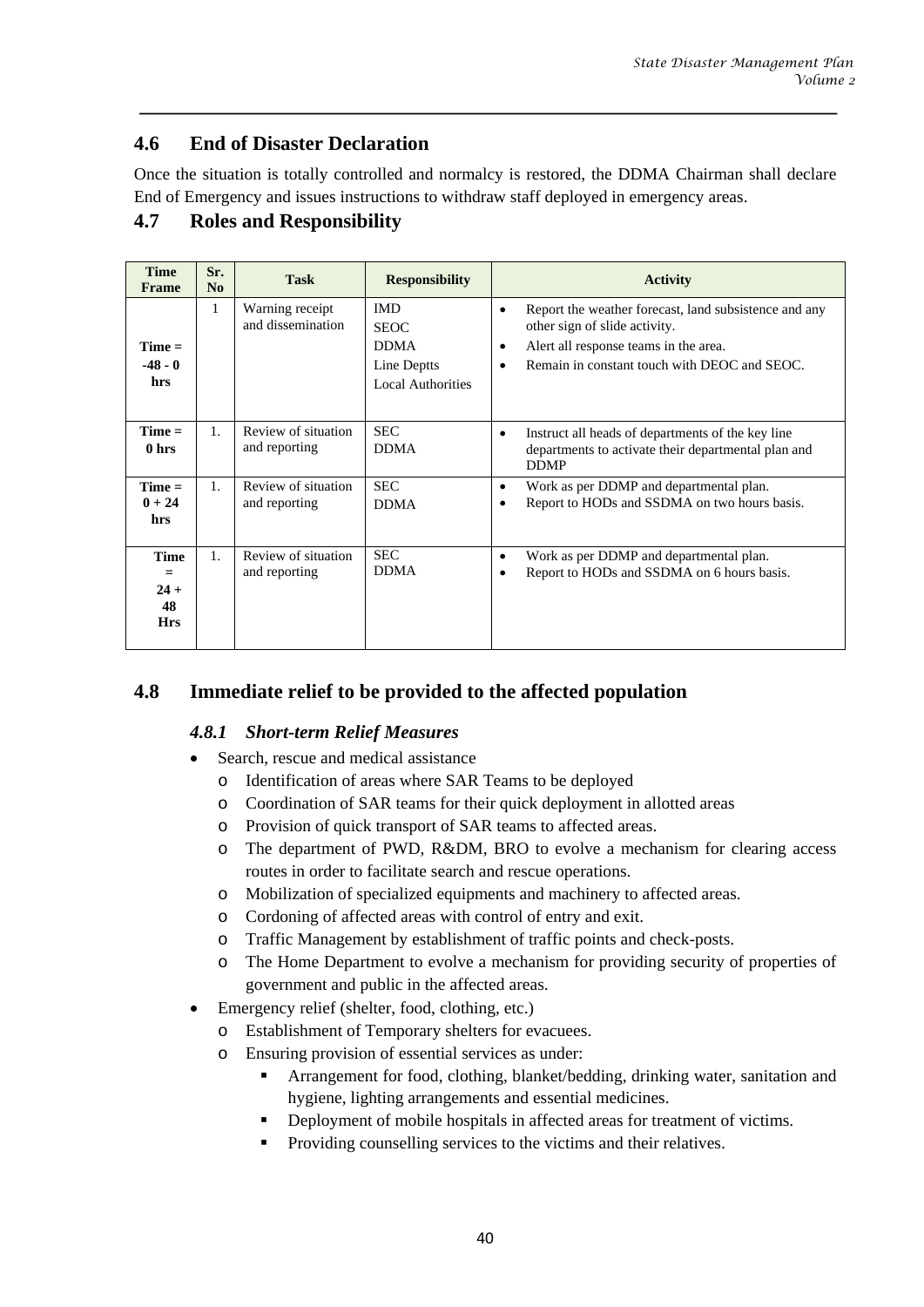- o Ensure establishment of communication link between the affected people and their relatives outside.
- The DDMA to ensure the following in the relief camps:
	- o Special emphasis on Hygiene and sanitation aspects should be given in relief camp sites.
	- o Separate area should be earmarked within the relief camp for storage of relief materials.
	- o Adequate manpower and transport facilities for the camp site.
	- o Arrangements to be made for trauma management.
	- o Mobile medical units to be sent to remote areas with a view to provide medical assistance to the victims/injured.
	- o Information centre should be established by the administration.

#### *4.8.2 Interim Relief Measures*

- Arrangements to be made for quick identification and maintenance of the records of disposal of dead bodies in the affected areas (DDMA and Local Authorities).
- Arrangements to be made to record the complaints of all persons reported missing. Follow up action in terms of verification of the report also needs to be made. (DDMA)
- District Magistrates and sub-divisional magistrates to be empowered to exempt the requirement of identification and post-mortem in case of mass casualties
- Unclaimed/unidentified dead bodies to be disposed off with the help of pre identified voluntary Agencies at the earliest after keeping their records. (DDMA & Local Bodies)
- Regular meetings of the different stakeholders/departments should be organized at state/district level for sharing of information, developing strategies for relief operations. (RC/DDMA)
- DIPR to coordinate with the media to play a positive role in disseminating appropriate information to public and the government in order to facilitate the speedy recovery.

#### *4.8.3 Assessment of Damage/Loss and Relief needs*

- The RC to issue instructions to the Deputy Commissioners to provide 'the need assessment' report. The R&DM Deptt. should consolidate the same and to prepare "states need assessment report".
- The RC to issue instructions to the Deputy Commissioners to provide the damage and loss assessment report. The R&DM Deptt. to consolidate the same and to prepare "state's damage and loss assessment report" which will be useful in planning and implementing the relief operation after the disaster for the victims of the disaster.
- Adequate manpower, vehicles, stationery etc should be provided to supplement the efforts for need/loss assessment. (DDMA)
- The relief need assessment report should be provided by the Deputy Commissioners. (DDMA)
- Identification and demolition of dangerous structures in the affected areas to minimize further loss of life and injuries. (DDMA and Local Bodies)
- Arrangements for distribution of gratuitous relief and cash doles. (RC, DDMA, Local Authorities)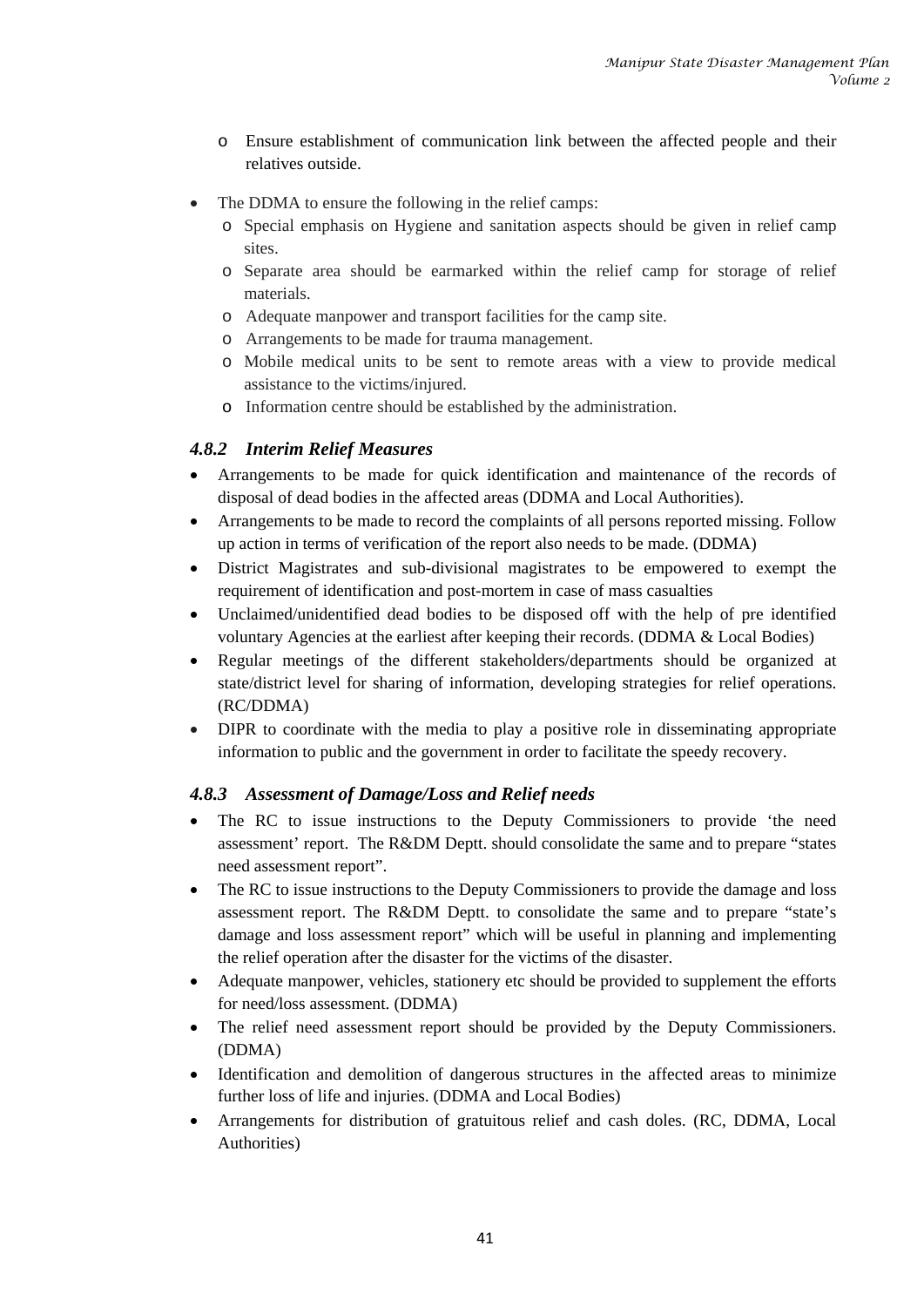Teams to be formed and dispatched to the affected areas for detailed assessment of houses and property damage assessment. (DDMA)